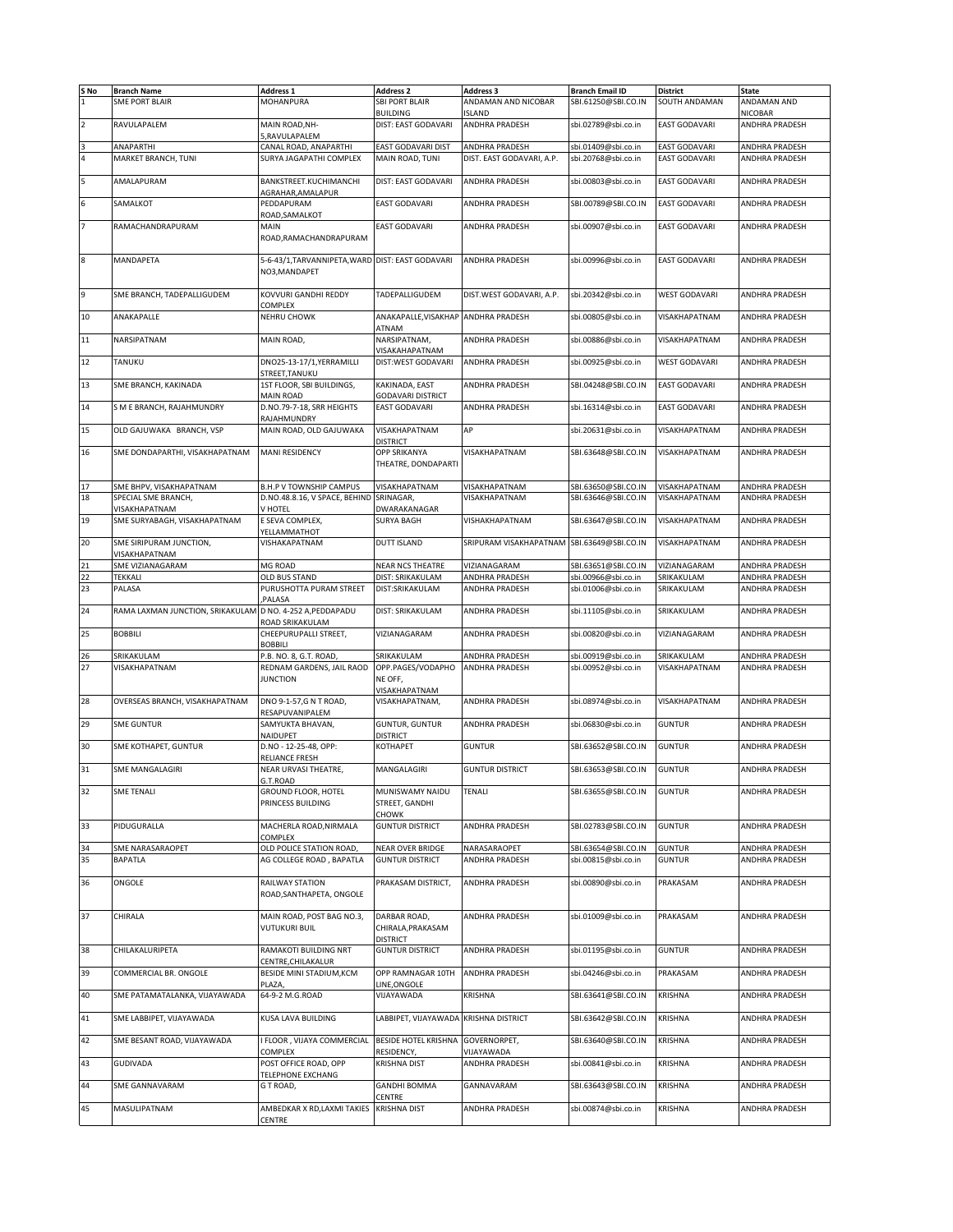| S No | <b>Branch Name</b>           | <b>Address 1</b>                             | <b>Address 2</b>                         | <b>Address 3</b>                           | <b>Branch Email ID</b> | <b>District</b>                    | <b>State</b>          |
|------|------------------------------|----------------------------------------------|------------------------------------------|--------------------------------------------|------------------------|------------------------------------|-----------------------|
| 46   | JANGAREDDYGUDEM              | NEAR SOUBHAGYA                               | DIST:WEST GODAVARI                       | ANDHRA PRADESH                             | sbi.02733@sbi.co.in    | <b>WEST GODAVARI</b>               | ANDHRA PRADESH        |
|      |                              | THEATRE, MAIN RD J R GUDE                    |                                          |                                            |                        |                                    |                       |
| 47   | RR PET BRANCH, ELURU         | SRAVANI BLDNG,                               | DIST:WEST GODAVARI                       | ANDHRA PRADESH                             | SBI.09771@SBI.CO.IN    | <b>WEST GODAVARI</b>               | ANDHRA PRADESH        |
|      |                              | BENDAPUDIVARI ST, ELURU                      |                                          |                                            |                        |                                    |                       |
| 48   | SME ELURU                    | GROUND FLOOR, VAIBHAV                        | AGRAHARAM                                | ELURU                                      | SBI.63644@SBI.CO.IN    | <b>WEST GODAVARI</b>               | ANDHRA PRADESH        |
|      |                              | FORT APARTMENT                               |                                          |                                            |                        |                                    |                       |
| 49   | PALAKOL                      | HNO13-1-11, JETTY TANK ROAD                  | <b>WEST GODAVARI</b>                     | <b>ANDHRA PRADESH</b>                      | SBI.00892@SBI.CO.IN    | <b>WEST GODAVARI</b>               | ANDHRA PRADESH        |
|      |                              | PALAKOL                                      | <b>DISTRICT</b>                          |                                            |                        |                                    |                       |
| 50   | SME BHIMAVARAM               | DNO 3-1-99, OPP MULTIPLEX                    | DIST: WEST GODAVARI                      | <b>ANDHRA PRADESH</b>                      | SBI.18200@SBI.CO.IN    | <b>WEST GODAVARI</b>               | ANDHRA PRADESH        |
|      |                              |                                              |                                          |                                            |                        |                                    |                       |
| 51   |                              | THEATRE, BHIMAV                              |                                          |                                            |                        |                                    |                       |
|      | SME PATAMATA, VIJAYAWADA     | MG RD, PATAMATA, NR<br>AUTONAGAR GATE VIJAYA | DIST:KRISHNA                             | ANDHRA PRADESH                             | sbi.00578@sbi.co.in    | KRISHNA                            | ANDHRA PRADESH        |
| 52   | ELURU                        | P.B.NO.213, N R PET,ELURU                    | DIST:WEST GODAVARI                       | ANDHRA PRADESH                             | sbi.00836@sbi.co.in    | <b>WEST GODAVARI</b>               | <b>ANDHRA PRADESH</b> |
|      |                              |                                              |                                          |                                            |                        |                                    |                       |
| 53   | SME KURNOOL                  | DNO 76/106 BELLEARY                          | SHOWROOM, OPP 4TH                        | DIST:KURNOOL ANDHRA                        | SBI.18378@SBI.CO.IN    | <b>KURNOOL</b>                     | ANDHRA PRADESH        |
|      |                              |                                              |                                          | PRADESH                                    |                        |                                    |                       |
|      |                              | CHOWRASTA, OPP YAMAH                         | TOWN POLICE STN                          |                                            |                        |                                    |                       |
| 54   | G H ROAD BRANCH, ADONI       | 467 GHOSHA HOSPITAL ROAD                     | KURNOO<br>ADONI, KURNOOL DIST            | <b>ANDHRA PRADESH</b>                      | sbi.40461@sbi.co.in    | <b>KURNOOL</b>                     | ANDHRA PRADESH        |
|      |                              |                                              |                                          |                                            |                        |                                    |                       |
| 55   | <b>SME NANDYAL</b>           | SHOP NO 201,202&203 SAI                      | TTD ROAD, NANDYAL                        | ANDHRA PRADESH                             | sbi.17981@sbi.co.in    | <b>KURNOOL</b>                     | ANDHRA PRADESH        |
|      |                              | ANANDAM COMPLEX                              | KURNOOL-DIST                             |                                            |                        |                                    |                       |
| 56   | SME ANANTAPUR                | 28-1-55, 28-1-56, 1ST FLOOR                  | ABOVE SBI TREASURY                       | SANGAMESH CIRCLE,                          | SBI.61577@SBI.CO.IN    | ANANTAPUR                          | ANDHRA PRADESH        |
|      |                              |                                              | <b>BRANCH</b>                            | ANANTHAPUR                                 |                        |                                    |                       |
| 57   | <b>SME HINDUPUR</b>          | C/O HINDUPUR MAIN BRANCH                     | RAILWAY STATION                          | <b>HINDUPUR</b>                            | SBI.63788@SBI.CO.IN    | <b>ANANTAPUR</b>                   | ANDHRA PRADESH        |
|      |                              |                                              | ROAD, NEAR NTR                           |                                            |                        |                                    |                       |
|      |                              |                                              | <b>CIRCLE</b>                            |                                            |                        |                                    |                       |
| 58   | CHINNA CHOWK, KADAPA         | 6/1415. DR GRK REDDY                         | KADAPA                                   | ANDHRA PRADESH                             | sbi.11121@sbi.co.in    | Y.S.R.                             | ANDHRA PRADESH        |
|      |                              | <b>BUILDING, SANKARPR</b>                    |                                          |                                            |                        |                                    |                       |
| 59   | SME PRODDATUR                | C/O SBI                                      | GANDHI ROAD,                             | KADAPA                                     | SBI.63789@SBI.CO.IN    | Y.S.R.                             | ANDHRA PRADESH        |
|      |                              | PRODDUTUR, D.NO.22/168                       | PRODDUTUR                                |                                            |                        |                                    |                       |
| 60   | <b>CUDDAPAH</b>              | SEVEN ROADS CUDDAPAH                         | DIST:CUDDAPAH,                           | ANDHRA PRADESH                             | sbi.00830@sbi.co.in    | Y.S.R.                             | ANDHRA PRADESH        |
|      |                              |                                              |                                          |                                            |                        |                                    |                       |
| 61   | MADANAPALLE                  | D NO.14-92, CTM ROAD,<br>MADANAPALL          | CHITTOOR DIST                            | ANDHRA PRADESH                             | SBI.00868@SBI.CO.IN    | <b>CHITTOOR</b>                    | ANDHRA PRADESH        |
|      |                              |                                              |                                          |                                            |                        |                                    |                       |
| 62   | <b>SME CHITTOOR</b>          | C/O SBI CHITTOOR MAIN                        | D.NO. 18-                                | <b>CHITTOOR</b>                            | SBI.63787@SBI.CO.IN    | <b>CHITTOOR</b>                    | ANDHRA PRADESH        |
|      |                              | <b>BRANCH</b>                                | 16, PRAKASAM                             |                                            |                        |                                    |                       |
|      |                              |                                              | HIGHWAY ROAD                             |                                            |                        |                                    |                       |
| 63   | SME BRANCH, NELLORE          | 8/804,1ST FLOOR,RBO                          | RANGANAYAKULAPETA,                       | ANDHRA PRADESH                             | sbi.16442@sbi.co.in    | SRI POTTI SRIRAMULU ANDHRA PRADESH |                       |
|      |                              | <b>BUILDINGS ANICUT RD</b>                   | NELLORE, DIST:NELLOR                     |                                            |                        | <b>NELLORE</b>                     |                       |
|      |                              |                                              |                                          |                                            |                        |                                    |                       |
| 64   | <b>MSME NELLORE</b>          | H.NO.3/265, GROUND FLOOR,                    | RESIDENCY, LAKSHMIPU DIST. NELLORE, A.P. |                                            | sbi.21228@sbi.co.in    | SRI POTTI SRIRAMULU ANDHRA PRADESH |                       |
|      |                              | R.V.S.                                       | RAM, NELLORE                             |                                            |                        | NELLORE                            |                       |
|      |                              |                                              |                                          |                                            |                        |                                    |                       |
| 65   | SRIKALAHASTI                 | SANNIDHI STREET                              | CHITTOOR                                 | ANDHRA PRADESH                             | sbi.00851@sbi.co.in    | CHITTOOR                           | ANDHRA PRADESH        |
|      |                              | SRIKALAHASTI                                 |                                          |                                            |                        |                                    |                       |
| 66   | RAJAMPET                     | KADAPA - CHENNAI HIGH                        | CUDDAPAH                                 | ANDHRA PRADESH                             | sbi.00905@sbi.co.in    | Y.S.R.                             | ANDHRA PRADESH        |
|      |                              | WAY, RAJAMPET                                |                                          |                                            |                        |                                    |                       |
| 67   | SME, TIRUPATI                | PLOT NO 95, 1ST FLOOR , NEW                  | TIRUPATI, CHITTOOR                       | ANDHRA PRADESH                             | SBI.16292@SBI.CO.IN    | <b>CHITTOOR</b>                    | ANDHRA PRADESH        |
|      |                              | <b>BALAJI COLON</b>                          | <b>DISTRICT</b>                          |                                            |                        |                                    |                       |
| 68   | ITANAGAR (ARUNACHAL PRADESH) | TT MARG, VIP ROAD                            | <b>BANK TINALI,</b>                      | ARUNACHAL PRADESH                          | sbi.06091@sbi.co.in    | <b>PAPUM PARE</b>                  | ARUNACHAL PRADESH     |
|      |                              |                                              | <b>ITANAGAR</b>                          |                                            |                        |                                    |                       |
| 69   | NAHARLAGUN BAZAR             | <b>MAIN MARKET, NAHARLAGUN</b>               | P.O.: NAHARLAGUN                         | DIST: PAPUMPARE,                           | sbi.12976@sbi.co.in    | PAPUM PARE                         | ARUNACHAL PRADESH     |
|      |                              |                                              |                                          | ARUNACHAL PRADESH                          |                        |                                    |                       |
| 70   | <b>GOLAGHAT</b>              | KUSAL PATH, NEW                              | DIST:GOLAGHAT                            | ASSAM                                      | sbi.00083@sbi.co.in    | <b>GOLAGHAT</b>                    | ASSAM                 |
|      |                              | AMOLAPATHY,                                  |                                          |                                            |                        |                                    |                       |
| 71   | <b>JORHAT</b>                | DIST:JORHAT                                  | A T ROAD JORHAT                          | ASSAM                                      | sbi.00104@sbi.co.in    | <b>JORHAT</b>                      | ASSAM                 |
| 72   | NORTH LAKHIMPUR              | D K ROAD                                     | <b>NORTH LAKHIMPUR</b>                   | ASSAM                                      | sbi.00145@sbi.co.in    | LAKHIMPUR                          | ASSAM                 |
| 73   | NAGAON - ASSAM               | <b>NAGAON</b>                                | DIST-NAGAON                              | ASSAM                                      | sbi.00146@sbi.co.in    | <b>NAGAON</b>                      | ASSAM                 |
| 74   | SILCHAR                      | PARK ROAD, SILCHAR                           | DIST:CACHAR                              | ASSAM                                      | sbi.00183@sbi.co.in    | CACHAR                             | ASSAM                 |
| 75   | <b>TEZPUR</b>                | LAKE ROAD, TEZPUR                            | DIST:SONITPUR                            | ASSAM                                      | sbi.00195@sbi.co.in    | SONITPUR                           | ASSAM                 |
| 76   | TINSUKIA                     | A T ROAD TINSUKIA                            | PO TINSUKIA                              | DIST:TINSUKIA                              | SBI.00196@SBI.CO.IN    | TINSUKIA                           | ASSAM                 |
| 77   | <b>NEW GUWAHATI</b>          | BAMUNIMAIDAM, NEW                            | DIST-KAMRUP                              | ASSAM                                      | sbi.00221@sbi.co.in    | <b>KAMRUP METRO</b>                | ASSAM                 |
|      |                              | <b>GUWAHATI</b>                              |                                          |                                            |                        |                                    |                       |
| 78   | SME A.T.ROAD (GUWAHATI)      | P B COMPLEX, A T ROAD                        | A T ROAD                                 | GUWAHATI, KAMRUP METRO sbi.01518@sbi.co.in |                        | KAMRUP METRO                       | ASSAM                 |
|      |                              |                                              |                                          |                                            |                        |                                    |                       |
| 79   | <b>BONGAIGAON</b>            | OPPOSITE MAYAPURI CINEMA                     | <b>MAIN ROAD</b>                         | <b>BONGAIGAON</b>                          | sbi.01684@sbi.co.in    | <b>BONGAIGAON</b>                  | ASSAM                 |
|      |                              |                                              |                                          |                                            |                        |                                    |                       |
| 80   | <b>BARPETA ROAD</b>          | <b>MAIN ROAD</b>                             | DIST:BARPETA                             | ASSAM                                      | sbi.02013@sbi.co.in    | <b>BARPETA</b>                     | ASSAM                 |
| 81   | <b>BISWANATH CHARALI</b>     | P.O BISWANATH CHARIALI                       | DIST:SONITPUR                            | ASSAM                                      | sbi.02026@sbi.co.in    | BISWANATH                          | ASSAM                 |
| 82   | TINSUKIA BAZAAR              | <b>GNBROAD</b>                               | P.O. TINSUKIA                            | ASSAM                                      | sbi.03051@sbi.co.in    | TINSUKIA                           | ASSAM                 |
| 83   | MISSION CHARALI (TEZPUR)     | <b>TEZPUR</b>                                | DIST. SONITPUR                           | ASSAM                                      | sbi.05783@sbi.co.in    | SONITPUR                           | ASSAM                 |
| 84   | <b>B R P L COMPLEX</b>       | DHALIGAON                                    | P.O. DHALIGAON                           | DIST:BONGAIGAON, ASSAM                     | sbi.07171@sbi.co.in    | CHIRANG                            | ASSAM                 |
|      |                              |                                              |                                          |                                            |                        |                                    |                       |
| 85   | TEZPUR BAZAR EVENING BRANCH  | P.O. TEZPUUR,                                | N B ROAD                                 | DIST:SONITPUR, ASSAM                       | sbi.07505@sbi.co.in    | SONITPUR                           | ASSAM                 |
| 86   | SME G S ROAD BRANCH          | 1ST FLOOR D D TOWER                          | CHRISTIAN BASTI, G S                     | KAMRUP, ASSAM                              | sbi.12259@sbi.co.in    | KAMRUP METRO                       | ASSAM                 |
|      |                              |                                              | ROAD, GUWAHATI                           |                                            |                        |                                    |                       |
| 87   | FANCY BAZAR TRADERS BRANCH   | AKSHAY PLAZA (2 ND FLOOR)                    | M.G.ROAD, FANCY                          | ASSAM                                      | sbi.13246@sbi.co.in    | KAMRUP METRO                       | ASSAM                 |
|      |                              |                                              |                                          |                                            |                        |                                    |                       |
| 88   | SME PALTAN BAZAR BRANCH      | CITY POINT BUILDING, G S                     | BAZAR, GUWAHATI                          |                                            |                        | KAMRUP METRO                       | ASSAM                 |
|      |                              | ROAD                                         | <b>GUWAHATI</b>                          | KAMRUP, ASSAM                              | sbi.13247@sbi.co.in    |                                    |                       |
|      |                              |                                              |                                          |                                            |                        |                                    |                       |
| 89   | SME JORHAT BAZAR             | MODI COMPLEX                                 | A T ROAD                                 | <b>JORHAT</b>                              | sbi.14694@sbi.co.in    | <b>JORHAT</b>                      | ASSAM                 |
| 90   | <b>SME ULUBARI</b>           | 2ND FLOOR, DYNAMO TOWER                      | DR. B. K. KAKATI ROAD                    | GUWAHATI, KAMRUP METRO SBI.63796@SBI.CO.IN |                        | KAMRUP METRO                       | ASSAM                 |
|      |                              |                                              |                                          |                                            |                        |                                    |                       |
| 91   | SME BRANCH DIBRUGARH         | THANA CHARIALI                               | K C GOGOI PATH                           | <b>DIBRUGARH</b>                           | SBI.63800@SBI.CO.IN    | DIBRUGARH                          | ASSAM                 |
| 92   | SME BRANCH NORTH LAKHIMPUR   | DK ROAD, NORTH LAKHIMPUR                     | OPPOSITE TO SBI                          | DIST. LAKHIMPUR, ASSAM                     | SBI.63813@SBI.CO.IN    | LAKHIMPUR                          | ASSAM                 |
|      |                              |                                              | NORTH LAKHIMPUR                          |                                            |                        |                                    |                       |
|      |                              |                                              | <b>BRANCH</b>                            |                                            |                        |                                    |                       |
| 93   | SME SIVSAGAR BAZAR           | TEMPLE ROAD, SIVASAGAR                       | P.O. SIVASAGAR                           | DISTRICT : SIVASAGAR                       | sbi.13381@sbi.co.in    | SIVASAGAR                          | ASSAM                 |
| 94   | <b>BARAUNI FERT TOWNSHIP</b> | BARAUNI URVARAKNAGAR                         | NH 312BEGUSARAI                          | DIST:BEGUSARAI, BIHAR                      | sbi.02913@sbi.co.in    | <b>BEGUSARAI</b>                   | <b>BIHAR</b>          |
|      |                              | P.O.                                         |                                          |                                            |                        |                                    |                       |
| 95   | DAK BUNGLOW ROAD             | <b>BALMIKI PRASAD SINGH</b>                  | SARYUG COMPLEX, OPP                      | DAK BANGALOW ROAD (KALI                    | SBI.61742@SBI.CO.IN    | <b>BEGUSARAI</b>                   | BIHAR                 |
|      |                              |                                              | DR RAJ KUMAR                             | STHAN CHOWK),                              |                        |                                    |                       |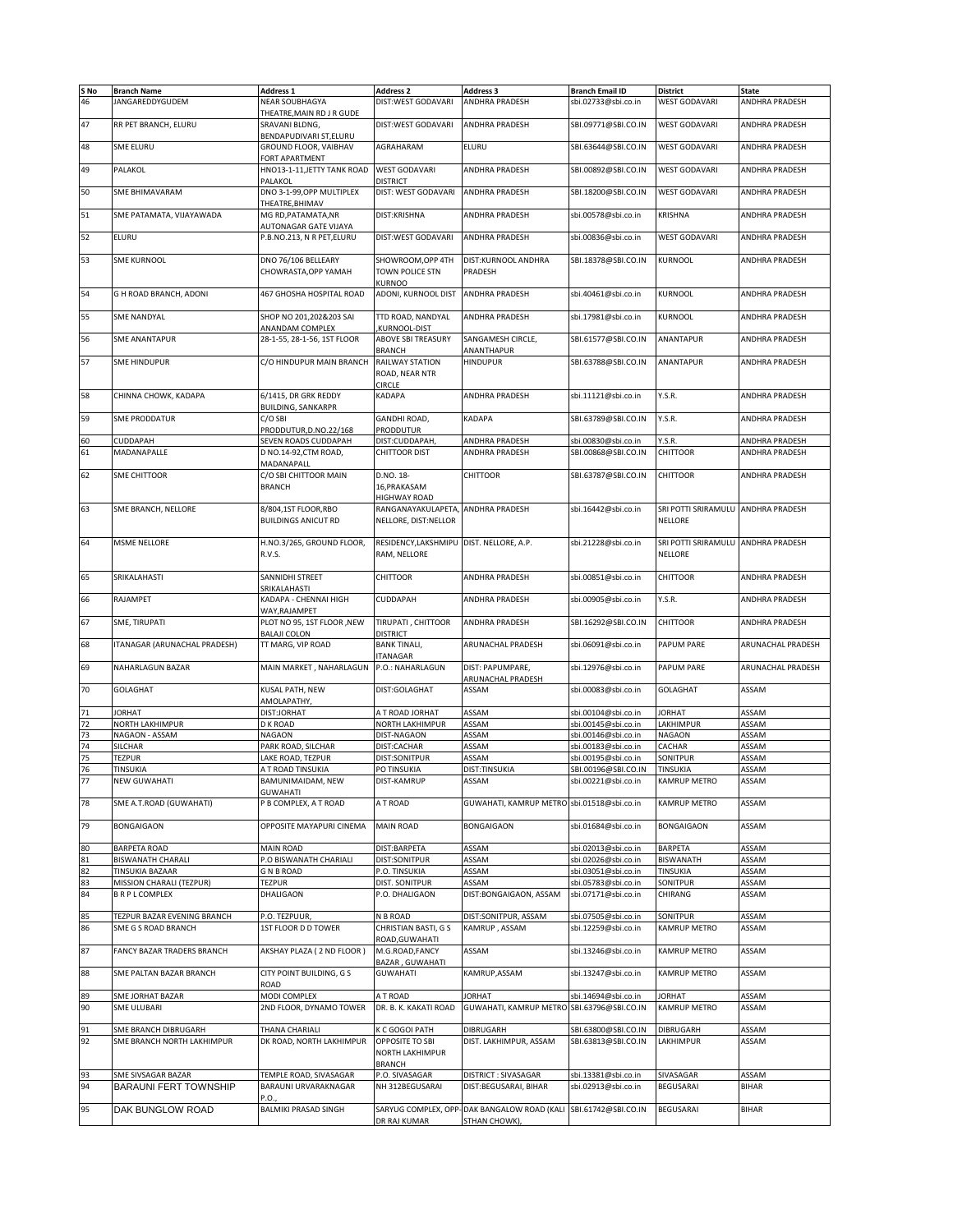| S No       | <b>Branch Name</b>                     | Address 1                                        | Address 2                                     | <b>Address 3</b>                              | <b>Branch Email ID</b>                     | <b>District</b>       | <b>State</b>               |
|------------|----------------------------------------|--------------------------------------------------|-----------------------------------------------|-----------------------------------------------|--------------------------------------------|-----------------------|----------------------------|
| 96         | <b>SME GAYA</b>                        | 2ND FLOOR, SBI GAYA BRANCH                       | <b>G B ROAD</b>                               | GAYA                                          | SBI.63707@SBI.CO.IN                        | GAYA                  | <b>BIHAR</b>               |
|            |                                        |                                                  |                                               |                                               |                                            |                       |                            |
| 97         | <b>SME SASARAM</b>                     | ABOVE SBI MAIN BRANCH                            | OLD G T ROAD                                  | SASARAM                                       | SBI.63709@SBI.CO.IN                        | <b>ROHTAS</b>         | <b>BIHAR</b>               |
| 98         | <b>SME AURANGABAD</b>                  | SBI PARISHAD BAZAR                               | RAMESH CHOWK                                  | AURANGABAD                                    | SBI.63699@SBI.CO.IN                        | AURANGABAD            | <b>BIHAR</b>               |
| 99         | <b>SME BIHARSHARIF</b>                 | GROUNFD FLOOR, SBI, BAZAR<br><b>BRANCH</b>       | M G ROAD                                      | BIHARSARIF                                    | SBI.63706@SBI.CO.IN                        | NALANDA               | <b>BIHAR</b>               |
| 100        | LAKHISARI BAZAR                        | C/O LAL PAHARI CHOWK                             | OPP- KAWAIYA POLICE<br><b>STATION</b>         | PO- LAKHISARAI                                | SBI.61450@SBI.CO.IN                        | LAKHISARAI            | <b>BIHAR</b>               |
| 101        | SME DAKBUNGLOW                         | KATARUKA NIWAS                                   | SOUTH GANDHI<br>MAIDAN                        | PATNA                                         | sbi.04232@sbi.co.in                        | <b>PATNA</b>          | <b>BIHAR</b>               |
| 102        | <b>SME BORING ROAD</b>                 | ALANKAR PALACE, 1ST FLOOR                        | <b>BORING ROAD, PATNA</b>                     | <b>BIHAR</b>                                  | sbi.06540@sbi.co.in                        | PATNA                 | <b>BIHAR</b>               |
| 103        | <b>SME KANKARBAGH</b>                  | MAIN ROAD KANKARBAGH                             | <b>IST FLOOR</b><br>CHANDRAGUPTA PATH         | PATNA                                         | SBI.63663@SBI.CO.IN                        | PATNA                 | <b>BIHAR</b>               |
| 104        | <b>SME HAZIPUR</b>                     | <b>BIADA BUILDING PASWAN</b><br><b>CHOWK</b>     | <b>HAJIPUR</b>                                | DIST: VAISHALI                                | sbi.17487@sbi.co.in                        | VAISHALI              | <b>BIHAR</b>               |
| 105        | <b>GOVIND MITRA ROAD</b>               | H/O JAYNARAIN CHOUDHARY                          | <b>JAI MARKET</b>                             | <b>GOBIND MITRA ROAD</b>                      | sbi.12579@sbi.co.in                        | <b>PATNA</b>          | <b>BIHAR</b>               |
| 106        | R- BLOCK PATNA                         | R BLOCK                                          | CHANAKAYA PALACE                              | DISTT-PATNA                                   | sbi.31501@sbi.co.in                        | PATNA                 | <b>BIHAR</b>               |
| 107        | <b>SME ARA</b>                         | <b>SBI PAKRI</b>                                 | <b>BESIDE PAKRI BRANCH</b>                    | ARA                                           | SBI.63698@SBI.CO.IN                        | <b>BHOJPUR</b>        | <b>BIHAR</b>               |
|            |                                        |                                                  |                                               |                                               |                                            |                       |                            |
| 108        | PANI TANKI MORE PATNA                  | SATYASHRI BORING-<br>PATLIPUTRA ROAD             | OPPOSITE - CISF OFFICE<br>NEW PATLIPUTRA      | <b>PATNA</b>                                  | sbi.16612@sbi.co.in                        | <b>PATNA</b>          | <b>BIHAR</b>               |
| 109        | <b>SME SAMASTIPUR</b>                  | SBI BELOW MOHANPUR ROAD                          | <b>NEAR CHANDNA</b><br>PETROL PUMP            | SAMASTIPUR                                    | SBI.63708@SBI.CO.IN                        | SAMASTIPUR            | <b>BIHAR</b>               |
| 110        | <b>SME PURNEA</b>                      | <b>BRANCH</b><br>SBI, KALA BHAWAN ROAD           | 1ST FLOOR, SBI MAIN                           | <b>PURNEA</b>                                 | SBI.63704@SBI.CO.IN                        | <b>PURNIA</b>         | <b>BIHAR</b>               |
| 111        | <b>SME BHAGALPUR</b>                   | SBI, NEAR KHALIFABAGH                            | <b>BRANCH</b><br>2ND FLOOR, ABOVE SBI         | <b>BHAGALPUR</b>                              | SBI.63701@SBI.CO.IN                        | <b>BHAGALPUR</b>      | <b>BIHAR</b>               |
|            | <b>SME GULABBAGH</b>                   | CHOWK                                            | <b>CITY BRANCH</b>                            |                                               |                                            |                       | <b>BIHAR</b>               |
| 112<br>113 | <b>JUMMAN CHOWK</b>                    | NH-31, GULAB BAGH<br>PO-FORBESGANJ               | PO-GULABBAGH<br>DISTT- ARARIA (BIHAR)         | DIST:PURNEA, BIHAR<br>DISTT- ARARIA (BIHAR)   | sbi.02938@sbi.co.in<br>sbi.15926@sbi.co.in | PURNIA<br>ARARIA      | <b>BIHAR</b>               |
|            | FORBESGANJ                             |                                                  |                                               |                                               |                                            |                       |                            |
| 114        | <b>SME KATIHAR</b>                     | SBI MIRCHABARI                                   | 1ST FLOOR, SBI MAIN<br><b>BRANCH</b>          | KATIHAR                                       | SBI.63703@SBI.CO.IN                        | KATIHAR               | <b>BIHAR</b>               |
| 115        | <b>SME SAHARSA</b>                     | SBI KACHAHARI CAMPUS                             | 1ST FLOOR, ABOVE SBI<br>MAIN BRANCH           | SAHARSA                                       | SBI.63705@SBI.CO.IN                        | SAHARSA               | <b>BIHAR</b>               |
| 116        | <b>BAPUDHAM</b>                        | <b>GYAN BABU CHOWK</b>                           | MOTIHARI                                      | DISTT- EAST CHAMPARAN                         | sbi.12542@sbi.co.in                        | PURBI CHAMPARAN       | <b>BIHAR</b>               |
| 117        | SUTAPATTI MUZAFFARPUR                  | NORTH BIHAR CHAMBER OF                           | J L ROAD                                      | DIST: MUZAFFARPUR, BIHAR                      | sbi.01232@sbi.co.in                        | MUZAFFARPUR           | <b>BIHAR</b>               |
|            |                                        | COMMERCE BLDG                                    |                                               |                                               |                                            |                       |                            |
| 118        | <b>LENIN CHOWK</b>                     | J B R COMPLEX                                    | <b>BUTLER ROAD</b>                            | MUZAFFARPUR, 842001                           | SBI.61747@SBI.CO.IN                        | <b>MUZAFFARPUR</b>    | <b>BIHAR</b>               |
| 119        | <b>SIWAN BAZAR</b>                     | <b>BABUNIA MORE</b>                              | DIST:SIWAN, BIHAR                             | <b>BIHAR</b>                                  | sbi.01238@sbi.co.in                        | SIWAN                 | <b>BIHAR</b>               |
| 120        | GOLA ROAD MUZAFFARPUR                  | PANKAJMARKET                                     | SARAIGANJ                                     | DIST: MUZAFFARPUR, BIHAR                      | sbi.05727@sbi.co.in                        | MUZAFFARPUR           | <b>BIHAR</b>               |
| 121        | <b>DONAR</b>                           | <b>VIP ROAD</b>                                  | DARBHANGA                                     | <b>BIHAR</b>                                  | sbi.12253@sbi.co.in                        | DARBHANGA             | <b>BIHAR</b>               |
| 122        | <b>AG ROAD</b>                         | AKHARAGHAT ROAD                                  | MUZAFFARPUR                                   | DISTT-MUZAFFARPUR(BIHAR) sbi.31656@sbi.co.in  |                                            | MUZAFFARPUR           | <b>BIHAR</b>               |
| 123        | <b>MADHUBANI BAZAR</b>                 | OPP JMDPL MAHILA COLLEGE                         | MAHILA COLLEGE ROAD AT & PO MADHUBANI         |                                               | SBI.18039@SBI.CO.IN                        | MADHUBANI             | <b>BIHAR</b>               |
| 124        | <b>BHAGWAN BAZAR</b>                   | CHAPRA BIHAR                                     | THANA ROAD                                    | DISTT SARAN BIHAR                             | sbi.10081@sbi.co.in                        | SARAN                 | <b>BIHAR</b>               |
|            |                                        |                                                  | BHAGWAN BAZAR                                 |                                               |                                            |                       |                            |
| 125        | SME BETTIAH                            | IST FLOOR, MAIN BRANCH                           | TEENLALTEN CHOWK,<br>NEAR AJANTA CINEMA       | BETTIAH                                       | SBI.63777@SBI.CO.IN                        | PASHCHIM<br>CHAMPARAN | <b>BIHAR</b>               |
| 126        | SME GOPALGANJ                          | 1ST FLOOR JANAK SUPER<br>MARKET COMPLEX          | <b>COLLEGE ROAD NEAR</b><br><b>GHOSH MORE</b> | GOPALGANJ                                     | SBI.63778@SBI.CO.IN                        | GOPALGANJ             | <b>BIHAR</b>               |
| 127        | Industrial Estate Chandigarh           | M W MARKET                                       | IND AREA PHASE I                              | CHANDIGARH HARYANA                            | sbi.01508@sbi.co.in                        | CHANDIGARH            | CHANDIGARH                 |
| 128        | <b>SME Chandigarh</b>                  | PRAGATI BHAWAN                                   | SCO 103-107 SECTOR 8                          | <b>MADHYA MARG</b>                            | sbi.11705@sbi.co.in                        | CHANDIGARH            | CHANDIGARH                 |
| 129        | S M E BRANCH BILASPUR                  | GALAXY HEIGHTS                                   | VYAPAR VIHAR ROAD,                            | CHANDIGARH<br>DIST:BILASPUR,                  | sbi.04177@sbi.co.in                        | <b>BILASPUR</b>       | CHATTISGARH                |
| 130        | SME KORBA                              | 1ST FLOOR BHAGAT SINGH                           | BILASPUR<br>POWER HOUSE ROAD                  | CHHATISHGARH<br>KORBA                         | sbi.12139@sbi.co.in                        | <b>KORBA</b>          | CHATTISGARH                |
| 131        | SME SAKTI                              | MARKET<br>PLOT NO.01, BUDHWARA BAJAR             | <b>GOPAL TALKIES ROAD,</b>                    | SAKTI                                         | SBI.61131@SBI.CO.IN                        | JANJGIR-CHAMPA        | CHATTISGARH                |
|            |                                        |                                                  |                                               |                                               |                                            |                       |                            |
| 132        | SME JANJGIR                            | WARD NO.6 NAILA ROAD<br>JANJGIR                  | JANJGIR                                       | JANJGIR                                       | SBI.63716@SBI.CO.IN                        | JANJGIR-CHAMPA        | CHATTISGARH                |
| 133        | HOSPITAL ROAD KHARSIA<br>S M E RAIGARH | NEW POST OFFICE RAOD<br>KABIR CHOWK, GAURAV PATH | KHARSIA<br>RAIGARH                            | RAIGARH<br>DIST. RAIGARH (C.G.)               | SBI.61113@SBI.CO.IN<br>sbi.12279@sbi.co.in | RAIGARH               | CHATTISGARH<br>CHATTISGARH |
| 134        |                                        |                                                  |                                               |                                               |                                            | <b>RAIGARH</b>        |                            |
| 135        | <b>SME AMBIKAPUR</b>                   | BRAHMA MANDIR ROAD                               | NEAR OLD BUS STAND                            | AMBIKAPUR, SURGUJA (CG)                       | SBI.61130@SBI.CO.IN                        | SURGUJA               | CHATTISGARH                |
| 136        | SME BHATAPARA                          | TARENGA ROAD, BHATAPARA                          | DIST- BALODA BAZAR-<br>BHATAPARA              | CHHATISGARH                                   | SBI.63715@SBI.CO.IN                        | <b>BALODA BAZAR</b>   | CHATTISGARH                |
| 137        | STATION ROAD MAHASAMUND                | STATION ROAD,                                    | MAHASAMUND - 493<br>445                       | DISTT.<br>MAHASAMUNDCHHATISGAR                | sbi.30364@sbi.co.in                        | MAHASAMUND            | CHATTISGARH                |
| 138        | S. M. E. BRANCH RAIPUR                 | ZONAL OFFICE BUILDING                            | BYRON BAZAR, RAIPUR                           | DIST:RAIPUR, CHHATTISGARH sbi.03577@sbi.co.in |                                            | <b>RAIPUR</b>         | CHATTISGARH                |
| 139        | SME BRANCH PANDRI                      | <b>1ST FLOOR</b>                                 | <b>BEHIND CITY MALL</b>                       | PANDRI, RAIPUR                                | SBI.63712@SBI.CO.IN                        | <b>RAIPUR</b>         | CHATTISGARH                |
| 140        | S M E RAJNANDGAON                      | <b>GANJ LINE</b>                                 | NEAR AGASTHI PED,                             | DISTT-RAJNANDGAON                             | sbi.12280@sbi.co.in                        | RAJNANDGAON           | CHATTISGARH                |
| 141        | S.M.E. BHILAI                          | SECTOR-1                                         | RAJNANDGAON<br>BHILAI                         | DIST: DURG, CHHATISHGARH                      | sbi.12277@sbi.co.in                        | <b>DURG</b>           | CHATTISGARH                |
| 142        | S M E DURG                             | SME DURG                                         | <b>AGRASEN CHOWK</b>                          | <b>DURG</b>                                   | sbi.12278@sbi.co.in                        | <b>DURG</b>           | CHATTISGARH                |
|            |                                        |                                                  | RAILWAY STATION<br>ROAD                       |                                               |                                            |                       |                            |
| 143        | COMMERCIAL BRANCH BHILAI               | GURUDWARA                                        | <b>HOUSING BOARD</b>                          | BHILAI                                        | SBI.61735@SBI.CO.IN                        | <b>DURG</b>           | CHATTISGARH                |
|            |                                        | ROAD, INDUSTRIAL ESTATE                          | COLONY                                        |                                               |                                            |                       |                            |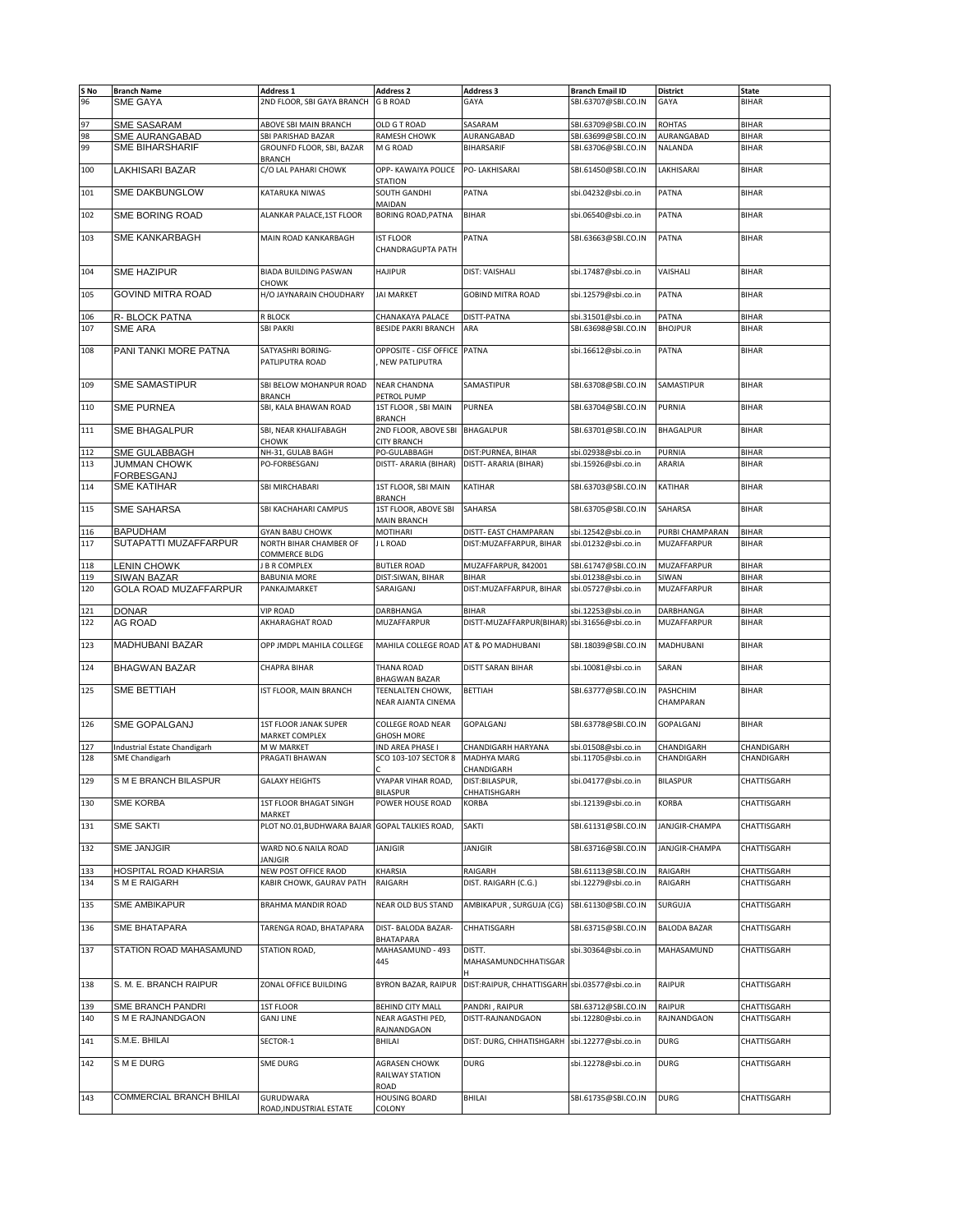| S No       | <b>Branch Name</b>                                    | <b>Address 1</b>                                  | <b>Address 2</b>                              | <b>Address 3</b>                                             | <b>Branch Email ID</b>                     | <b>District</b>               | State         |
|------------|-------------------------------------------------------|---------------------------------------------------|-----------------------------------------------|--------------------------------------------------------------|--------------------------------------------|-------------------------------|---------------|
| 144        | <b>BACHELI</b>                                        | NMDC CAMPUS , BACHELI                             | DISTRICT DANTEWADA<br>CHHATTISGARH            | 494553                                                       | sbi.03183@sbi.co.in                        | DAKSHIN BASTAR<br>DANTEWADA   | CHATTISGARH   |
| 145        | <b>KIRANDUL</b>                                       | DIST:DANTEWADA                                    | CHATISHGARH                                   | 494556                                                       | SBI.02866@SBI.CO.IN                        | DAKSHIN BASTAR                | CHATTISGARH   |
| 146        | S M E JAGDALPUR                                       | <b>STATE BANK PREMISES</b>                        | <b>OPPOSITE GAYATRI</b><br>MANDIR             | DHARAMPURA ROAD<br>JAGDALPUR DISTT BASTAR                    | sbi.12276@sbi.co.in                        | DANTEWADA<br><b>BASTAR</b>    | CHATTISGARH   |
| 147        | A. D. B. BALOD                                        | <b>SME BALOD</b>                                  | DIST:DURG,                                    | CHHATISGARH                                                  | SBI.03753@SBI.CO.IN                        | <b>BALOD</b>                  | CHATTISGARH   |
| 148        | MEHTA BUILDING DHAMTARI                               | <b>BASTAR ROAD,</b>                               | DHAMTARI - 493 773                            | DISTT.DHAMTARICHHATISGA<br>RН                                | sbi.30365@sbi.co.in                        | DHAMTARI                      | CHATTISGARH   |
| 149        | SME BRANCH KANKER                                     | <b>1ST FLOOR</b>                                  | CITY CENTRE KANKER                            | <b>KANKER</b>                                                | SBI.63713@SBI.CO.IN                        | <b>UTTAR BASTAR</b><br>KANKER | CHATTISGARH   |
| 150        | SME OKHLA I.E                                         | 233 OKHLA INDUSTRIAL ESTATE                       | <b>NEW DELHI</b>                              | NCT OF DELHI                                                 | SBI.00727@SBI.CO.IN                        | SOUTH-EAST DELHI              | DELHI         |
| 151        | SME BRANCH SHAHDARA DELHI                             | GOVIND ASHRAM, 1ST FLOOR,<br>G.T.ROAD,            | <b>NEW DELHI</b>                              | NCT OF DELHI                                                 | sbi.09316@sbi.co.in                        | SHAHDARA                      | DELHI         |
| 152        | <b>UDYOG SADAN</b>                                    | PLOT NO.419 PATPARGANJ<br><b>INDUSTRIAL ESTAT</b> | NEW DELHI                                     | NCT OF DELHI                                                 | SBI.10553@SBI.CO.IN                        | <b>EAST DELHI</b>             | DELHI         |
| 153        | SME SOUTH EXTENSION                                   | N-3, GROUND FLOOR, SME<br>SOUTH EXTENSION         | PART1 NEWDELHI                                | NCT OF DELHI                                                 | sbi.13913@sbi.co.in                        | SOUTH DELHI                   | DELHI         |
| 154        | SME CONNAUGHT CIRCUS                                  | B-39, MIDDLE CIRCLE,                              | NEW DELHI                                     | NCT OF DELHI                                                 | sbi.30203@sbi.co.in                        | <b>NEW DELHI</b>              | DELHI         |
| 155        | COMMERCIAL BRANCH JANPATH                             | 1ST FLOOR , 74, JANPATH                           | NEW DELHI.                                    | DISTT.NEW DELHI                                              | sbi.31390@sbi.co.in                        | NEW DELHI                     | DELHI         |
|            |                                                       |                                                   |                                               |                                                              |                                            |                               |               |
| 156        | DDABLDGNEHRUPLACE                                     | NO.3,4 & 5 DDA BUILDING,                          | NEHRU PLACE                                   | <b>NEW DELHI</b>                                             | sbi.41077@sbi.co.in                        | SOUTH-EAST DELHI              | DELHI         |
| 157        | SME ASAF ALI ROAD NEW DELHI                           | 3/8, ASAF ALI ROAD                                |                                               | NEW DELHI                                                    | SBI.62203@SBI.CO.IN                        | CENTRAL DELHI                 | DELHI         |
| 158        | SME SADAR BAZAR NEW DELHI                             | 4893, PHOOTA ROAD, DELHI,                         | DELHI                                         | DELHI                                                        | SBI.00596@SBI.CO.IN                        | CENTRAL DELHI                 | DELHI         |
| 159        | SME BR AJMAL KHAN ROAD                                | 12/56, DESH BANDHU GUPTA<br>ROAD KAROL BAG        | NEW DELHI                                     | NCT OF DELHI                                                 | sbi.00666@sbi.co.in                        | <b>CENTRAL DELHI</b>          | DELHI         |
| 160        | SME NAJAFGARH ROAD NEW DELHI                          | 23 NAJFGARH ROAD                                  | <b>NEW DELHI</b>                              | NCT OF DELHI                                                 | sbi.01181@sbi.co.in                        | SOUTH-WEST DELHI              | DELHI         |
| 161        | SME MAYAPURI NEW DELHI                                | A-95 PHASE-II, MAYAPURI<br>INDUSTRIAL AREA        | NEW DELHI                                     | DELHI                                                        | sbi.03479@sbi.co.in                        | SOUTH-WEST DELHI              | DELHI         |
| 162        | SME BRANCH NARAINA IND. AREA                          | 59, COMMUNITY CENTRE,<br>NARAINA INDUSTRIAL       | NEW DELHI                                     | DELHI                                                        | sbi.03786@sbi.co.in                        | SOUTH-WEST DELHI              | DELHI         |
| 163        | SME BRANCH NETAJI SUBHASH PLACE                       | H-4 VARDHMAN NORTH EX<br>PLAZA, 1ST FLOOR         | NFW DFLHI                                     | DELHI                                                        | sbi.04381@sbi.co.in                        | NORTH-WEST DELHI              | DELHI         |
| 164        | SME BR ROHTAK ROAD IND COMPLEX                        | A-3, D S I D C NEAR UDYOG<br>NAGAR                | NEW DELHI                                     | DELHI                                                        | sbi.04849@sbi.co.in                        | <b>WEST DELHI</b>             | DELHI         |
| 165        | SME BR WAZIRPUR IND ESTATE                            | B-76, WAZIRPUR INDL. AREA                         | NEW DELHI                                     | NEW DELHI                                                    | sbi.05714@sbi.co.in                        | NORTH-EAST DELHI              | DELHI         |
|            |                                                       |                                                   |                                               |                                                              |                                            |                               |               |
| 166        | SME TOWN HALL NEW DELHI                               | IST FLOOR, 1494-95                                | <b>CHANDNI CHOWK</b>                          | DELHI                                                        | sbi.30139@sbi.co.in                        | <b>CENTRAL DELHI</b>          | DELHI         |
| 167<br>168 | SME LAHORI GATE NEW DELHI<br>COMMERCIAL BRANCH PANAJI | PB NO 1557<br>SBI STAFF TRAINING CENTRE           | 6696 KHARI BAOLI<br>PATTO PLAZA, PANAJI       | LAHORI GATE DELHI<br>PANAJI,, GOA                            | sbi.40321@sbi.co.in<br>sbi.04212@sbi.co.in | CENTRAL DELHI<br>NORTH GOA    | DELHI<br>GOA  |
| 169        | COMM.BR.VASCO-DA-GAMA<br><b>MORMUGAO</b>              | <b>BLDG</b><br>VIDHYA DHIRAJ BHAVAN               | F L GOMES ROAD                                | VASCO-DA-GAMA:GOA, GOA                                       | sbi.04116@sbi.co.in                        | SOUTH GOA                     | GOA           |
| 170        | MID TOWN MAPUCA                                       | FREDVILE PLAZA, 1ST FLOOR                         | MOROD ROAD                                    | MAPUCA, GOA                                                  | sbi.11455@sbi.co.in                        | <b>NORTH GOA</b>              | GOA           |
| 171        | <b>CURTI</b>                                          | SHOP NO G 5 SARTHAK                               | ST CRUZ TISK NEAR                             | PONDA GOA                                                    | sbi.17238@sbi.co.in                        | <b>NORTH GOA</b>              | GOA           |
| 172        | NARODA INDUSTRIAL ESTATE                              | HARMONY<br>PLOT NO. - 184/A/1-2                   | BAGAY<br>PHASE-1, G. I. D. C.<br>NARODA       | AHMEDABAD, GUJARAT,                                          | sbi.01045@sbi.co.in                        | AHMEDABAD                     | <b>GUJRAT</b> |
| 173        | VATVA IND.ESTATE, AHMEDABAD                           | VATVA INDUSTRIAL ASSN BLDG                        | AHMEDABAD                                     | AHMEDABAD, GUJRAT                                            | sbi.01754@sbi.co.in                        | AHMEDABAD                     | <b>GUJRAT</b> |
| 174        | <b>SUMEL</b>                                          | SHOP NO.9 &10,1 ST FLOOR<br>SUMEL COMPLE          | B/H NEW CLOTH<br>MARKET, RAIPUR               | AHMEDABAD                                                    | sbi.13521@sbi.co.in                        | AHMEDABAD                     | <b>GUJRAT</b> |
| 175        | C.G.ROAD, AHMEDABAD                                   | 1 & 2 SHUKAN BUSINESS<br>CENTRE                   | NR. SWASTIK CROSS<br><b>ROADS</b>             | NAVRANGPURA<br>AHMEDABAD                                     | sbi.60399@sbi.co.in                        | AHMEDABAD                     | <b>GUJRAT</b> |
| 176        | S.G. HIGHWAY ROAD,<br>AHMEDABAD                       | SHOP NO 1, ZODIAC SQUIRE,                         | OPP GURUDWARA, S G<br>HIGHWAY                 | AHMEDABAD, GUJARAT                                           | sbi.05146@sbi.co.in                        | AHMEDABAD                     | <b>GUJRAT</b> |
| 177        | <b>CHANGODAR SME</b>                                  | GAGAN RESTAURANT,                                 | CHANGODAR-BAVLA<br>HIGH WAY                   | CHANGODAR DISTRICT,<br>AHMEDABAD                             | sbi.16382@sbi.co.in                        | AHMEDABAD                     | <b>GUJRAT</b> |
| 178        | SME BRANCH SANAND                                     | 1ST FLOOR, BLOCK A,                               | PREPRNA AARTIKA<br>COMPLEX                    | SANAND VIRAMGAM<br>HIGHWAY, SANAND                           | SBI.63765@SBI.CO.IN                        | AHMEDABAD                     | <b>GUJRAT</b> |
| 179        | Gurukul Road DHRANGADHRA                              | SHIVAM COMPLEX, OPP-<br>SHIVSHAKTI HONDA SHO      | ROOM,NEAR<br>BHAGWATDHAM, HALV<br>AD ROAD     | DHRANGADHRA.DISI-<br>SURENDRANAGAR                           | SBI.17321@SBI.CO.IN                        | SURENDRANAGAR                 | <b>GUJRAT</b> |
| 180        | <b>GIDC WADHWAN</b>                                   | G.I.D.C., WADHWAN                                 | MARKETING YARD<br>COMPOUND                    | WADHWAN DIST.<br>SURENDRANAGAR                               | sbi.05744@sbi.co.in                        | SURENDRANAGAR                 | GUJRAT        |
| 181        | Marketing Yard BOTAD                                  | NR OLD MARKET YARD                                | PALIYAD ROAD BOTAD                            | <b>DIST BOTAD</b>                                            | sbi.05946@sbi.co.in                        | <b>BOTAD</b>                  | <b>GUJRAT</b> |
| 182        | SME Law Garden Branch                                 | ZODIAC AVENUE,                                    | OPP COMMISSIONERS<br><b>BUNGALOW</b>          | LAW GARDEN, AHMEDABAD                                        | sbi.60438@sbi.co.in                        | AHMEDABAD                     | <b>GUJRAT</b> |
| 183        | Laghu Udyog Branch                                    | NEPTUNE TOWER COMPLEX<br>(REAR),                  | OFF ASHRAM ROAD                               | OPP. GANDHI GRAM<br>RAILWAY STATION                          | sbi.03993@sbi.co.in                        | AHMEDABAD                     | GUJRAT        |
| 184        | <b>SCB Ahmedabad</b>                                  | FIRST FLOOR, INDRAPRASTHA<br><b>CORPOR</b>        | OPPOSITE SHELL<br>PETROL PUMP,                | 100 FEET ROAD, PRAHLAD<br>NAGAR,                             | sbi.17901@sbi.co.in                        | AHMEDABAD                     | <b>GUJRAT</b> |
| 185        | <b>GIDC ELECTRONIC ESTATE</b>                         | SHED NO.A-78/6/3,<br>GANDHINAGAR,                 | SECTOR 25                                     | DIST:GANDHINAGAR,<br>GUJRAT                                  | SBI.07949@SBI.CO.IN                        | GANDHINAGAR                   | GUJRAT        |
|            | SME BRANCH CHHATRAL                                   |                                                   |                                               |                                                              |                                            | GANDHINAGAR                   |               |
| 186        |                                                       | 1ST FLOOR, D K COMPLEX,<br>PHASE 4,               | GIDC CHHATRAL,<br>AHMEDABAD<br>MEHSANA HIGHWA | CHHATRAL<br>TAL:KALOL(NG),DIST:GANDHI<br>NAGAR               | SBI.63748@SBI.CO.IN                        |                               | GUJRAT        |
| 187        | Sahakari jin Branch, Himmatnagar                      | UMA COMPLEX, PLOT NO. 9-10                        | RAJMAHEL SOCIETY,<br>SAHAKARI JIN ROAD        | HIMATNAGAR (S.K.) -<br><b>GUJARAT</b>                        | SBI.18811@SBI.CO.IN                        | SABAR KANTHA                  | <b>GUJRAT</b> |
| 188        | College Road Mehsana                                  | UNIVERSAL COMPLEX, 1ST<br><b>FLOOR</b>            | OPP CIRCUIT HOUSE,<br>HIGHWAY                 | DISTT-MEHSANA                                                | SBI.31755@SBI.CO.IN                        | MAHESANA                      | GUJRAT        |
| 189        | HIGHWAY CROSS ROAD, KADI                              | NINE SQUARE BUILDING                              | KADI-CHHATRAL<br>ROAD, HIGHWAY KADI           | KADI, DIST:MEHSANA,<br>GUJARAT                               | sbi.60436@sbi.co.in                        | MAHESANA                      | <b>GUJRAT</b> |
| 190        | SME BRANCH PALANPUR                                   | SBI, SME<br>BRANCH, PALANPUR, SUPER<br>MARKET,    | OLD GUNJ BAZAR, ABU<br>ROAD HIGHWAY           | PALANPUR, DIST: BANASKANT SBI.63755@SBI.CO.IN<br>HA, GUJARAT |                                            | <b>BANAS KANTHA</b>           | <b>GUJRAT</b> |
| 191        | SME BRANCH MODASA                                     | SHOP NO 1-4, & 38-41,<br><b>BANDHAN ARCADE</b>    | MEGHRAJ ROAD,<br>MODASA,                      | ARAVALI, GUJARAT                                             | SBI.63750@SBI.CO.IN                        | ARAVALLI                      | <b>GUJRAT</b> |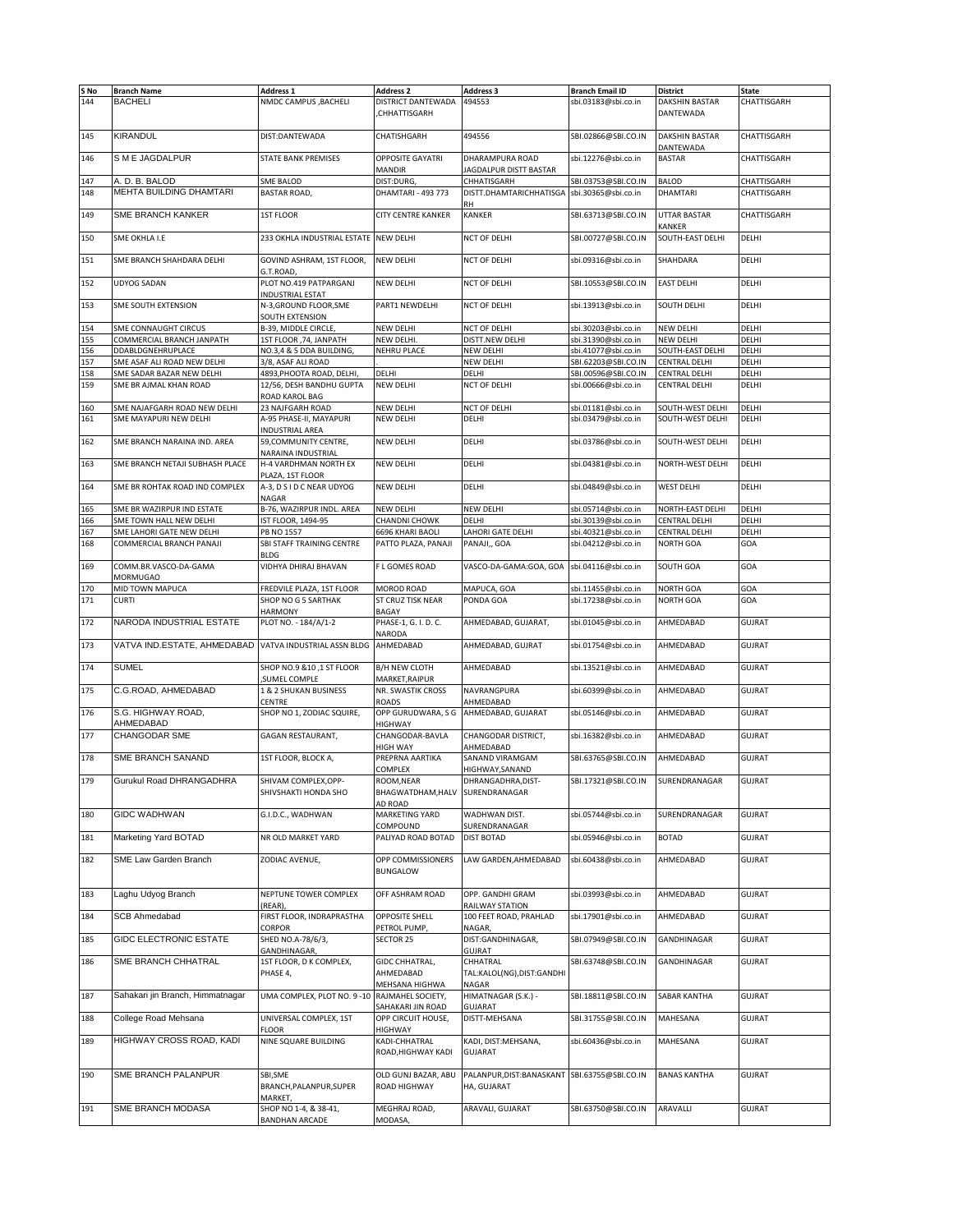| S No<br>192 | <b>Branch Name</b><br>SME BRANCH MEHMEDABAD                                   | <b>Address 1</b><br>ABOVE SBI MEHMEDABAD           | <b>Address 2</b><br>NADADI DARWAJA,           | <b>Address 3</b><br>KHEDA, GUJRAT               | <b>Branch Email ID</b><br>SBI.63753@SBI.CO.IN | <b>District</b><br>KHEDA | <b>State</b><br><b>GUJRAT</b>  |
|-------------|-------------------------------------------------------------------------------|----------------------------------------------------|-----------------------------------------------|-------------------------------------------------|-----------------------------------------------|--------------------------|--------------------------------|
|             |                                                                               | <b>BRANCH, BANK ROAD</b>                           | MEHMEDABAD                                    |                                                 |                                               |                          |                                |
| 193<br>194  | VADODARA (SME BRANCH)<br>SME BRANCH NATHUBHAI CIRCLE 1 ST FLOOR, KRISIL TOWER | 1ST FLOOR PRIME COMPLEX                            | MANAJALPAR<br><b>GOTRI ROAD</b>               | OPP SHREYASH SCHOOL<br><b>BARODA</b>            | sbi.60387@sbi.co.in<br>SBI.63751@SBI.CO.IN    | VADODARA<br>VADODARA     | <b>GUJRAT</b><br>GUJRAT        |
|             |                                                                               |                                                    |                                               |                                                 |                                               |                          |                                |
| 195         | VAGHODIA BRANCH                                                               | PLOT(HOUSE)NO 9&10,ABARAR<br>PARK,                 | NR.S.T.DEPOT,KHANDH<br>A ROAD, WAGHODIA       | TAL.WAGHODIA DIST.<br>VADODARA                  | SBI.17320@SBI.CO.IN                           | VADODARA                 | <b>GUJRAT</b>                  |
| 196         | BAMROLI ROAD, GODHRA                                                          | OPP: MADHUR DAL MILLS,                             | <b>BAMROLI ROAD</b><br><b>GODHRA</b>          | DIST: PANCHMAHALS                               | sbi.16053@sbi.co.in                           | PANCH MAHALS             | <b>GUJRAT</b>                  |
| 197         | SME Branch DAHOD                                                              | STATE BANK OF INDIA                                | JHALOD ROAD, DAHOD                            | DAHOD DIST:DAHOD                                | SBI.62212@SBI.CO.IN                           | Dahod                    | <b>GUJRAT</b>                  |
| 198         | SME BRANCH VITHAL                                                             | VUNAGAR, FIRST FLOOR,                              | NR.REGIONAL                                   | JANTA CHOWKDI, ANAND                            | SBI.63752@SBI.CO.IN                           | ANAND                    | <b>GUJRAT</b>                  |
| 199         | <b>UDYOGNAHAR</b><br>SME Branch BODELI                                        | <b>JINDAL COMPLEX</b>                              | <b>BUSINESS OFFICE</b><br>NR SARVODAYA        | SOJITRA ROAD.ANAND<br>DBHOI ROAD, BODELI        | SBI.62208@SBI.CO.IN                           | CHHOTAUDEPUR             | <b>GUJRAT</b>                  |
| 200         | <b>SCB Vadodara</b>                                                           | 2ND FLOOR TRIDENT COMPLEX                          | HOSPITAL<br><b>NEAR RACE COURSE</b>           | DISTT BARODA GUJARAT                            | SBI.04086@SBI.CO.IN                           | VADODARA                 | <b>GUJRAT</b>                  |
|             |                                                                               | OPP GERI                                           | <b>BARODA</b>                                 |                                                 |                                               |                          |                                |
| 201         | Makarpura I.E.                                                                | PB NO.703, MUNICIPAL                               | COMMERCIAL<br>BLDG., GIDC IND EST.            | MAKARPURA, BARODA,<br><b>GUJRAT</b>             | sbi.01456@sbi.co.in                           | VADODARA                 | <b>GUJRAT</b>                  |
| 202         | <b>SCB Anand</b>                                                              | JAYALAXMI PLAZA, GANESH<br><b>CHOWKDI</b>          | ANAND-SOJITRA ROAD,                           | DIST: ANAND, GUJRAT                             | sbi.04084@sbi.co.in                           | ANAND                    | <b>GUJRAT</b>                  |
| 203         | PRATIN CHOKADI, ANKLESHWAR                                                    | PLOT NO 80, GIDC                                   | ANKLESHWAR                                    | DIST:BHARUCH, GUJARAT                           | SBI.63768@SBI.CO.IN                           | <b>BHARUCH</b>           | <b>GUJRAT</b>                  |
| 204         | College Road Bholav                                                           | NEAR REGENTA HOTEL, NEAR<br><b>SOUTH SAMARTH</b>   | RESTAURANT, COLLEGE<br>ROAD                   | <b>BHOLAV, BHARUCH</b>                          | sbi.61506@sbi.co.in                           | <b>BHARUCH</b>           | <b>GUJRAT</b>                  |
| 205         | SME BRANCH BEGUMPURA<br><b>SURAT</b>                                          | HARIKAMAL BUILDING,<br>BEGAMPURA                   | <b>NEAR MOTI CINEMA</b>                       | SURAT                                           | SBI.63754@SBI.CO.IN                           | <b>SURAT</b>             | <b>GUJRAT</b>                  |
| 206         | <b>GIDC Sachin</b>                                                            | PLOT NO 5138/A MAIN ROAD -6 SUB ROAD NO 51 GIDC    |                                               | SURAT, GUJARAT                                  | SBI.09120@SBI.CO.IN                           | <b>SURAT</b>             | <b>GUJRAT</b>                  |
| 207         | <b>SCB VAPI</b>                                                               | GROUND FLOOR, VIA HOUSE                            | SACHIN<br>PLOT NO.135, G.I.D.C                | VAPI                                            | sbi.11029@sbi.co.in                           | VALSAD                   | <b>GUJRAT</b>                  |
|             |                                                                               |                                                    | <b>CHAR RASTA</b>                             |                                                 |                                               |                          |                                |
| 208<br>209  | SME BRANCH UMBERGAON<br><b>EROO CHAR RASTA</b>                                | PLOT NO 58, GIDC ESTATE<br>SHOP NO 1 TO 4, GROUND  | <b>UMBERGAON</b><br>DEV ARCADE, ATT           | DIST VALSAD (GUJRAT)<br>EROO CHAR RASTA NAVSARI | SBI.63764@SBI.CO.IN<br>sbi.61499@sbi.co.in    | VALSAD<br>Navsari        | <b>GUJRAT</b><br><b>GUJRAT</b> |
|             |                                                                               | <b>FLOOR</b>                                       | MAIN ROAD                                     |                                                 |                                               |                          |                                |
| 210         | <b>SCB Surat</b>                                                              | A/301, 3RD FLOOR, ICC<br><b>BUILDING</b>           | NR KADIWALA SCHOOL,<br>OPP.CIVIL HOSPITAL     | RING ROAD, SURAT                                | sbi.04083@sbi.co.in                           | SURAT                    | <b>GUJRAT</b>                  |
| 211         | Commercial Branch Surat                                                       | HG 11-12-13 INTERNATIONAL<br><b>BUSINESS CENT</b>  | <b>DUMAS ROAD</b>                             | SURAT                                           | SBI.63749@SBI.CO.IN                           | SURAT                    | <b>GUJRAT</b>                  |
| 212         | Hazira                                                                        | NAND SHOPPING COMPLEX                              | <b>ESSAR TOWNSHIP,</b>                        | HAZIRA, DIST:SURAT, GUJRAT sbi.05996@sbi.co.in  |                                               | <b>SURAT</b>             | <b>GUJRAT</b>                  |
| 213         | GONDAL ROAD, RAJKOT                                                           | "JAYNATH", MAKKAM CHOWK                            | HAZIRA<br><b>GONDAL ROAD</b>                  | RAJKOT                                          | sbi.60344@sbi.co.in                           | RAJKOT                   | <b>GUJRAT</b>                  |
| 214         | SME BRANCH RAJKOT                                                             | 1ST FLOOR, ABOVE SBI RAJKOT<br><b>MAIN BRANCH</b>  | JAWAHAR ROAD,<br>OPP:JANANA HOSPITAL          | HOSPITAL CHOWK, RAJKOT                          | SBI.63758@SBI.CO.IN                           | RAJKOT                   | <b>GUJRAT</b>                  |
| 215         | SME BRANCH GONDAL                                                             | 1ST FLOOR, ABOVE SBI M G<br>ROAD BRANCH            | M G ROAD, KADIA LANE                          | <b>GONDAL</b>                                   | SBI.63757@SBI.CO.IN                           | RAJKOT                   | <b>GUJRAT</b>                  |
| 216         | <b>SME MORVI</b>                                                              | <b>GROUND FLOOR SHIV SHAKTI</b><br><b>CHAMBERS</b> | <b>NEAR SHAKTI</b><br><b>CHAMBERS 2 MORBI</b> | MORBI GUJARAT                                   | SBI.10191@SBI.CO.IN                           | <b>MORBI</b>             | GUJRAT                         |
| 217         | SSI-SANALA ROAD, MORVI                                                        | OPP:SARDAR BAUG, NR. OM<br>SHANTI VIDHYALA         | MORIVI SANALA ROAD                            | MORVI - SANALA ROAD                             | sbi.60376@sbi.co.in                           | <b>MORBI</b>             | <b>GUJRAT</b>                  |
| 218         | SME Jamanagr Branch                                                           | THE SMALL IND.UDYOGNAGAR                           | SHANKER TEKERI                                | SHANKAER T. JAMNAGAR                            | sbi.60170@sbi.co.in                           | <b>JAMNAGAR</b>          | <b>GUJRAT</b>                  |
| 219         | <b>RTO BHUJ</b>                                                               | SHOP NO. 66,67,68,88,89 AND<br>92 TO 52            | "A" WING, RTO<br>RELOCATION SITE-BHUJ         | BHUJ DIST: KUTCH                                | sbi.13010@sbi.co.in                           | КАСНСНН                  | <b>GUJRAT</b>                  |
| 220         | <b>BPC. GANDHIDHAM</b>                                                        | PLOT NO 335 SECTOR NO 12/B                         | <b>TERAPANTH BHAWAN</b>                       | GANDHUDHAM-370201<br>KLITCH                     | sbi.60239@sbi.co.in                           | КАСНСНН                  | <b>GUJRAT</b>                  |
| 221         | SME BRANCH JETPUR                                                             | 1 ST FLOOR, ABOVE SBIKP<br>JETPUR BRANCH           | SHUBH LAXMI<br><b>BUILDING, BUS STAND</b>     | KANAKIA PLOT, JETPUR                            | SBI.63756@SBI.CO.IN                           | RAJKOT                   | <b>GUJRAT</b>                  |
| 222         | SME Branch Porbandar                                                          | 1ST FLOOR, ABOVE SBI                               | ROAD<br>MANEKCHOWK, OPP                       | PORBANDAR                                       | SBI.63831@SBI.CO.IN                           | Porbandar                | <b>GUJRAT</b>                  |
| 223         | SME BRANCH BHAVNAGAR                                                          | MANEKCHOWK BRANCH<br><b>1ST FLOOR ABOVE SBI</b>    | KIRTI MANDIR<br>KALANALA CIRCLE               | BHAVNAGAR                                       | SBI.63762@SBI.CO.IN                           | BHAVNAGAR                | <b>GUJRAT</b>                  |
| 224         | SME BRANCH MAHUWA                                                             | KALANALA BRANCH<br>1ST FLOOR, ABODE SBI            | OLD DARBAR GADH                               | MAHUVA                                          | SBI.63759@SBI.CO.IN                           | BHAVNAGAR                | <b>GUJRAT</b>                  |
| 225         | SME BRANCH TALAJA                                                             | DARBARGADH BRANCH<br>1ST FLOOR, ABOVE SBI TALAJA   | <b>JAWAHAR CHOWK</b>                          | TALAJA                                          | SBI.63760@SBI.CO.IN                           | BHAVNAGAR                | <b>GUJRAT</b>                  |
| 226         | SME BRANCH AMRELI                                                             | <b>BRANCH</b><br>1ST FLOOR, ABOVE SBI AMRELI       | OPP. NAGNATH TEMPLE AMRELI                    |                                                 | SBI.63763@SBI.CO.IN                           | AMRELI                   | GUJRAT                         |
| 227         | SME BABRA (SME BRANCH)                                                        | <b>BRANCH</b><br>GROUND FLOOR ALONG SIDE           | POST OFFICE ROAD,                             | BABRA                                           | SBI.63761@SBI.CO.IN                           | AMRELI                   | <b>GUJRAT</b>                  |
|             | <b>IND EST JUNAGARH</b>                                                       | <b>SBI BABRA</b><br>G.I.D.C.-1, DOLATPARA          | JEEVANPARA<br><b>JUNAGADH</b>                 | DIST:JUNAGADH, GUJRAT                           | sbi.07875@sbi.co.in                           | JUNAGADH                 | <b>GUJRAT</b>                  |
| 228<br>229  | BUS STAND AREA, KESHOD                                                        | <b>BHARAT CHAMBER</b>                              | VERAVAL HIGHWAY, NR                           | KESHOD, DIST. JUNAGADH                          | SBI.10986@SBI.CO.IN                           | <b>JUNAGADH</b>          | <b>GUJRAT</b>                  |
|             | <b>BHALKA TIRTH BRANCH</b>                                                    |                                                    | <b>BUS STAND</b><br>VERAVAL                   |                                                 |                                               |                          | <b>GUJRAT</b>                  |
| 230         |                                                                               | ABHISHEK BUILDING,<br>SOMNATH ROA, BHIDI           |                                               | TA: VERAVAL DIST<br>GIRSOMNATH                  | sbi.13746@sbi.co.in                           | <b>GIR SOMNATH</b>       |                                |
| 231         | SME BRANCH M G ROAD GURGAON                                                   | VATIKA' FIRST INDIA PLACE M G<br>ROAD              | <b>GURGAON</b>                                | <b>HARYANA</b>                                  | sbi.04402@sbi.co.in                           | GURUGRAM                 | HARYANA                        |
| 232         | ROJ KA MEO                                                                    | DELHI ALWAR ROAD INFROMN<br>OF NBGSM COLLE         | <b>MEWAT</b>                                  | HARAYANA                                        | sbi.06836@sbi.co.in                           | <b>NUH</b>               | HARYANA                        |
| 233         | SME FARIDABAD                                                                 | 65, NEELAM BATA ROAD                               | FARIDABAD                                     | HARYANA                                         | sbi.09950@sbi.co.in                           | FARIDABAD                | HARYANA                        |
| 234         | <b>IMT MANESAR</b>                                                            | GROUND FLR, AMRAPALI                               | <b>GURGAON</b>                                | HARYANA                                         | sbi.16371@sbi.co.in                           | GURUGRAM                 | <b>HARYANA</b>                 |
| 235         | <b>SME KUNDLI</b>                                                             | COMMERCIAL COMPLE<br><b>JANTI ROAD</b>             | KUNDLI                                        | DISTT-SONEPAT;HARYANA                           | sbi.50270@sbi.co.in                           | SONIPAT                  | <b>HARYANA</b>                 |
| 236         | SECTOR 24 FARIDABAD                                                           | PLOT NO.7-A, SECTOR 24                             | FARIDABAD                                     | HARYANA                                         | sbi.50304@sbi.co.in                           | FARIDABAD                | HARYANA                        |
| 237         | <b>GURGAON--MID CORPORATE</b>                                                 | PLOT NO.91, IDC, 1ST F                             | M G ROAD                                      | GURGAON                                         | sbi.50933@sbi.co.in                           | GURUGRAM                 | HARYANA                        |
|             |                                                                               | LOOR, MG ROAD                                      |                                               |                                                 |                                               |                          |                                |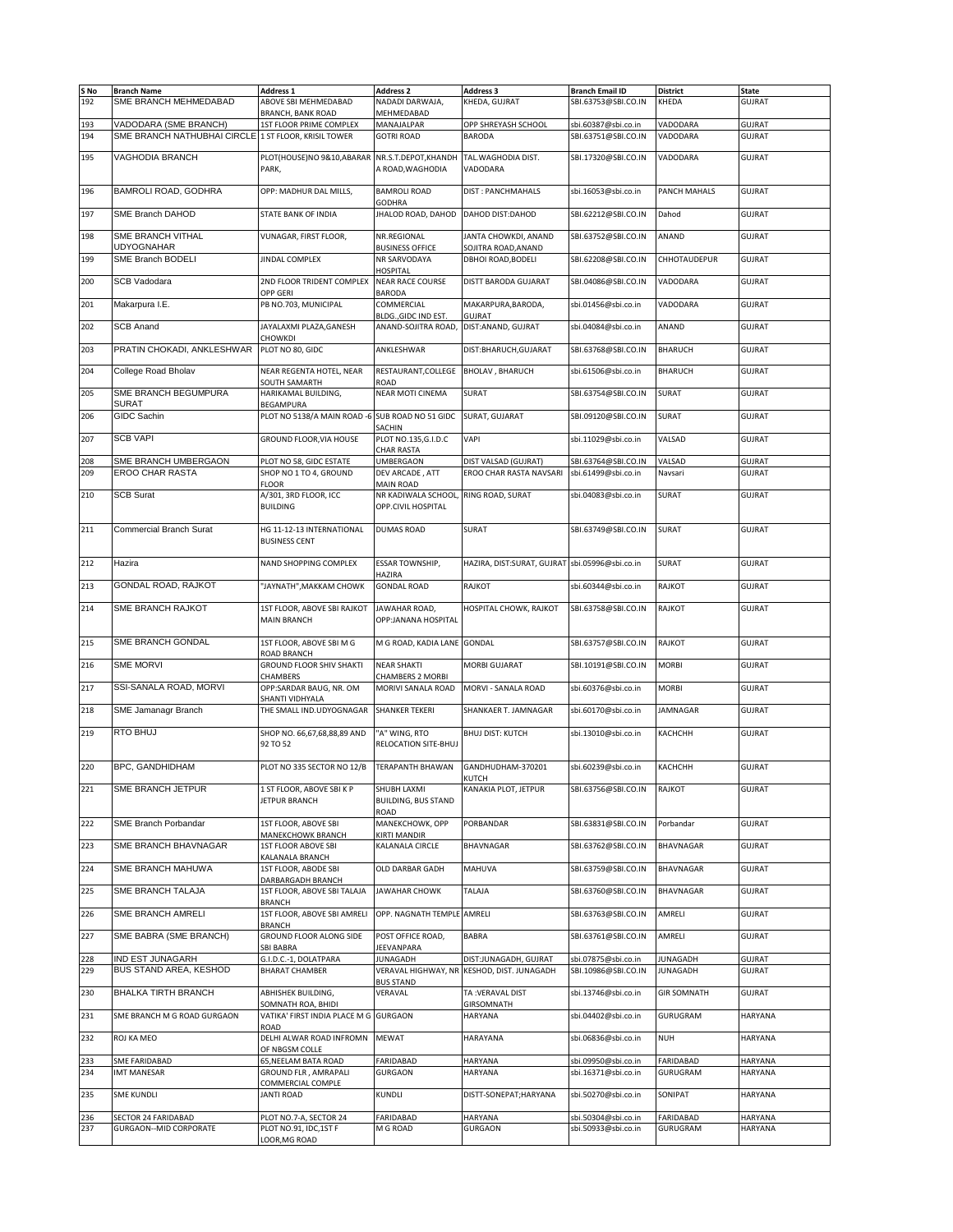| S No |                             | <b>Address 1</b>                               |                          |                         | <b>Branch Email ID</b> |                 |                         |
|------|-----------------------------|------------------------------------------------|--------------------------|-------------------------|------------------------|-----------------|-------------------------|
|      | <b>Branch Name</b>          |                                                | <b>Address 2</b>         | <b>Address 3</b>        |                        | <b>District</b> | <b>State</b>            |
| 238  | <b>G T ROAD PALWAL</b>      | 551-552 NEAR MINAR GATE                        | OLD G.T. ROAD,           | <b>HARYANA</b>          | SBI.61202@SBI.CO.IN    | PALWAL          | <b>HARYANA</b>          |
|      |                             |                                                | PALWAL                   |                         |                        |                 |                         |
| 239  | SME KATHMANDI REWARI        | KATH MANDI                                     | REWARI                   | DISTT.REWARI            | sbi.31413@sbi.co.in    | REWARI          | HARYANA                 |
| 240  | SME HUDA COMMERCIAL COMPLEX | S C F NO 42-D HUDA COMPLEX                     | <b>ROHTAK</b>            | <b>ROHTAK</b>           | sbi.16679@sbi.co.in    | <b>ROHTAK</b>   | HARYANA                 |
|      |                             |                                                |                          |                         |                        |                 |                         |
|      | <b>ROHTAK</b>               |                                                |                          |                         |                        |                 |                         |
| 241  | SME RANIA BAZAR SIRSA       | STATE BANK OF INDIA                            | SURATGARIA CHOWK         | NEAR VIJAY BOOK DEPOT   | sbi.16833@sbi.co.in    | SIRSA           | HARYANA                 |
|      |                             |                                                | SIRSA                    |                         |                        |                 |                         |
| 242  | SME GEETA COLONY PANIPAT    | OPP. MUNICIPLE COMMITTEE                       | PANIPAT                  | <b>HARYANA</b>          | sbi.50095@sbi.co.in    | PANIPAT         | HARYANA                 |
|      |                             | OFFICE                                         |                          |                         |                        |                 |                         |
| 243  |                             |                                                | DISTT: JIND              | DISTT: JIND             |                        | JIND            | HARYANA                 |
|      | SME URBAN ESTATE JIND       | SCO-19-20, URBAN ESTATE                        |                          |                         | sbi.16670@sbi.co.in    |                 |                         |
| 244  | SME TOHANA                  | RAILWAY ROAD                                   | TOHANA                   | DISTT. FATEHABAD,       | sbi.01072@sbi.co.in    | FATEHABAD       | HARYANA                 |
|      |                             |                                                |                          | HARYANA                 |                        |                 |                         |
| 245  | SME FATEHABAD               | NEAR RED LIGHT HISAR ROAD                      | <b>DISTT: HISSAR</b>     | HARYANA                 | sbi.50300@sbi.co.in    | FATEHABAD       | HARYANA                 |
|      |                             | FATEHABAD                                      |                          |                         |                        |                 |                         |
| 246  | SME NGM HISAR               | SCO 5 POCKET B SEC 14 P                        |                          | <b>HISAR</b>            | SBI.05700@SBI.CO.IN    | HISAR           | HARYANA                 |
|      |                             |                                                | HISAR SIRSA ROAD OPP     |                         |                        |                 |                         |
|      |                             |                                                | NEW GRAIN MKT            |                         |                        |                 |                         |
|      |                             |                                                |                          |                         |                        |                 |                         |
| 247  | <b>SME BHIWANI</b>          | NEAR GHANTAGHAR CHOWK                          | RAILWAY ROAD             | HARYANA                 | sbi.50108@sbi.co.in    | <b>BHIWANI</b>  | HARYANA                 |
|      |                             |                                                | BHIWANI                  |                         |                        |                 |                         |
|      |                             |                                                |                          |                         |                        |                 |                         |
| 248  | <b>SME HISAR</b>            | JSL COMPLEX,                                   | DELHI ROAD               | DIST:HISAR, HARYANA     | sbi.04048@sbi.co.in    | <b>HISAR</b>    | HARYANA                 |
| 249  | <b>SCB PANIPAT</b>          | NEAR HOTEL GOLD, GARG                          | <b>GT ROAD PANIPAT</b>   | DIST:PANIPAT, HARYANA   | SBI.04050@SBI.CO.IN    | PANIPAT         | <b>HARYANA</b>          |
|      |                             | PLAZA                                          |                          |                         |                        |                 |                         |
| 250  | SME IC BAHADURGARH          | <b>BAHADURGARH</b>                             | DIST:JHAJJAR             | <b>HARYANA</b>          | SBI.05697@SBI.CO.IN    | <b>JHAJJAR</b>  | HARYANA                 |
| 251  | Football Chowk Ambal Cantt  | SADAR BAZAR                                    | AMBALA CANTT             | HARYANA                 | sbi.50366@sbi.co.in    | AMBALA          | HARYANA                 |
|      |                             |                                                |                          |                         |                        |                 |                         |
| 252  | Cloth Market Ambala City    | SHOWROOM NO. 1,2,3,4                           | MAHARISHI TOWERS         | AMBALA CITY (HARYANA)   | sbi.16752@sbi.co.in    | AMBALA          | HARYANA                 |
|      |                             |                                                | CLOTH MARKET             |                         |                        |                 |                         |
| 253  | Sec-17 Kurukshetra          | SCO-68, SECTOR 17                              | <b>HUDA</b>              | KURUKSHETRA             | sbi.31908@sbi.co.in    | KURUKSHETRA     | HARYANA                 |
| 254  | <b>SME Kaithal</b>          | SCO-161-P, 162 & 163, GROUND SHOPPING COMPLEX, |                          | AMBALA ROAD KAITHAL     | SBI.63769@SBI.CO.IN    | KAITHAL         | <b>HARYANA</b>          |
|      |                             | <b>FLOOR</b>                                   | SEC-20, HUDA             |                         |                        |                 |                         |
|      |                             |                                                |                          |                         |                        |                 |                         |
| 255  | <b>IA KARNAL</b>            | SCO NO.18 NEAR PNB                             | SECTOR 3. HSIDC          | KARNAL                  | sbi.11979@sbi.co.in    | KARNAL          | HARYANA                 |
| 256  | SME Panchkula               | SCO-14,SECTOR-10,                              | OPP.GENERAL BUS          | HARYANA                 | sbi.01509@sbi.co.in    | PANCHKULA       | HARYANA                 |
|      |                             | PANCHKULA                                      | STAND                    |                         |                        |                 |                         |
| 257  |                             | YAMUNA NAGAR                                   | RAILWAY ROAD             |                         |                        |                 |                         |
|      | <b>SME Yamuna Nagar</b>     |                                                |                          | DIST:YAMUNANAGAR,       | sbi.01293@sbi.co.in    | YAMUNANAGAR     | HARYANA                 |
|      |                             |                                                | YAMUNA NAGAR             | HARYANA                 |                        |                 |                         |
| 258  | SME Karnal                  | FIRST FLOOR MARVEL TOWER,                      | OPPOSITE MANAV SEVA      | DIST:KARNAL, HARYANA    | SBI.04047@SBI.CO.IN    | KARNAL          | <b>HARYANA</b>          |
|      |                             | <b>NEAR BUS STAN</b>                           | SANGH                    |                         |                        |                 |                         |
| 259  | ADB Indri (RBO-V, Karnal)   |                                                | DIST:KARNAL              | <b>HARYANA</b>          |                        |                 |                         |
|      |                             | INDRI                                          |                          |                         | sbi.04945@sbi.co.in    | KARNAL          | HARYANA                 |
| 260  | SME Taraori (RBO-V, Karnal) | MAIN ROAD, TARAORI                             | TEH. NILOKHERI           | DISTT KARNAL, HARYANA   | sbi.01958@sbi.co.in    | KARNAL          | HARYANA                 |
| 261  | <b>SME GAGRET</b>           | BHARWAIN ROAD, GAGRET                          | <b>DISTT UNA</b>         | HIMACHAL PRADESH        | sbi.02343@sbi.co.in    | UNA             | HIMACHAL PRADESH        |
| 262  | <b>SME TARUWALA</b>         | RAJBAN ROAD                                    | TARUWAL                  | DIST:SIRMAUR, HIMACHAL  | sbi.04589@sbi.co.in    | SIRMAUR         | HIMACHAL PRADESH        |
|      |                             |                                                |                          |                         |                        |                 |                         |
|      |                             |                                                |                          | PRADESH                 |                        |                 |                         |
| 263  | SME KALA AMB                | <b>NAHAN ROAD</b>                              | DIST:SIRMAUR,            | HIMACHAL PRADESH        | SBI.04590@SBI.CO.IN    | SIRMAUR         | HIMACHAL PRADESH        |
| 264  | <b>SME BADDI</b>            | SAI ROAD, BADDI                                | TEHSIL NALAGARH          | DIST:SOLAN, HIMACHAL    | sbi.05397@sbi.co.in    | SOLAN           | HIMACHAL PRADESH        |
|      |                             |                                                |                          | PRADESH                 |                        |                 |                         |
| 265  |                             | TEH DALHOUSIE                                  | DIST:CHAMBA,             | HIMACHAL PRADESH        |                        | CHAMBA          | HIMACHAL PRADESH        |
|      | <b>SME BANIKHET</b>         |                                                |                          |                         | sbi.06302@sbi.co.in    |                 |                         |
| 266  | SME PARWANOO                | BANK SQUARE, SECTOR-01                         | PARWANOO, DISTT          | HIMACHAL PRADESH        | sbi.06403@sbi.co.in    | SOLAN           | HIMACHAL PRADESH        |
|      |                             |                                                | SOLAN                    |                         |                        |                 |                         |
| 267  | <b>SME MEHATPUR</b>         | <b>UNA ROAD</b>                                | MEHATPUR DIST:UNA        | HIMACHAL PRADESH        | sbi.08579@sbi.co.in    | UNA             | HIMACHAL PRADESH        |
|      |                             |                                                |                          | HP                      |                        |                 |                         |
|      |                             |                                                |                          |                         |                        |                 |                         |
| 268  | SME BARMANA                 | VPO BARMANA                                    | DISTT BILASPUR           |                         | sbi.10068@sbi.co.in    | <b>BILASPUR</b> | HIMACHAL PRADESH        |
| 269  | <b>SME KULLU</b>            | AKHARA BAZAR KULLU                             | P.O. KULLU, DISTT.       | HIMACHAL PRADESH        | sbi.11852@sbi.co.in    | KULLU           | HIMACHAL PRADESH        |
|      |                             |                                                | <b>KULLU</b>             |                         |                        |                 |                         |
|      |                             |                                                |                          |                         |                        |                 |                         |
| 270  | <b>SME PANTHAGHATI</b>      | STATE BANK OF INDIA                            | SURYANSH BUILDING,       | <b>BYPASS ROAD</b>      | Sbi.21763@sbi.co.in    | SHIMLA          | HIMACHAL PRADESH        |
|      |                             |                                                | NEAR PASSPORT            | PANTHAGHATI, SHIMLA, HP |                        |                 |                         |
|      |                             |                                                | CENTRE                   |                         |                        |                 |                         |
| 271  | <b>SME GC HAMIRPUR</b>      | DISTT. HAMIRPUR                                | Н.Р.                     | HP                      | SBI.50123@SBI.CO.IN    | <b>HAMIRPUR</b> | HIMACHAL PRADESH        |
|      |                             |                                                |                          |                         |                        |                 |                         |
| 272  | <b>SME KANGRA</b>           | KANGRA                                         | TEHSIL-KANGRA            | DISTT-KANGRA;HP         | sbi.50124@sbi.co.in    | KANGRA          | HIMACHAL PRADESH        |
| 273  | <b>SME NURPUR</b>           | <b>NURPUR</b>                                  | TEHSIL-NURPUR            | DISTT-KANGRA - HP       | sbi.50125@sbi.co.in    | KANGRA          | HIMACHAL PRADESH        |
| 274  | <b>SME PALAMPUR</b>         | MAINBAZAR PALAMPUR                             | KANGRA                   | DISTT-KANGRA;HP         | sbi.50126@sbi.co.in    | KANGRA          | HIMACHAL PRADESH        |
|      | <b>SME SOLAN</b>            | DISTT.SOLAN                                    | НP                       | HP                      |                        | SOLAN           | HIMACHAL PRADESH        |
| 275  |                             |                                                |                          |                         | sbi.50127@sbi.co.in    |                 |                         |
| 276  | SME SUNDERNAGAR             | <b>BHOJPUR BAZAR</b>                           | DISTT.MANDI              | HP                      | sbi.50298@sbi.co.in    | MANDI           | <b>HIMACHAL PRADESH</b> |
| 277  | <b>SME PATLIKUHL</b>        | PO-KATRAIN                                     | TEHSIL-KULLU             | DISTT-KULLU;HP          | sbi.50305@sbi.co.in    | KULLU           | HIMACHAL PRADESH        |
| 278  | SME CHAMBA                  | JHULKHARI PO HARDASPUR                         | DISTT.CHAMBA             | H.P                     | sbi.50465@sbi.co.in    | CHAMBA          | HIMACHAL PRADESH        |
|      |                             |                                                |                          |                         |                        |                 |                         |
| 279  | <b>SME MANPURA</b>          | MANPURA                                        | TEHSIL-NALAGARH          | DISTT-SOLAN;HP          | sbi.50546@sbi.co.in    | SOLAN           | HIMACHAL PRADESH        |
| 280  | <b>SME MANDI</b>            | INDIRA MARKET MANDI                            | <b>INDIRA MARKET</b>     | DISTT.MANDI (HP)        | sbi.50604@sbi.co.in    | MANDI           | HIMACHAL PRADESH        |
| 281  | Ind Estate Kathua           | HATLI MORH                                     | KATHUA,                  | JAMMU AND KASHMIR       | sbi.02386@sbi.co.in    | KATHUA          | JAMMU AND KASHMIR       |
|      |                             |                                                |                          |                         |                        |                 |                         |
|      |                             |                                                |                          |                         |                        |                 |                         |
| 282  | Vijaypur                    | NATIONAL HIGHWAY                               | SAMBA                    | JAMMU AND KASHMIR       | sbi.04417@sbi.co.in    | SAMBA           | JAMMU AND KASHMIR       |
|      |                             |                                                |                          |                         |                        |                 |                         |
| 283  | Hyderpora Srinagar          | NEW AIRPORTROAD SRINAGAR                       | NEW AIRPORTROAD          | NEW AIRPORTROAD         | sbi.14645@sbi.co.in    | SRINAGAR        | JAMMU AND KASHMIR       |
|      |                             |                                                | SRINAGAR                 | SRINAGAR                |                        |                 |                         |
| 284  | Court Road Udhampur         | <b>INDUSTRIAL ESTATE</b>                       | J & K                    | JK                      | sbi.50616@sbi.co.in    | UDHAMPUR        | JAMMU AND KASHMIR       |
|      |                             |                                                |                          |                         |                        |                 |                         |
|      |                             | <b>UDHAMPUR</b>                                |                          |                         |                        |                 |                         |
| 285  | SME Jammu                   | ADMINISTRATIVE OFFICE                          | RAIL HEAD COMPLEX,       | JAMMU, JAMMU AND        | sbi.14501@sbi.co.in    | JAMMU           | JAMMU AND KASHMIR       |
|      |                             | BUILDING, 2ND FLOO                             | <b>JAMMU</b>             | <b>KASHMIR</b>          |                        |                 |                         |
| 286  | SPL COMM BR DHANBAD         | BANK MORE, GOODWILL                            | DHANBAD                  | DIST:DHANBAD, JHARKHAND | sbi.06541@sbi.co.in    | DHANBAD         | <b>JHARKHAND</b>        |
|      |                             |                                                |                          |                         |                        |                 |                         |
|      |                             | <b>PROPERTIES</b>                              |                          |                         |                        |                 |                         |
| 287  | COMM BR. BOKARO STEEL       | SECTOR-IV, BOKARO STEEL CITY, BOKARO           |                          | DIST:BOKARO, JHARKHAND  | sbi.04231@sbi.co.in    | <b>BOKARO</b>   | <b>JHARKHAND</b>        |
|      | CITY                        |                                                |                          |                         |                        |                 |                         |
| 288  |                             | AT - WHITTY BAZAR                              | PO- GIRIDIH              | DIST:GIRIDIH,           | sbi.06449@sbi.co.in    | <b>GIRIDIH</b>  | <b>JHARKHAND</b>        |
|      | SME GIRIDIH                 |                                                |                          |                         |                        |                 |                         |
| 289  | SME DEOGHAR                 | SBI RBO DEOGHAR                                | SBILD CAMPUS             | DEOGHAR                 | SBI.63700@SBI.CO.IN    | <b>DEOGHAR</b>  | <b>JHARKHAND</b>        |
|      |                             |                                                | BARMASIA                 |                         |                        |                 |                         |
| 290  | PAKUR BAZAR                 | HARINDANGA BAZAR                               | <b>PAKUR</b>             | PAKUR, JHARKHAND        | sbi.03788@sbi.co.in    | PAKUR           | JHARKHAND               |
|      |                             |                                                |                          |                         |                        | HAZARIBAGH      | <b>JHARKHAND</b>        |
| 291  | SME HAZARIBAGH              | JAI MATA DI COMPLEX                            | <b>NEAR ST COLUMBUS</b>  | HAZARIBAGH              | SBI.63702@SBI.CO.IN    |                 |                         |
|      |                             |                                                | COLLEGE                  |                         |                        |                 |                         |
| 292  | DHANBAD STATION AREA        | PURANA BAZAR                                   | DIST:DHANBAD,            | JHARKHAND               | sbi.09008@sbi.co.in    | DHANBAD         | JHARKHAND               |
| 293  | GODDA BAZAR                 | NEAR HP PETROL PUMP                            | KARGIL CHOWK,            | <b>JHARKHAND</b>        | sbi.12533@sbi.co.in    | GODDA           | <b>JHARKHAND</b>        |
|      |                             |                                                |                          |                         |                        |                 |                         |
|      |                             |                                                | GODDA                    |                         |                        |                 |                         |
| 294  | BOKARO IND AREA             | <b>BALIDIH</b>                                 | <b>BOKARO STEEL CITY</b> | DIST:BOKARO STEEL CITY, | sbi.01734@sbi.co.in    | <b>BOKARO</b>   | <b>JHARKHAND</b>        |
|      |                             |                                                |                          | <b>JHARKHAND</b>        |                        |                 |                         |
| 295  | RAMGARH BAZAR               | H/O MD SULAIMAN, CENTRAL                       | RAMGARH BAZAR            | RAMGARH BAZAR           | sbi.12815@sbi.co.in    | RAMGARH         | <b>JHARKHAND</b>        |
|      |                             | MARKET GOLA ROA                                |                          |                         |                        |                 |                         |
|      |                             |                                                |                          |                         |                        |                 |                         |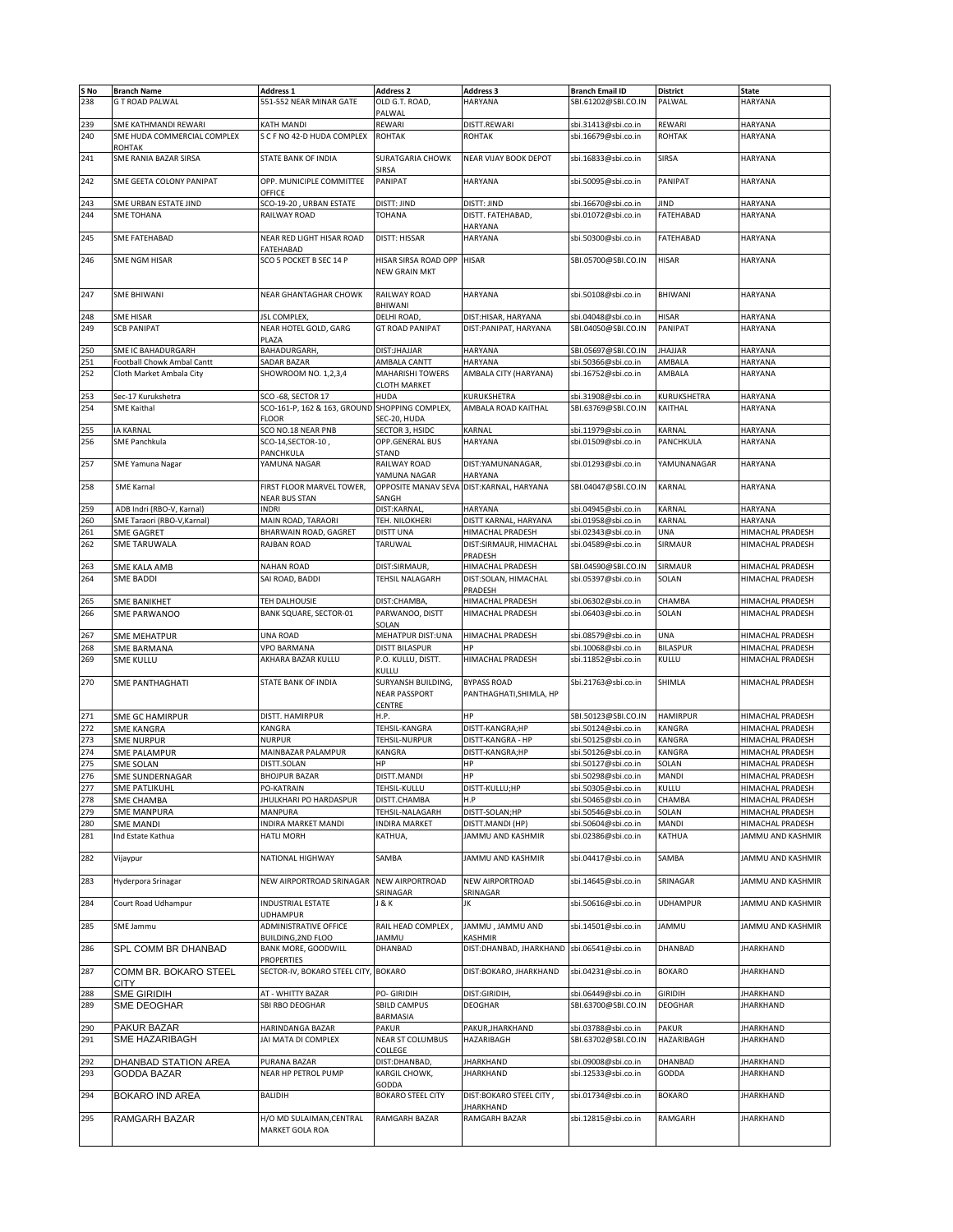| S No       | <b>Branch Name</b>                                     | Address 1                                     | <b>Address 2</b>                                                | <b>Address 3</b>                                             | <b>Branch Email ID</b>                     | <b>District</b>                          | <b>State</b>                         |
|------------|--------------------------------------------------------|-----------------------------------------------|-----------------------------------------------------------------|--------------------------------------------------------------|--------------------------------------------|------------------------------------------|--------------------------------------|
| 296        | AMY DUMKA                                              | TOWER CHOWK, DUDHANI,                         | <b>DIST-DUMKA</b>                                               | <b>JHARKHAND</b>                                             | sbi.06451@sbi.co.in                        | <b>DUMKA</b>                             | <b>JHARKHAND</b>                     |
|            |                                                        | DUMKA                                         |                                                                 |                                                              |                                            |                                          |                                      |
| 297<br>298 | SME BR RANCHI<br>COMM BR JAMSHEDPUR                    | <b>MACON CAMPUS</b><br>PRATAP TOWER           | DORANDA RANCHI<br><b>ROAD, JAMSHEDPUR</b>                       | DIST:RANCHI<br>DIST:SINGHBHUM (E), BIHAR sbi.04043@sbi.co.in | sbi.09620@sbi.co.in                        | <b>RANCHI</b><br><b>EAST SINGHBHUM</b>   | <b>JHARKHAND</b><br><b>JHARKHAND</b> |
|            |                                                        |                                               |                                                                 |                                                              |                                            |                                          |                                      |
| 299        | SME BR ADITYAPUR                                       | SWARANA REKHA BHAWAN,                         | ADITYAPUR,                                                      | <b>JAMSHEDPUR</b>                                            | sbi.06726@sbi.co.in                        | SERAIKELA-                               | <b>JHARKHAND</b>                     |
| 300        | PP COMPOUND RANCHI                                     | PEE PEE COMPOUND,                             | <b>GURDAYAL SINGH</b>                                           | RANCHI-834 001                                               | sbi.31675@sbi.co.in                        | KHARSAWAN<br>RANCHI                      | <b>JHARKHAND</b>                     |
| 301        | SME BRANCH, PLAZA CHOWK,                               | H B ROAD THARPAKHANA                          | SALUJA HOUSE,<br>PLAZA CHOWK                                    | RANCHI                                                       | SBI.63687@SBI.CO.IN                        | <b>RANCHI</b>                            | <b>JHARKHAND</b>                     |
|            | <b>RANCHI</b><br>SME BRANCH, JUGSALAI                  | FIRST FLOOR SBI JUGSALAI BR                   | <b>NEAR JUGSALAI</b>                                            | <b>JAMSHEDPUR</b>                                            | SBI.63688@SBI.CO.IN                        | <b>EAST SINGHBHUM</b>                    | <b>JHARKHAND</b>                     |
| 302        |                                                        |                                               | RAILWAY CROSSING                                                |                                                              |                                            |                                          |                                      |
| 303        | SPB, DALTONGANJ                                        | AT-OLD ITO ROAD, 2 NO. TOWN                   | DALTONGANJ, PALAMU                                              | <b>JHARKHAND</b>                                             | sbi.16982@sbi.co.in                        | PALAMU                                   | <b>JHARKHAND</b>                     |
| 304        | <b>PISKA MORE</b>                                      | H/O T.S.SATPATHY, LAXMI<br>NARAYAN COMPLEX    | <b>ITKI ROAD</b>                                                | RANCHI                                                       | sbi.12619@sbi.co.in                        | RANCHI                                   | <b>JHARKHAND</b>                     |
| 305        | KASHIDIH                                               | PLOT. NO. 480.ADARSH ABDUL<br>RAHIM COMPLE    | KASLDLH, SAKCHI                                                 | IST, FLOOR , LINE NO.22, JAMSHEDPUR, JHARKHAND               | sbi.32213@sbi.co.in                        | <b>EAST SINGHBHUM</b>                    | <b>JHARKHAND</b>                     |
| 306        | SME BRANCH, CHAIBASA                                   | <b>FIRST FLOOR</b>                            | SBI CHAIBASA BRANCH<br><b>BUILDING</b>                          | CHAIBASA                                                     | SBI.63686@SBI.CO.IN                        | <b>WEST SINGHBHUM</b>                    | <b>JHARKHAND</b>                     |
| 307        | SME J P Nagar, Bangalore                               | NO.311(NEW) 19, 1ST FLOOR                     | 1ST MAIN RD, 40TH<br>CROSS, JAYNAGAR 8TH                        | BENGALURU, KARNATAKA                                         | sbi.06959@sbi.co.in                        | <b>BENGALURU URBAN</b>                   | KARNATAKA                            |
|            |                                                        |                                               | <b>BLO</b>                                                      |                                                              |                                            |                                          |                                      |
| 308        | Girinagar 3rd Phase, Bangalore                         | 178.AVALAHALLI MAIN<br>ROAD.GIRINAGAR         | <b>BANASHANKARI 3 RD</b><br>STAGE                               | BENGALURU                                                    | sbi.16222@sbi.co.in                        | <b>BENGALURU URBAN</b>                   | KARNATAKA                            |
| 309        | SME MAHADEVPURA, Bangalore                             | KSSIDC COMPLEX, WHITEFIELD<br>RD              | BENGALURU,                                                      | BENGALURU, KARNATAKA                                         | sbi.03028@sbi.co.in                        | <b>BENGALURU URBAN</b>                   | KARNATAKA                            |
| 310        | ELECTRONIC CITY, Bangalore                             | <b>26/A ELECTRONICS CITY</b>                  | <b>HOSUR ROAD</b>                                               | HOSUR ROAD, BENGALURU,                                       | sbi.09044@sbi.co.in                        | <b>BENGALURU URBAN</b>                   | KARNATAKA                            |
| 311        | IFB Richmond Road, Bangalore                           | SHERIFF HOUSE, 1ST FLOOR                      | 85, RICHMOND ROAD,                                              | BENGALURU                                                    | sbi.20743@sbi.co.in                        | <b>BENGALURU URBAN</b>                   | <b>KARNATAKA</b>                     |
| 312        | KOLAR MAIN ROAD, BANGARPET                             | PB NO 11 NO 782                               | BENGALURU<br>MADAIAH ROAD,                                      | KOLAR DIST                                                   | sbi.40081@sbi.co.in                        | KOLAR                                    | KARNATAKA                            |
| 313        | SUPERMARKET GULBARGA                                   | KALABURAGI - SUPERMARKET                      | <b>BANGARPET</b><br>KALABURAGI                                  | KARNATAKA                                                    | SBI.20223@SBI.CO.IN                        | <b>KALABURAGI</b>                        | <b>KARNATAKA</b>                     |
| 314        | CHALUKYANAGAR BIJAPUR                                  | "PUJARI COMPLEX",LINGAD                       | TALUKA- VIJAYAPURA                                              | DISTRICT- VIJAYAPURA                                         | sbi.16310@sbi.co.in                        | VIJAYAPURA                               | KARNATAKA                            |
| 315        | MAIN ROAD YADGIR                                       | ROAD<br>STATE BANK OF INDIA                   | FRIENDS ARCADE, OPP                                             | YADGIR, YADGIR DIST,                                         | sbi.20225@sbi.co.in                        | YADGIR                                   | KARNATAKA                            |
|            |                                                        |                                               | DIST COURT                                                      | KARNATAKA                                                    |                                            |                                          |                                      |
| 316        | RAICHUR                                                | SATH KATCHERI ROAD                            | <b>RAICHUR</b>                                                  | DIST:RAICHUR, KARNATAKA                                      | sbi.04622@sbi.co.in                        | <b>RAICHUR</b>                           | KARNATAKA                            |
| 317        | Shrungar Complex, M.G.Road, Bangalore                  | NO 87, ALMAS CENTRE, 2ND<br><b>FLOOR</b>      | ABOVE NAVARATHAN<br><b>JEWELLERS</b>                            | M.G. ROAD, BENGALURU                                         | SBI.40006@SBI.CO.IN                        | <b>BENGALURU URBAN</b>                   | KARNATAKA                            |
| 318        | <b>INCUBE BANGALORE</b>                                | LOCAL HEAD OFFICE COMPLEX<br>2ND FLOOR        | <b>ABOVE SPB BRANCH</b><br>NEAR EXIT GATE -3                    | 65, ST MARKS ROAD,<br>BENGALURU                              | sbi.11349@sbi.co.in                        | <b>BENGALURU URBAN</b>                   | KARNATAKA                            |
| 319        | SSI PEENYA IND ESTATE, Bangalore                       | 120, 100 FT ROAD                              | <b>INDUSTRIAL ESTATE</b>                                        | III PHASE PEENYA,                                            | SBI.40284@SBI.CO.IN                        | <b>BENGALURU URBAN</b>                   | KARNATAKA                            |
| 320        | SME Rajajinagar, Bangalore                             | P.B.NO.4456, INDUSTRIAL                       | RAJAJINAGAR,                                                    | BENGALURU<br>BENGALURU, KARNATAKA                            | sbi.04230@sbi.co.in                        | <b>BENGALURU URBAN</b>                   | KARNATAKA                            |
| 321        | Rajajinagar 3rd Block, Bangalore                       | ESTATE<br>00200Y, III BLOCK,                  | 50TH CROSS, 1002TH                                              | BENGALURU                                                    | sbi.20348@sbi.co.in                        | <b>BENGALURU URBAN</b>                   | KARNATAKA                            |
|            |                                                        |                                               | MAIN                                                            |                                                              |                                            |                                          |                                      |
| 322        | SME Kumarapark, Bangalore                              | NO.20, BADAGANADU SANGHA<br><b>BUILDING</b>   | KUMARA PARK WEST,<br>SESHADRIPURAM                              | KUMARA PARK WEST.<br>BENGALURU                               | sbi.08577@sbi.co.in                        | <b>BENGALURU URBAN</b>                   | <b>KARNATAKA</b>                     |
| 323        | RAILWAY STATION ROAD<br>GAURIBIDANUR                   | $C-421$                                       | RAILWAY STATION<br>ROAD                                         | GAURIBBIDANUR, KOLAR<br>dist                                 | sbi.40086@sbi.co.in                        | CHIKKABALLAPURA                          | KARNATAKA                            |
| 324        | <b>HOSKOTE SME BRANCH</b>                              | SRI VAISHNAVI ARCADE, SIR V V<br>EXTENSION    | OLD MADRAS ROAD,<br>OPP RELIANCE PETROL KRURAL, KARNATAKA<br>BU | HOSKOTE, BENGALURU                                           | sbi.11293@sbi.co.in                        | <b>BENGALURU RURAL</b>                   | <b>KARNATAKA</b>                     |
| 325        | <b>DOBASPET</b>                                        | NO.435/452/4                                  | 1ST FLOOR<br>UDDANESWARA<br>COMPLEX                             | NH NO. 4 SERVICE ROAD<br>DOBBSPET                            | sbi.40731@sbi.co.in                        | <b>BENGALURU RURAL</b>                   | KARNATAKA                            |
| 326        | <b>Bangalore City</b>                                  | 22 J C ROAD                                   | BENGALURU                                                       | BENGALURU, KARNATAKA                                         | sbi.00814@sbi.co.in                        | <b>BENGALURU URBAN</b>                   | KARNATAKA                            |
| 327        | SME BRANCH Peenya IE, Bangalore                        | B-96, 2ND CROSS, 1ST STAGE                    | PEENYA INDUSTRIAL<br>ESTATE                                     | <b>NEAR PEENYA POLICE</b><br><b>STATION</b>                  | sbi.03024@sbi.co.in                        | <b>BENGALURU URBAN</b>                   | KARNATAKA                            |
| 328<br>329 | Mysore Bank Circle, Bangalore<br><b>JVSL TORANAGAL</b> | <b>AVENUE ROAD</b><br>J V S L PROJECT SITE    | BENGALURU<br>TORANAGALLU DIST:                                  | BENGALURU<br>SANDUR TQ DIST: BALLARI                         | sbi.40007@sbi.co.in<br>sbi.40558@sbi.co.in | <b>BENGALURU URBAN</b><br><b>BALLARI</b> | KARNATAKA<br>KARNATAKA               |
| 330        | SME BR BELLARY                                         | COMMERCIAL BRANCH                             | BALLARI<br>OPPOSITE RAILWAY                                     | BALLARI, KARNATAKA                                           | sbi.04330@sbi.co.in                        | <b>BALLARI</b>                           | KARNATAKA                            |
|            |                                                        |                                               | <b>STATION</b>                                                  |                                                              |                                            |                                          |                                      |
| 331        | SME BRANCH KARATAGI                                    | STATE BANK OF INDIA                           | RG ROAD, KARATGI                                                | DIST KOPPAL, KARNATAKA                                       | sbi.20205@sbi.co.in                        | <b>KOPPAL</b>                            | KARNATAKA                            |
| 332        | SME BR COLLEGE ROAD HOSPET                             | PARWAZ PLAZA                                  | V N COLLEGE ROAD,<br>HOSAPETE                                   | DISTT- VIJAYANAGARA,<br>KARNATAKA                            | sbi.11347@sbi.co.in                        | VIJAYANAGARA                             | KARNATAKA                            |
| 333        | <b>SMETUMKUR</b>                                       | 4TH CROSS, ASHOK NAGAR                        | OPP: TUMAKURU<br>UNIVERSITY CAMPUS                              | <b>B H ROAD TUMAKURU</b>                                     | sbi.16486@sbi.co.in                        | TUMAKURU                                 | KARNATAKA                            |
| 334        | BANDIPALYA                                             | NO.3-A, B BLOCK                               | APMC YARD,<br>BANDIPALYA                                        | MYSURU                                                       | sbi.40765@sbi.co.in                        | MYSURU                                   | KARNATAKA                            |
| 335<br>336 | MARKET BRANCH, Mysore<br>SME HEBBAL INDL AREA MYSORE   | PB NO 71, 190-M-67<br>HIEMA CONVENTION CENTRE | SAYYAJI RAO ROAD<br>HEBBAL INDL ESTATE                          | MYSURU - 570 00<br><b>MYSURU</b>                             | SBI.40058@SBI.CO.IN<br>sbi.40543@sbi.co.in | <b>MYSURU</b><br>MYSURU                  | KARNATAKA<br>KARNATAKA               |
|            |                                                        |                                               |                                                                 |                                                              |                                            |                                          |                                      |
| 337        | MANDYA                                                 | POST BOX NO.58, 1978 -<br>1978/1,             | KEMPAIAH BDG,<br>RAJENDRA PD BLDG                               | MANDYA,, KARNATAKA                                           | sbi.03916@sbi.co.in                        | MANDYA                                   | KARNATAKA                            |
| 338        | HASSAN                                                 | BEHIND SUVARANA GATE                          | <b>HASSAN DISTRICT</b>                                          | HASSAN-573201                                                | sbi.05622@sbi.co.in                        | HASSAN                                   | KARNATAKA                            |
| 339        | SME BR SARASWATIPURA, Mysore                           | NO 7, MRN SIGNATURE,                          | VISHWAMANAVA<br>DOUBLE RD,                                      | DIST: MYSURU, KARNATAKA                                      | sbi.04161@sbi.co.in                        | <b>MYSURU</b>                            | KARNATAKA                            |
| 340        | GHS ROAD MANGALORE                                     | PB NO 93 G H S ROAD                           | SARASWATHIPURAM<br>JANTHA BAZAR                                 | 4 TH WING MANGALURU                                          | SBI.40149@SBI.CO.IN                        | DAKSHINA KANNADA                         | KARNATAKA                            |
|            |                                                        |                                               | BUILDING                                                        |                                                              |                                            |                                          |                                      |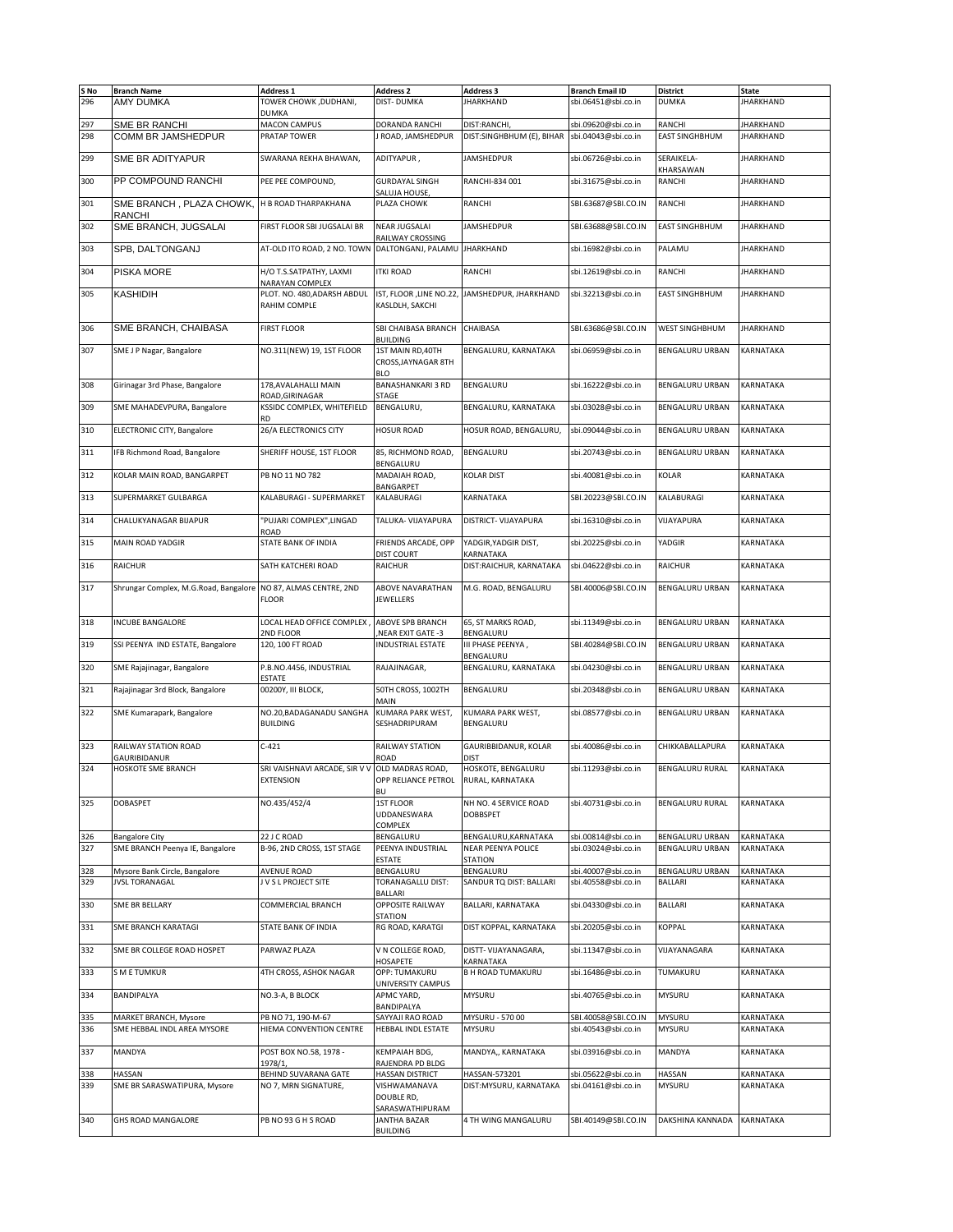| S No | <b>Branch Name</b>               | <b>Address 1</b>              | <b>Address 2</b>                      | <b>Address 3</b>                            | <b>Branch Email ID</b> | <b>District</b>         | State         |
|------|----------------------------------|-------------------------------|---------------------------------------|---------------------------------------------|------------------------|-------------------------|---------------|
|      |                                  |                               |                                       |                                             |                        |                         |               |
| 341  | <b>UDUPI</b>                     | PB NO 10, MYTHRI COMPLEX,     | <b>NEAR SERVICE BUS</b>               | DISTT UDUPI, KARNATAKA                      | sbi.00945@sbi.co.in    | <b>UDUPI</b>            | KARNATAKA     |
|      |                                  |                               | STAND, UDUPI                          |                                             |                        |                         |               |
| 342  | SAGARA                           | <b>ASHOKA ROAD</b>            | SAGARA                                | DIST:SHIVAMOGGA,                            | sbi.07906@sbi.co.in    | SHIVAMOGGA              | KARNATAKA     |
|      |                                  |                               |                                       | KARNATAKA                                   |                        |                         |               |
| 343  | <b>SHIMOGA</b>                   | P.B.NO.80, SHAROFF COMPLEX,   | <b>SIR</b>                            | DIST:SHIVAMOGGA,                            | sbi.05619@sbi.co.in    | SHIVAMOGGA              | KARNATAKA     |
|      |                                  |                               | M.V.ROAD, SHIVAMOGG KARNATAKA         |                                             |                        |                         |               |
|      |                                  |                               |                                       |                                             |                        |                         |               |
|      |                                  |                               |                                       |                                             |                        |                         |               |
| 344  | SME BRANCH MANGALORE             | KATYAYANI MAHAMAYA            | NEAR PVS KALAKUNJ,                    | DT:DAKSHINA KANNADA,                        | sbi.04118@sbi.co.in    | <b>DAKSHINA KANNADA</b> | KARNATAKA     |
|      |                                  | COMPLEX                       | KODIALBAIL,                           | KARNATAKA                                   |                        |                         |               |
|      |                                  |                               | MANGALUR                              |                                             |                        |                         |               |
|      |                                  |                               |                                       |                                             |                        |                         |               |
| 345  |                                  | II-GATE,                      | <b>INDUSTRIAL</b>                     | DIST:DHARWAD, KARNATAKA sbi.02212@sbi.co.in |                        | DHARWAD                 |               |
|      | SME BR GOKUL ROAD HUBLI          |                               |                                       |                                             |                        |                         | KARNATAKA     |
|      |                                  |                               | ESTATE,HUBBALLI                       |                                             |                        |                         |               |
| 346  | SME BRANCH STATION ROAD HUBLI    | VIR ANNEXE,                   | NEAR SAROVADAYA                       | KUSUGAL RAOD, HUBBALLI-                     | sbi.04091@sbi.co.in    | DHARWAD                 | KARNATAKA     |
|      |                                  |                               | CIRCLE,                               | 580023                                      |                        |                         |               |
| 347  | SME BRANCH BELGAUM               | 1ST FLOOR, NEXT TO DIC OFFICE | KHANAPUR ROAD,                        | KARNATAKA-590008                            | SBI.04160@SBI.CO.IN    | <b>BELAGAVI</b>         | KARNATAKA     |
|      |                                  | UDYAMBAG                      | BELAGAVI                              |                                             |                        |                         |               |
| 348  | MAIN ROAD BYADGI                 | PB NO 9                       | NO 234 MAIN ROAD                      | <b>BYADGI, HAVERI DIST</b>                  | SBI.40126@SBI.CO.IN    | <b>HAVERI</b>           | KARNATAKA     |
|      |                                  |                               |                                       |                                             |                        |                         |               |
| 349  | <b>SME TRIVANDRUM</b>            | T.C.27/373-7, ANDOOR          | <b>GENERAL HOSPITAL</b>               | THIRUVANANTHAPURAM,,                        | sbi.07211@sbi.co.in    | THIRUVANANTHAPUR        | KERALA        |
|      |                                  | <b>BUILDING</b>               | ROAD, VANCHIYOOR                      | KERALA                                      |                        | AM                      |               |
|      |                                  |                               | P.O.                                  |                                             |                        |                         |               |
| 350  | CHENTHITTA                       | P.B.NO.5081                   | LAKSHMI BHAVAN                        | MARAKKADA ROAD                              | sbi.70295@sbi.co.in    | THIRUVANANTHAPUR KERALA |               |
|      |                                  |                               |                                       |                                             |                        | AM                      |               |
| 351  | PALLIPPURAM                      | P.B.NO.1                      | ALUMOODU                              | KANIYAPURAM                                 | sbi.70406@sbi.co.in    | THIRUVANANTHAPUR KERALA |               |
|      |                                  |                               |                                       |                                             |                        |                         |               |
|      |                                  |                               |                                       |                                             |                        | AM                      |               |
| 352  | <b>KILIMANOOR</b>                | P.B.NO.751                    | <b>FIVE STAR SHOPPING</b>             | KILIMANOOR P.O.                             | sbi.70041@sbi.co.in    | THIRUVANANTHAPUR        | KERALA        |
|      |                                  |                               | COMPLEX                               |                                             |                        | AM                      |               |
| 353  | <b>CB TRIVANDRUM</b>             | TC 25/641, SREE GANESH KRIPA  | JAS HOTEL ROAD,                       | THIRUVANANTHAPURAM                          | sbi.04350@sbi.co.in    | THIRUVANANTHAPUR        | <b>KERALA</b> |
|      |                                  |                               | THYCAUD                               |                                             |                        | ۹M                      |               |
| 354  | <b>CB KOLLAM</b>                 | STATE BANK BUILDING,          | FIRST FLOOR, NEAR                     | KOLLAM                                      | SBI.04063@SBI.CO.IN    | KOLLAM                  | KERALA        |
|      |                                  |                               |                                       |                                             |                        |                         |               |
|      |                                  |                               | RAILWAY STATION,                      |                                             |                        |                         |               |
| 355  | SME KOTTARAKARA                  | MGV ARCADE,                   | PULAMON JUNCTION                      | KOTTARAKKARA                                | sbi.18586@sbi.co.in    | KOLLAM                  | <b>KERALA</b> |
| 356  | <b>SME PUNALUR</b>               | SANTHOSH & RAJ BUILDING,      | CHEMMANTHOOR,                         | PUNALUR                                     | sbi.70834@sbi.co.in    | KOLLAM                  | KERALA        |
| 357  | SME THIRUVALLA                   | <b>GROUND FLOOR</b>           | RAMACHIRA                             | THIRUVALLA                                  | sbi.18114@sbi.co.in    | PATHANAMTHITTA          | KERALA        |
| 358  | SME PATHANAMTHITTA               | KACHANATHU TOWER              | RANNI ROAD                            | KUMBAZHA                                    | sbi.70330@sbi.co.in    | PATHANAMTHITTA          | KERALA        |
| 359  | SME PARAMEKKAVU                  | 2ND FLOOR                     |                                       | ROUND EAST THRISSUR                         |                        |                         |               |
|      |                                  |                               | PARAMEKKAVU                           |                                             | SBI.63880@SBI.CO.IN    | <b>THRISSUR</b>         | KERALA        |
|      |                                  |                               | DEWASOM BUILDING                      |                                             |                        |                         |               |
| 360  | <b>SME THRISSUR</b>              | <b>STATE BANK</b>             | THIRUVAMBADY PO                       | DIST:THRISSUR, KERALA                       | sbi.07479@sbi.co.in    | THRISSUR                | KERALA        |
|      |                                  | BHAVAN, KOVILAKATHUMPADA      |                                       |                                             |                        |                         |               |
|      |                                  | M                             |                                       |                                             |                        |                         |               |
| 361  | <b>SME CHALAKUDY</b>             | CHEERAKATHIL COMPLEX          | CARS INDIA JUNCTION                   | NORTH CHALAKUDY                             | sbi.71020@sbi.co.in    | THRISSUR                | KERALA        |
|      |                                  |                               |                                       |                                             |                        |                         |               |
|      |                                  |                               |                                       |                                             |                        |                         |               |
| 362  | SME WADAKKANCHERRY               | MAHALAXMI TOWERS              | NEAR BOY'S H S                        | WADAKKAANCHERRY                             | sbi.10562@sbi.co.in    | THRISSUR                | KERALA        |
| 363  | SSI KANJIKODE                    | V & V APARTMENTS, OPP ITI     | NH 47, KANJIKODE,                     | DIST:PALAKKAD, KERALA                       | sbi.06640@sbi.co.in    | PALAKKAD                | KERALA        |
|      |                                  | LTD                           |                                       |                                             |                        |                         |               |
| 364  | PALAKKAD                         | P.B.NO.8, ENGLISH CHURCH ST   | PALAKKAD                              | DIST:PALAKKAD, KERALA                       | SBI.00893@SBI.CO.IN    | PALAKKAD                | KERALA        |
|      |                                  |                               |                                       |                                             |                        |                         |               |
|      |                                  |                               |                                       |                                             |                        |                         |               |
| 365  | SME OTTAPALAM                    | NARAYANA TRADE CENTRE         | <b>NEAR BUS STAND</b>                 | OTTAPPALAM P.O.                             | sbi.70392@sbi.co.in    | PALAKKAD                | KERALA        |
| 366  | СВ КОДНІКОДЕ                     | FIRST FLOOR, JUBLIEE BHAVAN   | MINI BYPASS ROAD                      | ERANHIPALAM                                 | sbi.71238@sbi.co.in    | KOZHIKODE               | KERALA        |
|      |                                  |                               |                                       |                                             |                        |                         |               |
| 367  | <b>SME KOYILANDY</b>             | P.B.NO.14                     | NIYAZ BUILDING                        | <b>MAIN ROAD</b>                            | sbi.70684@sbi.co.in    | KOZHIKODE               | KERALA        |
| 368  | SME THAMARASSERY                 | DIAMOND PLAZA                 | CHUNGAM MAIN ROAD KOZHIKKODE DISTRICT |                                             | sbi.14576@sbi.co.in    | KOZHIKODE               | KERALA        |
|      |                                  |                               | THAMARASSERY                          |                                             |                        |                         |               |
|      |                                  |                               |                                       |                                             |                        |                         |               |
|      |                                  |                               |                                       |                                             |                        |                         |               |
| 369  | <b>SME KALPETTA</b>              | GROUND FLOOR, LEO HOSPITAL    | <b>KALPATTA</b>                       | WAYANAD                                     | sbi.15784@sbi.co.in    | WAYANAD                 | KERALA        |
|      |                                  | ROAD                          |                                       |                                             |                        |                         |               |
| 370  | <b>SME MALAPPURAM</b>            | NECHIKKAD BUILDING            | NEAR AUP SCHOOL,                      | MALAPPURAM                                  | sbi.70196@sbi.co.in    | MALAPPURAM              | KERALA        |
|      |                                  |                               | UPHILL . P.O.                         |                                             |                        |                         |               |
| 371  | <b>SME KANNUR</b>                |                               | FORT ROAD, KANNUR                     | DIST:KANNUR, KERALA                         |                        | KANNUR                  | KERALA        |
|      |                                  | FIRST FLOOR STATE BANK OF     |                                       |                                             | sbi.07853@sbi.co.in    |                         |               |
|      |                                  | <b>INDIA BUILDIN</b>          |                                       |                                             |                        |                         |               |
| 372  | <b>SME KANHANGAD</b>             | GROUND FLOOR, ROYAL MALL,     | RAM NAGAR ROAD                        | KOTTACHERRY, KANHANGAD sbi.70402@sbi.co.in  |                        | KASARAGOD               | KERALA        |
|      |                                  |                               |                                       |                                             |                        |                         |               |
| 373  | SME KOTTAYAM                     | PARACKAL BUILDINGS            | <b>IIND FLOOR</b>                     | LAL BAHADUR SASTRI ROAD                     | sbi.70652@sbi.co.in    | KOTTAYAM                | KERALA        |
|      |                                  |                               |                                       | KOTTAYAM                                    |                        |                         |               |
| 374  | <b>KOTTAYAM TOWN</b>             | P.B.NO.19                     | THIRUNAKKARA SOUTH                    | KOTTAYAM P.O.                               | sbi.70102@sbi.co.in    | KOTTAYAM                | KERALA        |
|      |                                  |                               |                                       |                                             |                        |                         |               |
|      |                                  |                               |                                       |                                             |                        |                         |               |
| 375  | SME KANJIRAPALLY                 | PB NO 1, BANK HOUSE           | KANJIRAPALLY P O                      | KOTTAYAM                                    | SBI.63656@SBI.CO.IN    | KOTTAYAM                | KERALA        |
| 376  | CHANGANASSERY- INDUSTRIAL ESTATE | P.B.NO.1                      | <b>INDUSTRIAL NAGAR</b>               | CHANGANACHERRY                              | sbi.70230@sbi.co.in    | KOTTAYAM                | KERALA        |
|      |                                  |                               | P.O.                                  |                                             |                        |                         |               |
| 377  | <b>SME VAIKOM</b>                | KARAMAL COMPLEX               | VAIKOM PO                             | KOTTAYAM DIST                               | SBI.63660@SBI.CO.IN    | KOTTAYAM                | KERALA        |
| 378  | <b>SME PALA</b>                  | MATHA COMPLEX                 | PALA RAMAPURAM                        | PALA KOTTAYAM DISTRICT                      | SBI.63661@SBI.CO.IN    | KOTTAYAM                | KERALA        |
|      |                                  |                               | ROAD                                  |                                             |                        |                         |               |
|      |                                  |                               |                                       |                                             |                        |                         |               |
| 379  | SME CHERTHALA                    | PB NO 1, NEW BUILDINGS        | CHERTHALA PO                          | ALAPPUZHA                                   | SBI.63659@SBI.CO.IN    | ALAPPUZHA               | KERALA        |
| 380  | HIGHWAY, AROOR                   | P.B.NO.1                      | MANAKKATTU                            | AROOR P.O.                                  | sbi.70318@sbi.co.in    | ALAPPUZHA               | KERALA        |
|      |                                  |                               | <b>BUILDINGS</b>                      |                                             |                        |                         |               |
| 381  | SME ALAPPUZHA                    | P.B.NO.403 AMC 16/345         | VAYALAR SUKUMARAN                     | VAZHICHERRY                                 | sbi.70659@sbi.co.in    | ALAPPUZHA               | KERALA        |
|      |                                  |                               | <b>BUILDING</b>                       |                                             |                        |                         |               |
|      |                                  |                               |                                       |                                             |                        |                         |               |
|      |                                  |                               |                                       |                                             |                        |                         |               |
| 382  | SME MAVELIKKARA                  | BM COMMERCIAL COMPLEX         | MAVELIKKARA PO                        | ALAPPUZHA                                   | SBI.63657@SBI.CO.IN    | ALAPPUZHA               | KERALA        |
| 383  | <b>SME VYTTILA</b>               | 29/1288, B-CUMMINS            | NH BYPASS, VYTTILA                    | ERNAKULAM                                   | SBI.63662@SBI.CO.IN    | ERNAKULAM               | KERALA        |
|      |                                  | <b>BUILDING, 1ST FLOOR</b>    | <b>JUNCTION</b>                       |                                             |                        |                         |               |
| 384  | <b>SME KAKKANAD</b>              | GROUND FLOOR, POOKUDIYIL      | OPP. JUMA MASJID,                     | KAKKANAD                                    | SBI.63779@SBI.CO.IN    | ERNAKULAM               | KERALA        |
|      |                                  | <b>PLAZA</b>                  | PADAMUGAL                             |                                             |                        |                         |               |
|      |                                  |                               |                                       |                                             |                        |                         |               |
| 385  | SME KALAMASSERY                  | P.B.NO.104                    | <b>HOLY ANGEL'S</b>                   | KALAMASSERY P.O.                            | sbi.70291@sbi.co.in    | ERNAKULAM               | KERALA        |
|      |                                  |                               | SHOPPING CENTRE                       |                                             |                        |                         |               |
|      |                                  |                               | BLDGS.                                |                                             |                        |                         |               |
| 386  | SME MUVATTUPUZHA                 | 2ND FLOOR MUNICIPAL           | KACHERITHAZHAM,                       | ERNAKULAM                                   | SBI.63658@SBI.CO.IN    | ERNAKULAM               | KERALA        |
|      |                                  | <b>BUILDING</b>               | MUVATTUPUZHA                          |                                             |                        |                         |               |
| 387  | SME PERUMBAVOOR                  | PULLIKKALLUMPURATH TOWER      | A M ROAD                              | PERUMBAVOOR                                 | sbi.71017@sbi.co.in    | ERNAKULAM               | KERALA        |
|      |                                  |                               |                                       |                                             |                        |                         |               |
|      |                                  |                               |                                       |                                             |                        |                         |               |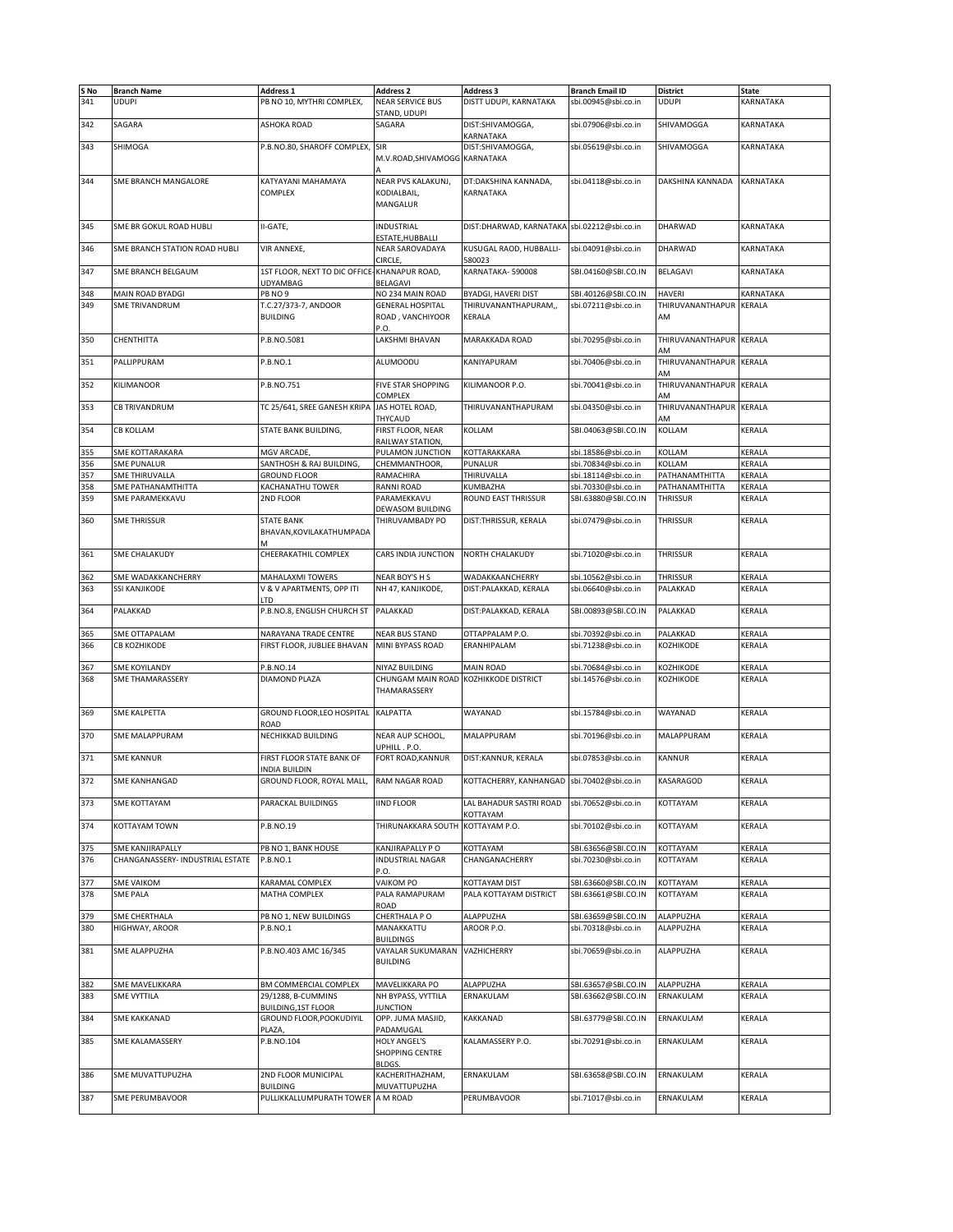| S No | <b>Branch Name</b>             | <b>Address 1</b>                 | <b>Address 2</b>                | <b>Address 3</b>                             | <b>Branch Email ID</b> | <b>District</b>   | <b>State</b>          |
|------|--------------------------------|----------------------------------|---------------------------------|----------------------------------------------|------------------------|-------------------|-----------------------|
| 388  | <b>SME THODUPUZHA</b>          |                                  |                                 | <b>IDUKKI DIST KERALA</b>                    |                        | <b>IDUKKI</b>     | <b>KERALA</b>         |
|      |                                | THAZHATHEPARAMBIL                | MANAKKAD                        |                                              | sbi.70933@sbi.co.in    |                   |                       |
|      |                                | SHOPPING COMPLEX                 | JUNCTION, THODUPUZH             |                                              |                        |                   |                       |
|      |                                |                                  |                                 |                                              |                        |                   |                       |
| 389  | <b>SME ERNAKULAM</b>           | 1ST FLOOR, JOY"S BUILDING,       | PADMA JUNCTION, M G ERNAKULAM   |                                              | sbi.05387@sbi.co.in    | ERNAKULAM         | KERALA                |
|      |                                |                                  | ROAD                            |                                              |                        |                   |                       |
| 390  | S. M. E. BRANCH BHOPAL         | <b>GOVINDPURA INDUSTRIAL</b>     | <b>BHOPAL</b>                   | MADHYA PRADESH                               | sbi.01253@sbi.co.in    | <b>BHOPAL</b>     | <b>MADHYA PRADESH</b> |
|      |                                | AREA                             |                                 |                                              |                        |                   |                       |
| 391  | M. P. NAGAR BHOPAL             | ZONE II, PLOT NO 128,            | COMPLEX, BHOPAL,                | BHOPAL, MADHYA PRADESH                       | sbi.05793@sbi.co.in    | <b>BHOPAL</b>     | <b>MADHYA PRADESH</b> |
|      |                                | MARKETING                        |                                 |                                              |                        |                   |                       |
|      | <b>BARELI</b>                  |                                  |                                 |                                              |                        |                   |                       |
| 392  |                                | N.H.12, J.J.ROAD NEAR NEW        | POST: BARELI,                   | DISTRICT: RAISEN (M.P.)                      | SBI.17117@SBI.CO.IN    | <b>RAISEN</b>     | <b>MADHYA PRADESH</b> |
|      |                                | <b>BUS STAND</b>                 | TEHSIL:BARELI                   |                                              |                        |                   |                       |
| 393  | SME MANDIDEEP                  | 15, SETH PHOOLCHAND NAGAR        | <b>NH12</b>                     | MANDIDEEP                                    | SBI.61120@SBI.CO.IN    | <b>RAISEN</b>     | MADHYA PRADESH        |
|      |                                |                                  |                                 |                                              |                        |                   |                       |
| 394  | SME SEHORE                     | SBI SME SEHORE                   | <b>ENGLISHPURA MAIN</b>         | NEAR KULKULA MATA                            | sbi.30231@sbi.co.in    | <b>SEHORE</b>     | <b>MADHYA PRADESH</b> |
|      |                                |                                  | RAOD SEHORE                     | <b>MANDIR</b>                                |                        |                   |                       |
| 395  | <b>SME PIPARIYA</b>            | PIPARIYA                         | DIST. HOSHANGABAD               | DISTT-HOSHANGABADM.P.                        | sbi.30358@sbi.co.in    | HOSHANGABAD       | <b>MADHYA PRADESH</b> |
|      |                                |                                  |                                 |                                              |                        |                   |                       |
| 396  | SME BRANCH DEWAS               | MOHAMMADI MANZIL,                | 62, KALANI BAGH,                | A.B. ROAD, DEWAS                             | sbi.30136@sbi.co.in    | <b>DEWAS</b>      | MADHYA PRADESH        |
|      |                                |                                  | AMANA,                          |                                              |                        |                   |                       |
|      | <b>SME PANDHURNA</b>           | STATE BANK OF INDIA              | <b>NEW BUS STAND</b>            |                                              |                        | CHHINDWARA        | <b>MADHYA PRADESH</b> |
| 397  |                                |                                  |                                 | PANDHURNA, CHHINDWARA SBI.61732@SBI.CO.IN    |                        |                   |                       |
|      |                                |                                  |                                 |                                              |                        |                   |                       |
| 398  | SME CHHINDWARA                 | GUJRATI SAMAJ BHAWAN,            | NAI ABADI ROAD,                 | CHHINDWARA 480002                            | sbi.30252@sbi.co.in    | CHHINDWARA        | <b>MADHYA PRADESH</b> |
|      |                                |                                  | GANDHI GANJ,                    |                                              |                        |                   |                       |
| 399  | S. M. E. BRANCH INDORE         | INDORE INDUSTRIAL ESTATE,        | POLO GROUND,                    | DIST: INDORE, MADHYA                         | sbi.04037@sbi.co.in    | <b>INDORE</b>     | MADHYA PRADESH        |
|      |                                |                                  | INDORE,                         | PRADESH                                      |                        |                   |                       |
| 400  | SUKLIYA INDORE                 | PLOT NO-1, SECTOR-F, SANWER      | <b>NEAR MOUNI BABA</b>          | INDORE - 452015 M.P.                         | sbi.30153@sbi.co.in    | <b>INDORE</b>     | <b>MADHYA PRADESH</b> |
|      |                                | ROAD                             | ASHARAM                         |                                              |                        |                   |                       |
|      |                                |                                  |                                 |                                              |                        |                   |                       |
| 401  | S S I SAJAN NAGAR INDORE       | S.S.I.FINANCE                    | SAJAN                           | NAVLAKHA, INDORE                             | sbi.30361@sbi.co.in    | <b>INDORE</b>     | MADHYA PRADESH        |
|      |                                |                                  | NAGAR, NEMAWAR, CHI             |                                              |                        |                   |                       |
|      |                                |                                  | TAWAD ROAD                      |                                              |                        |                   |                       |
| 402  | SME KHEL PRASHAL INDORE        | <b>INDUSTRIAL FINANCE BRANCH</b> | <b>KHEL PRASHAL</b>             | RACE COURSE ROAD, INDORE sbi.30340@sbi.co.in |                        | <b>INDORE</b>     | MADHYA PRADESH        |
|      |                                |                                  |                                 |                                              |                        |                   |                       |
| 403  | SADAR BAZAR SENDHWA            | <b>BOMBAY-AGRA ROAD</b>          | SENDHWA - 451666                | <b>DISTT - KHARGONE</b>                      | sbi.30032@sbi.co.in    | <b>BARWANI</b>    | <b>MADHYA PRADESH</b> |
| 404  | <b>SME PITHAMPUR</b>           | INDRASEN TOWER, MHOW-            | <b>OPPOSITE</b>                 | PITJAMPUR                                    | SBI.61731@SBI.CO.IN    | <b>DHAR</b>       | <b>MADHYA PRADESH</b> |
|      |                                |                                  |                                 |                                              |                        |                   |                       |
|      |                                | NEEMUCH ROAD                     | CHHATRACHHAYA                   |                                              |                        |                   |                       |
|      |                                |                                  | COLONY                          |                                              |                        |                   |                       |
| 405  | KHARGONE                       | <b>NUTAN NAGAR</b>               | DIST:KHARGONE,                  | 451801                                       | SBI.03714@SBI.CO.IN    | <b>WEST NIMAR</b> | <b>MADHYA PRADESH</b> |
|      |                                |                                  | MADHYA PRADESH                  |                                              |                        |                   |                       |
| 406  | <b>SME KHANDWA</b>             | ANAND NAGAR, MAIN ROAD,          | OPPOSITE AMRUT                  | KHANDWA                                      | SBI.17717@SBI.CO.IN    | <b>EAST NIMAR</b> | MADHYA PRADESH        |
|      |                                |                                  | MOTORS SHOWROOM                 |                                              |                        |                   |                       |
|      |                                |                                  |                                 |                                              |                        |                   |                       |
|      | VARUCHI MARG UJJAIN            |                                  |                                 |                                              |                        |                   |                       |
| 407  |                                | FREE GANJ                        | 30; VARRUCHI MARG               | UJJAIN (MP)                                  | sbi.50674@sbi.co.in    | UJJAIN            | <b>MADHYA PRADESH</b> |
| 408  | S M E BRANCH RATLAM            | MITRA NIWAS ROAD                 | RATLAM                          | DIST:RATLAM, MADHYA                          | sbi.09452@sbi.co.in    | RATLAM            | MADHYA PRADESH        |
|      |                                |                                  |                                 | PRADESH                                      |                        |                   |                       |
| 409  | S M E BRANCH GWALIOR           | CITY CENTRE, ZONAL OFFICE        | <b>GWALIOR</b>                  | DIST: GWALIOR, MADHYA                        | sbi.08534@sbi.co.in    | <b>GWALIOR</b>    | MADHYA PRADESH        |
|      |                                | PREMISES                         |                                 | PRADESH                                      |                        |                   |                       |
| 410  | SME Dabra                      | 1ST FLOORE SBI SUBHASH GANJ      | <b>DABRA</b>                    | DISTT-GWALIOR                                | SBI.63714@SBI.CO.IN    | <b>GWALIOR</b>    | <b>MADHYA PRADESH</b> |
|      |                                |                                  |                                 |                                              |                        |                   |                       |
|      |                                |                                  |                                 |                                              |                        |                   |                       |
|      |                                | DABRA                            |                                 |                                              |                        |                   |                       |
| 411  | JIWAJIGANJ MANDI MORENA        | <b>MORENA</b>                    | DIST:MORENA                     | MADHYA PRADESH                               | sbi.05782@sbi.co.in    | MORENA            | MADHYA PRADESH        |
| 412  | HATWARA ROAD CHHATARPUR        | <b>GALLA MANDI</b>               | WARD NO 17,                     | <b>HALWARA</b>                               | sbi.30245@sbi.co.in    | CHHATARPUR        | MADHYA PRADESH        |
|      |                                |                                  |                                 | ROAD, CHATTARPUR                             |                        |                   |                       |
| 413  | S. M. E. BRANCH CHHATARPUR     | <b>JAWAHAR MARG</b>              | CHHATARPUR                      | DIST:CHHATARPUR, M.P.                        | sbi.03578@sbi.co.in    | CHHATARPUR        | <b>MADHYA PRADESH</b> |
| 414  | <b>MANDI AREA GUNA</b>         | MAHUWALE MILLS                   | GOPALPURA, PH 76                | A B ROAD GUNA                                | SBI.61127@SBI.CO.IN    | <b>GUNA</b>       | <b>MADHYA PRADESH</b> |
| 415  | SHIVPURI NEWBLOCK              | STATE BANK OF INDIA              | NEW BLOCK COLONY,               | <b>SHIVPURI</b>                              | sbi.30517@sbi.co.in    | SHIVPURI          | MADHYA PRADESH        |
| 416  | SME ASHOK NAGAR                | <b>SEN CHAURAHA</b>              | VIDISHA ROAD, ASHOK             | MADHYA PRADESH                               |                        | ASHOKNAGAR        | MADHYA PRADESH        |
|      |                                |                                  |                                 |                                              | SBI.63710@SBI.CO.IN    |                   |                       |
|      |                                |                                  | NAGAR                           |                                              |                        |                   |                       |
| 417  | S M E BRANCH JABALPUR          | SBI MAIN BRANCH CAMPUS,          | <b>JABALPUR</b>                 | DIST:JABALPUR, MADHYA                        | sbi.09285@sbi.co.in    | <b>JABALPUR</b>   | <b>MADHYA PRADESH</b> |
|      |                                | CIVIL LINES                      |                                 | PRADESH                                      |                        |                   |                       |
| 418  | NAYAGAON RAMPUR JABALPUR       | BLOCK NO.6, M.P.E.B.CAMPUS,      | RAMPUR, JABALPUR,               | DIST:JABALPUR, MADHYA                        | SBI.07934@SBI.CO.IN    | <b>JABALPUR</b>   | MADHYA PRADESH        |
|      |                                |                                  |                                 | PRADESH                                      |                        |                   |                       |
|      | SUBHASH CHOWK BALAGHAT         | HANUMAN CHOWK RAILAY             | BESIDES AAROGYA                 | BALAGHATM.P.                                 | sbi.30394@sbi.co.in    | BALAGHAT          |                       |
| 419  |                                | STATION ROAD                     | <b>HOSPITAL</b>                 |                                              |                        |                   | MADHYA PRADESH        |
| 420  | PADAV MANDLA                   | DINDORI ROAD, PADAV              | DISTT: MANDLA                   | MADHYA PRADESH                               | Sbi.12169@sbi.co.in    | MANDLA            | MADHYA PRADESH        |
|      |                                |                                  |                                 |                                              |                        |                   |                       |
| 421  | KACHERI CHOWK SEONI            | N.H.-7,                          | KUTCHERY ROAD,                  | SEONI - 480 661 M.P.                         | sbi.30240@sbi.co.in    | SEONI             | MADHYA PRADESH        |
| 422  | SME WARASEONI                  | STATE BAK OF INDIA, SME          | WARD NO 14                      | BALAGHAT M. P.                               | SBI.63711@SBI.CO.IN    | <b>BALAGHAT</b>   | <b>MADHYA PRADESH</b> |
|      |                                | WARASEONI BRANC                  | <b>GANGOTRI COLONY</b>          |                                              |                        |                   |                       |
|      |                                |                                  | WARASEONI                       |                                              |                        |                   |                       |
| 423  | SINGHANIA COMPLEX SHAHDOL      | SINGHANIYA COMPLEX               | NEW GANDHI CHOWK                | SHAHDOL M.P.- 484001                         | sbi.30376@sbi.co.in    | SHAHDOL           | MADHYA PRADESH        |
|      |                                |                                  |                                 |                                              |                        |                   |                       |
| 424  | S M E KATNI                    | SAMDARIYA CITY, MADHAV           | NH-7 BARGAWAN                   | KATNI                                        | sbi.12282@sbi.co.in    | KATNI             | MADHYA PRADESH        |
|      |                                | NAGAR                            |                                 |                                              |                        |                   |                       |
|      |                                |                                  |                                 |                                              |                        |                   |                       |
| 425  | <b>KATNI MARKRT</b>            | HANUMANGANJ, KATNI               | KATNI MARKET                    | KATNI                                        | sbi.01751@sbi.co.in    | KATNI             | MADHYA PRADESH        |
| 426  | S M E BRANCH SATNA             | CITY TRADE CENTRE, BUS           | AREA, REWA                      | DIST:SATNA, MADHYA                           | sbi.04124@sbi.co.in    | SATNA             | MADHYA PRADESH        |
|      |                                | STAND                            | ROAD, SATNA,                    | PRADESH                                      |                        |                   |                       |
| 427  | HOSPITAL ROAD GADARWARA        | HOSPITAL ROAD, GADARWARA         | TAHSIL GADARWARA                | DIST. NARSINGHPUR (M.P.)                     | sbi.12273@sbi.co.in    | NARSINGHPUR       | MADHYA PRADESH        |
|      |                                |                                  |                                 |                                              |                        |                   |                       |
| 428  | S M E SAGAR                    | AGRAWAL NIWAS,                   | SAGAR                           | MADHYA PRADESH                               | sbi.12284@sbi.co.in    | SAGAR             | MADHYA PRADESH        |
|      |                                | BHAGWANGANJ                      |                                 |                                              |                        |                   |                       |
|      | GANIYARI ROAD WAIDHAN          |                                  |                                 |                                              |                        |                   |                       |
| 429  |                                | STATE BANK OF INDORE             | WAIDHAN BRANCH,                 | DIST SINGRAULI                               | sbi.30521@sbi.co.in    | SINGRAULI         | MADHYA PRADESH        |
| 430  | SME REWA                       | KHANNA TALKIES PREMISES          | 1ST FLOOR                       | TAHSIL REWA, DIST REWA                       | sbi.12283@sbi.co.in    | REWA              | MADHYA PRADESH        |
|      |                                |                                  | COLLECTORATE ROAD               |                                              |                        |                   |                       |
|      |                                |                                  | REWA                            |                                              |                        |                   |                       |
| 431  | SME BACKBAY RECLAMATION BRANCH | MITTAL COURT, 'B' WING.          | <b>NARIMAN POINT</b>            | MUMBAI                                       | sbi.11688@sbi.co.in    | <b>MUMBAI</b>     | MAHARASHTRA           |
|      |                                | <b>GROUND FLOOR</b>              |                                 |                                              |                        |                   |                       |
| 432  | COMMERCIAL BR. FORT MUMBAI     | GROUND FLOOR, GRESHAM            | SIR PM ROAD                     | MUMBAI                                       | sbi.31282@sbi.co.in    | <b>MUMBAI</b>     | MAHARASHTRA           |
|      |                                |                                  |                                 |                                              |                        |                   |                       |
|      |                                | HOUSE                            |                                 |                                              |                        |                   |                       |
| 433  | COMMERCIAL BRANCH GIRGAON      | 144, MAJESTIC SHOPPING           | JSS ROAD, GIRGAON               | MUMBAI, MAHARASHTRA                          | sbi.08599@sbi.co.in    | <b>MUMBAI</b>     | MAHARASHTRA           |
|      | <b>MUMBAI</b>                  | CENTRE                           |                                 |                                              |                        |                   |                       |
| 434  | SPL SIB GHATKOPAR(W) MUMBAI    | HOTEL ROA BLDG                   | PLOT NO 333, LAL                | GHATKOPAR (WEST),                            | SBI.04832@SBI.CO.IN    | MUMBAI SUBURBAN   | MAHARASHTRA           |
|      |                                |                                  | <b>BAHADUR SHASTRI</b><br>MARG, | MUMBAI                                       |                        |                   |                       |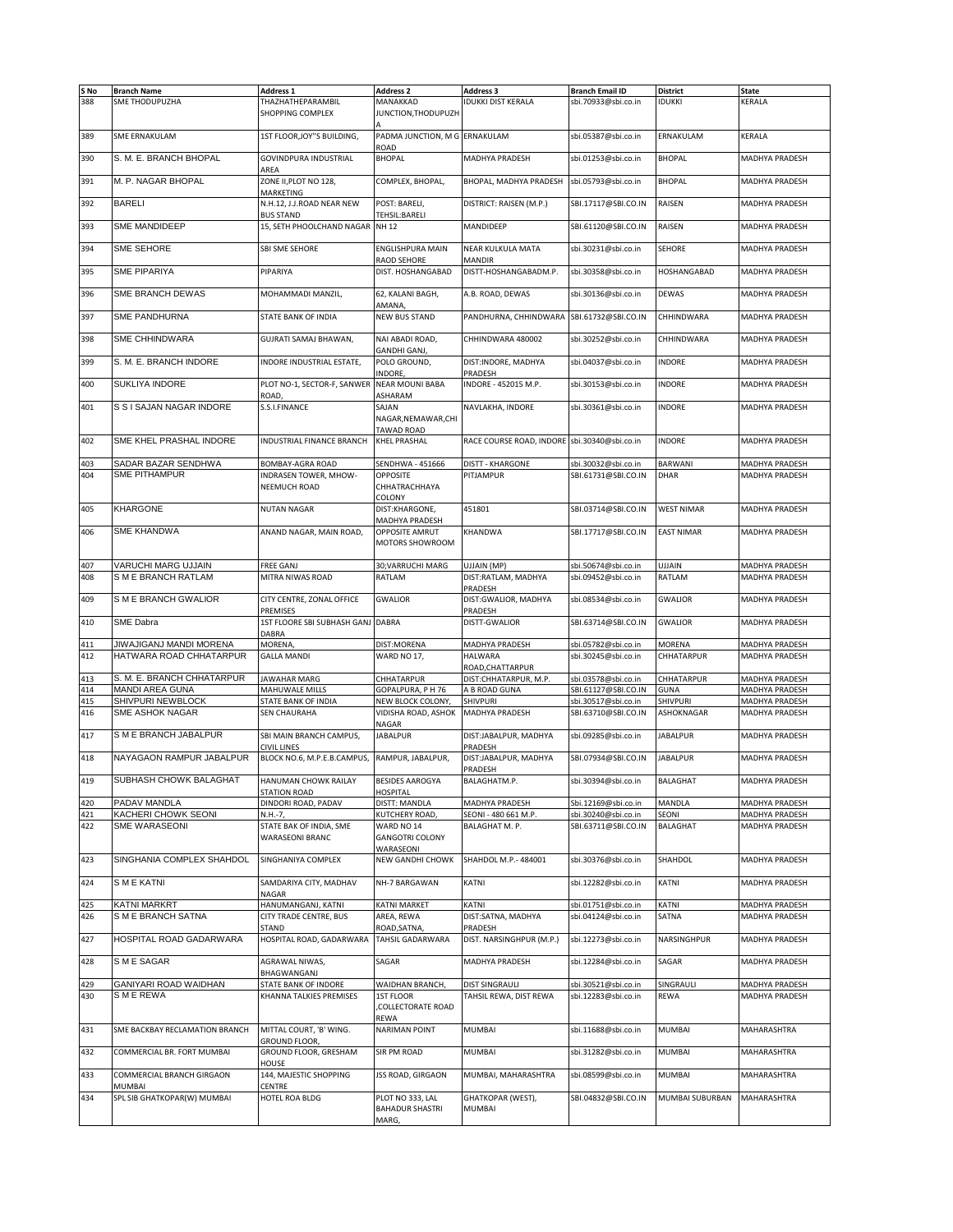| S No<br>435 | <b>Branch Name</b><br>DIAMOND GARDEN             | <b>Address 1</b><br>CORPORATE PARK NO.11, PLOT UNIT NO.11, SION | <b>Address 2</b>                                            | <b>Address 3</b><br><b>MUMBAI</b>                    | <b>Branch Email ID</b><br>sbi.13340@sbi.co.in | <b>District</b><br>MUMBAI SUBURBAN | <b>State</b><br>MAHARASHTRA |
|-------------|--------------------------------------------------|-----------------------------------------------------------------|-------------------------------------------------------------|------------------------------------------------------|-----------------------------------------------|------------------------------------|-----------------------------|
| 436         | NARIMAN POINT (MUMBAI)                           | NO.8,<br>DALAMAL HOUSE                                          | TROMBAY ROAD<br>JAMNALAL BAJAJ MARG MUMBAI                  |                                                      | sbi.06945@sbi.co.in                           | <b>MUMBAI</b>                      | <b>MAHARASHTRA</b>          |
|             |                                                  |                                                                 |                                                             |                                                      |                                               |                                    |                             |
| 437         | HINDU COLONY DADAR EAST                          | BULLET 2/802/10,LAKHANSHI<br>NAPPU ROAD,                        | OPP.RAJA<br>CHHATRAPATI SHIVAJI-                            | VIDYALAYA, DADAR(E), MUMB sbi.04114@sbi.co.in<br>Al, |                                               | <b>MUMBAI</b>                      | MAHARASHTRA                 |
| 438         | WAGLE INDUSTRIAL ESTATE                          | 101, 1ST FLOOR, BHOOMI<br>VELOCITY                              | B39, ROAD NO.23,<br><b>WAGLE INDUSTRIAL</b><br><b>ESTAT</b> | DIST:THANE, MAHARASHTRA                              | SBI.01053@SBI.CO.IN                           | THANE                              | <b>MAHARASHTRA</b>          |
| 439         | SME BRANCH VASHI TURBHE                          | DEVGIRI BANKING COMPLEX,<br>PHASE II                            | SECTOR 19-C, VASHI<br>TURBHE                                | <b>NAVI MUMBAI</b>                                   | SBI.63846@SBI.CO.IN                           | THANE                              | MAHARASHTRA                 |
| 440         | SME DOMBIVLI INDUSTRIAL ESTATE                   | MIDC PHASE II, NEXT TO FIRE<br><b>BRIGADE</b>                   | STATION, VICCO NAKA,<br><b>DOMBIVLI EAST</b>                | <b>DIST THANE</b>                                    | SBI.63845@SBI.CO.IN                           | <b>THANE</b>                       | MAHARASHTRA                 |
| 441         | IND EST BASSEIN TALUK                            | GROUNG FLOOR, VASAI<br>TALUKA IND EST PREM                      | AP-GAVRAIPADA TAL-<br>VASAI (E), DIST. PALGHA               | 401208                                               | sbi.06839@sbi.co.in                           | PALGHAR                            | <b>MAHARASHTRA</b>          |
| 442         | IND FIN BR MALAD(WEST) MUMBAI                    | S.V.ROAD, MALAD(WEST),                                          | MALAD(WEST),                                                | MUMBAI, MAHARASHTRA                                  | sbi.04760@sbi.co.in                           | MUMBAI SUBURBAN                    | MAHARASHTRA                 |
| 443         | COMM. BR. VILE PARLE(EAST)                       | MUMBAI,<br><b>B.N.AGARWAL MARKET,</b>                           | MUMBAI<br>TRADE CENTRE, VILE                                | MUMBAI, MAHARASHTRA                                  | sbi.04115@sbi.co.in                           | MUMBAI SUBURBAN                    | MAHARASHTRA                 |
| 444         | SME GOREGAON EAST MUMBAI                         | SHYAMKAMAL<br>KOHINOOR INDUSTRIAL ESTATE                        | PARLE EAST<br>1ST FLOOR, GOREGAON                           | <b>MUMBAI</b>                                        | SBI.12521@SBI.CO.IN                           | MUMBAI SUBURBAN                    | MAHARASHTRA                 |
| 445         | SME MIDC ANDHERI EAST                            | PLOT NO B-1, MIDC IND AREA,                                     | EAST<br>CENTRAL ROAD,                                       | ANDHERI EAST, MUMBAI                                 | SBI.17879@SBI.CO.IN                           | MUMBAI SUBURBAN                    | MAHARASHTRA                 |
| 446         | INDL FIN BR. SAKINAKA(MUMBAI)                    | LEKHRAJ BHAVAN, 1ST FLOOR,                                      | SAKI VIHAR ROAD,                                            | MUMBAI, MAHARASHTRA                                  | sbi.06613@sbi.co.in                           | MUMBAI SUBURBAN                    | MAHARASHTRA                 |
| 447         | S V ROAD BORIVAL (WEST) BRANCH                   | 1ST FLOOR, LANDMARK                                             | SAKINAKA<br>S V ROAD BORIVALI                               | <b>MUMBAI</b>                                        | sbi.15781@sbi.co.in                           | MUMBAI SUBURBAN                    | <b>MAHARASHTRA</b>          |
|             |                                                  | <b>BUILDING</b>                                                 | (WEST)                                                      |                                                      |                                               |                                    |                             |
| 448         | SHIVSAGAR ESTATE WORLI(SOUTH)                    | DR ANNIE BEASANT ROAD                                           | SHIVSAGAR ESTATE<br><b>BRANCH, WORLI SOUTH</b>              | MUMBAI, MAHARASHTRA                                  | sbi.01154@sbi.co.in                           | <b>MUMBAI</b>                      | MAHARASHTRA                 |
| 449         | I E KANDIVLI (MUMBAI)                            | PLOT NO 11AB                                                    | <b>GOVT INDUSTRIAL</b><br>ESTATE, KANDIVALI                 | MUMBAI, MAHARASHTRA                                  | sbi.00566@sbi.co.in                           | MUMBAI SUBURBAN                    | MAHARASHTRA                 |
| 450         | IND FIN BRANCH AURANGABAD                        | D5/1, A B & C EAST, NEAR<br>PROZONE MALL                        | MIDC CHIKALTHANA                                            | AURANGABAD.<br><b>MAHARASHTRA</b>                    | sbi.06834@sbi.co.in                           | AURANGABAD                         | <b>MAHARASHTRA</b>          |
| 451         | COMM. BR. TILAK ROAD PUNE                        | OFFICE NO 101&102, FIRST<br>FLOOR, NEXT GE                      | AVENUE.<br><b>BAHIRATWADI OFF</b><br>SENAPATI BAPAT         | DIST:PUNE, MAHARASHTRA                               | sbi.04108@sbi.co.in                           | <b>PUNE</b>                        | <b>MAHARASHTRA</b>          |
| 452         | I F BR PIMPRI(PUNE)                              | PB NO. 7, KASARWADI NEAR                                        | <b>PUNE</b>                                                 | OPPOSITE HOTEL KALASAGR                              | sbi.04523@sbi.co.in                           | <b>PUNE</b>                        | <b>MAHARASHTRA</b>          |
| 453         | DECCAN GYMKHANA (PUNE)                           | DAI CHI CO.<br>SHIROLE BHAVAN, PMT                              | JANGLI MAHARAJ                                              | DIST:PUNE, MAHARASHTRA                               | sbi.01110@sbi.co.in                           | <b>PUNE</b>                        | MAHARASHTRA                 |
| 454         | <b>SIB BRANCH PUNE</b>                           | BUILDING,<br>562/7 RIVER VIEW APT OPP                           | ROAD, PUNE,<br>CONGRESS HOUSE RD                            | DIST PUNE MAHARASHTRA                                | sbi.04726@sbi.co.in                           | <b>PUNE</b>                        | MAHARASHTRA                 |
| 455         | SATPUR INDUSTRIAL AREA(NASIK)                    | SAWARKAR BHAVA<br>PLOT NO.P/24, NR SAKAL                        | SHIVAJINAGAR<br>MIDC SATPUR                                 | DIST:NASIK, MAHARASHTRA                              | SBI.03872@SBI.CO.IN                           | <b>NASIK</b>                       | MAHARASHTRA                 |
| 456         | IND.ESTATE UDYAMNAGAR                            | CIRCLE<br>NEAR HUTATMA PARK                                     | TRAYMBK ROAD,<br>SHIVAJI UDYAMNAGAR,<br>KOLHAPUR,           | DIST:KOLHAPUR,<br>MAHARASHTRA                        | sbi.03439@sbi.co.in                           | KOLHAPUR                           | MAHARASHTRA                 |
| 457         | MIDC MUKUNDNAGAR DHULE                           | C.F.C.BUILDING,                                                 | M.I.D.C.CAMPUS<br><b>AWADHAN</b>                            | DIST:DHULE, MAHARASHTRA                              | sbi.01903@sbi.co.in                           | DHULE                              | MAHARASHTRA                 |
| 458         | INDUSTRIAL ESTATE (SANGLI)                       | MADHAV NAGAR ROAD,                                              | OPP RTO OFFICE                                              | DIST:SANGLI, MAHARASHTRA sbi.01501@sbi.co.in         |                                               | SANGLI                             | MAHARASHTRA                 |
| 459         | M.I.D.C.SATARA                                   | PLOT NO.52/3, RAHIMATPUR                                        | GANESH CHOWK, MIDC,                                         | DIST:SATARA,                                         | sbi.04174@sbi.co.in                           | <b>SATARA</b>                      | MAHARASHTRA                 |
|             | M.I.D.C. AREA(JALGAON)                           | ROAD,<br>AJANTA ROAD                                            |                                                             | <b>MAHARASHTRA</b>                                   |                                               |                                    |                             |
| 460<br>461  | SME BRANCH NANDED                                | SHYAM VATS DOCTOR LANE                                          | <b>PLOT NO.P-7/2</b><br><b>NEAR KALA MANDIR</b>             | <b>JALGAON</b><br>NANDED                             | SBI.06336@SBI.CO.IN<br>SBI.63823@SBI.CO.IN    | <b>JALGAON</b><br><b>NANDED</b>    | MAHARASHTRA<br>MAHARASHTRA  |
| 462         | <b>SME YAVATMAL</b>                              | OPP. BOMBEYWALA GAS<br>AGENCY,                                  | VANJARI PHAIL ROAD,                                         | STATE BANK CHOWK,<br>YAVATMAL                        | sbi.15039@sbi.co.in                           | YAVATMAL                           | <b>MAHARASHTRA</b>          |
| 463         | AKOLA OLD CITY                                   | SHRAWAGI TOWER, TILAK<br>ROAD,                                  | DIST:AKOLA,<br>MAHARASHTRA                                  | DIST:AKOLA, MAHARASHTRA                              | sbi.03784@sbi.co.in                           | AKOLA                              | MAHARASHTRA                 |
| 464         | SME BRANCH AMRAVATI                              | APMC BUILDING, OLD COTTON                                       | MALVIYA CHOWK                                               | AMRAVATI, MAHARASHTRA                                | SBI.16755@SBI.CO.IN                           | AMRAVATI                           | MAHARASHTRA                 |
| 465         | OSMANPURA (AURANGABAD)                           | MRKET,<br>PLOT NO: 90, GR FLOOR,<br>PRANAM COMPLEX              | BEHIND SANT EKNATH<br>RANG MANDIR,                          | OSMANPURA, AURANGABAD                                | sbi.21902@sbi.co.in                           | AURANGABAD                         | MAHARASHTRA                 |
| 466         | WALUJ                                            | PL NO P66 MORE CHOWK                                            | WALUJ INDUSTRIAL<br>AREA, TALUK<br>GANGAPUR                 | AURANGABAD                                           | SBI.61566@SBI.CO.IN                           | AURANGABAD                         | MAHARASHTRA                 |
| 467         | <b>SME BRANCH NAGPUR</b>                         | OPP. AGRASEN CHATTRALAYA                                        | RAVINAGAR SQUARE,<br>AMRAVATI ROAD                          | NAGPUR                                               | sbi.12957@sbi.co.in                           | <b>NAGPUR</b>                      | MAHARASHTRA                 |
| 468         | SME BRANCH BEED                                  | GROUND FLOOR HINA HEIGHTS JALNA ROAD                            |                                                             | <b>BEED</b>                                          | SBI.63819@SBI.CO.IN                           | <b>BEED</b>                        | MAHARASHTRA                 |
| 469         | <b>SME NASIK</b>                                 | SHOP NO.12 TO 22, PROSPER                                       | SHINGADA TALAV,                                             | NEAR FIRE BRIGADE OFFICE                             | sbi.14885@sbi.co.in                           | <b>NASIK</b>                       | MAHARASHTRA                 |
| 470         | SME BRANCH LATUR                                 | PARK<br>2ND FLOOR SBI CHANDRA                                   | <b>NASIK- PUNE ROAD</b><br><b>CHANDRA NAGAR</b>             | NASIK<br>LATUR                                       | SBI.63820@SBI.CO.IN                           | LATUR                              | MAHARASHTRA                 |
|             |                                                  | NAGAR BRANCH                                                    |                                                             |                                                      |                                               |                                    |                             |
| 471<br>472  | <b>SME PARBHANI</b><br>M.I.D.C. AREA(AHMEDNAGAR) | POST BAG NO 7 PLOT NO 55<br>PLOT NO.P - 11                      | SHIVAJI ROAD<br>MIDC AHMEDNAGAR                             | PARBHANI<br>DIST:AHMEDNAGAR,                         | SBI.63824@SBI.CO.IN<br>sbi.06040@sbi.co.in    | PARBHANI<br>AHMEDNAGAR             | MAHARASHTRA<br>MAHARASHTRA  |
| 473         | MIDC CHINCHOLI                                   | P-7, JAYKUMARJI PATIL UDYOG M.I.D.C. CHINCHOLI<br>BHAWAN        |                                                             | MAHARASHTRA<br>SOLAPUR                               | SBI.61351@SBI.CO.IN                           | SOLAPUR                            | MAHARASHTRA                 |
| 474         | HINGNA INDUSTRIAL ESTATE                         | X-43, MIDC AREA, HINGNA<br>ROAD                                 | <b>NAGPUR</b>                                               | DIST:NAGPUR,<br>MAHARASHTRA                          | SBI.01632@SBI.CO.IN                           | <b>NAGPUR</b>                      | MAHARASHTRA                 |
| 475         | <b>SME JALNA</b>                                 | CTS NO. 308 P. JINDAL CENTRE,<br>SHOW ROOM                      | NO.1041,1,2,3,4, BLOCK<br>NO. 4, APMC ARJU                  | <b>KHATKAR BUSINESS</b><br>CENTRE,OLD MONTHA JALN    | SBI.61561@SBI.CO.IN                           | <b>JALNA</b>                       | <b>MAHARASHTRA</b>          |
| 476         | INDUSTRIAL ESTATE CHANDRAPUR                     | PATTIWAR BUILDING                                               | OLD WARORA NAKA                                             | DIST: CHANDRAPUR                                     | SBI.05939@SBI.CO.IN                           | CHANDRAPUR                         | MAHARASHTRA                 |
|             |                                                  |                                                                 | CHOWK, CIVIL LINES                                          |                                                      |                                               |                                    |                             |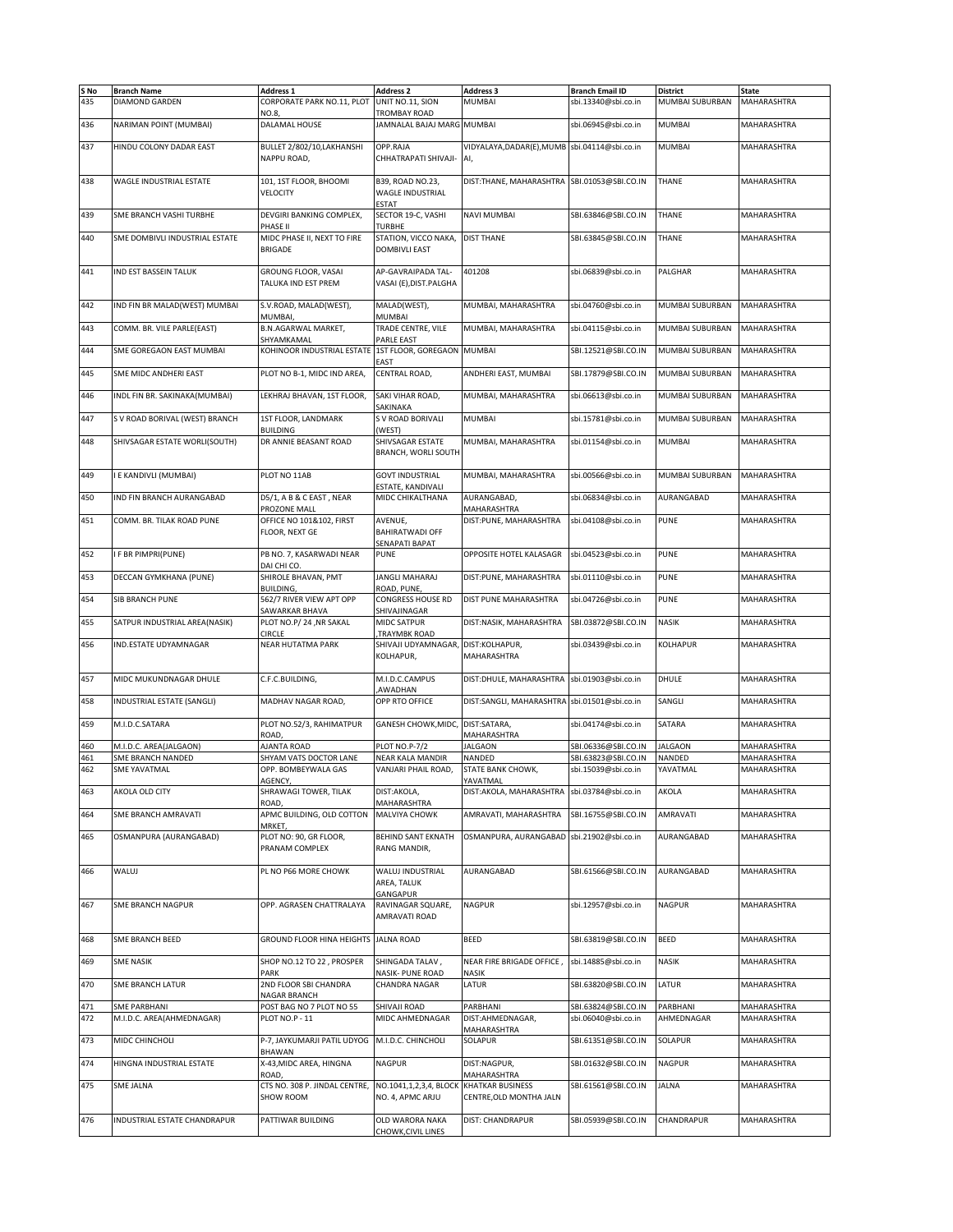| S No<br>477 | <b>Branch Name</b>               | <b>Address 1</b>                   | <b>Address 2</b>         | <b>Address 3</b>                 | <b>Branch Email ID</b> | <b>District</b>         | <b>State</b>   |
|-------------|----------------------------------|------------------------------------|--------------------------|----------------------------------|------------------------|-------------------------|----------------|
|             |                                  |                                    |                          |                                  |                        |                         |                |
|             | SME CA ROAD NAGPUR               | <b>JP BHAWAN</b>                   | CA ROAD                  | <b>NAGPUR</b>                    | SBI.61653@SBI.CO.IN    | <b>NAGPUR</b>           | MAHARASHTRA    |
| 478         | SME BRANCH BRAMHAPURI            | BHAIYYA LAYOUT, WADSA              | OPPOSITE SWAGAT          | <b>BRAHMAPURI</b>                | SBI.63826@SBI.CO.IN    | CHANDRAPUR              | MAHARASHTRA    |
|             |                                  | ROAD                               | MANGAL KARYALAY          |                                  |                        |                         |                |
|             |                                  |                                    |                          |                                  |                        |                         |                |
| 479         | <b>SME KHAMGAON</b>              | AT ANUPAM BUILDING BALAJI          | <b>KHAMGAON MAIN</b>     | KHAMGAON BULDHANA                | SBI.63821@SBI.CO.IN    | <b>BULDHANA</b>         | MAHARASHTRA    |
|             |                                  | <b>PLOTS</b>                       | ROAD                     |                                  |                        |                         |                |
| 480         | SME ACHALPUR BRANCH              | <b>CIVIL LINES</b>                 | ACHALPUR                 | <b>ACHALPUR</b>                  | SBI.63850@SBI.CO.IN    | AMRAVATI                | MAHARASHTRA    |
| 481         | <b>LE.CHIKALTHANA AURANGABAD</b> | MIDC AREA, CHIKALTHANA             | AURANGABAD               | MAHARASTRA                       | sbi.20316@sbi.co.in    | AURANGABAD              | MAHARASHTRA    |
|             |                                  |                                    |                          |                                  |                        |                         |                |
| 482         | AGRASEN GATE BRANCH GONDIA       | STATE BANK OF INDIA                | <b>NEAR AGRASEN</b>      | GONDIA, DIST-                    | sbi.21465@sbi.co.in    | <b>GONDIA</b>           | MAHARASHTRA    |
|             |                                  |                                    | GATE.GANDHI PUTALA       | GONDIA, MAHARASHTRA              |                        |                         |                |
|             |                                  |                                    |                          |                                  |                        |                         |                |
|             |                                  |                                    |                          |                                  |                        |                         |                |
| 483         | PAROLA ROAD DHULE                | SHOP NO 33, 'B' SQUARE, GR         | CTS NO 1618 & 1618/A     | LANE NO 6, PAROLA ROAD,          | SBI.19219@SBI.CO.IN    | DHULE                   | MAHARASHTRA    |
|             |                                  | FLOOR                              |                          | DHULE                            |                        |                         |                |
| 484         | SUBHASH CHOWK HINGANGHAT         | SUBHASH CHOWK,                     | OPPOSITE NAGAR           | DIST. WARDHA (                   | sbi.14690@sbi.co.in    | WARDHA                  | MAHARASHTRA    |
|             |                                  |                                    | PALIKA, HINGANGHAT       | MAHARASHTRA)                     |                        |                         |                |
|             |                                  |                                    |                          |                                  |                        |                         |                |
|             |                                  |                                    |                          |                                  |                        |                         |                |
| 485         | SME SHRIRAMPUR AHMEDNAGAR        | PO - SHRIRAMPUR, TAL               | DIST - AHMEDNAGAR        | AHMEDNAGAR                       | SBI.63679@SBI.CO.IN    | AHMEDNAGAR              | MAHARASHTRA    |
|             |                                  | SHRIRAMPUR                         |                          |                                  |                        |                         |                |
| 486         | <b>OJHAR GAON</b>                | GAT NO 169 PLOT NO 2 AND 3         | OJHAR GAON               | TAL NIPHAD DIST NASHIK           | SBI.61456@SBI.CO.IN    | <b>NASIK</b>            | MAHARASHTRA    |
|             |                                  |                                    |                          |                                  |                        |                         |                |
|             |                                  | <b>GADAKH CORNE</b>                |                          |                                  |                        |                         |                |
| 487         | SME WASHIM                       | AT PATANI CHOWK                    | WASHIM                   | WASHIM                           | SBI.63825@SBI.CO.IN    | WASHIM                  | MAHARASHTRA    |
| 488         | M.I.D. C. BUTIBORI               | PLOT NO.X-9, MOUZA                 | NEAR POLICE STN,         | DIST:NAGPUR,                     | sbi.09689@sbi.co.in    | <b>NAGPUR</b>           | MAHARASHTRA    |
|             |                                  | RENGEPAR                           |                          | MAHARASHTRA                      |                        |                         |                |
|             |                                  |                                    |                          | DIST: BULDHANA                   |                        |                         | MAHARASHTRA    |
| 489         | SME MALAKAPUR                    | AT MALAKAPUR BULDHAN               | AT & POST MALAKAPUR      |                                  | SBI.63822@SBI.CO.IN    | BULDHANA                |                |
|             |                                  | ROAD                               |                          |                                  |                        |                         |                |
| 490         | <b>BS NAKA CHIPLUN</b>           | AMRUT BUILDING GROUND              | NEAR VAIBHAV HOTEL       | <b>B S NAKA CHIPLUN DIST:</b>    | SBI.61472@SBI.CO.IN    | <b>RATNAGIRI</b>        | MAHARASHTRA    |
|             |                                  | <b>FLOOR</b>                       | MUMBAI-GOA               | RATNAGIRI                        |                        |                         |                |
|             |                                  |                                    |                          |                                  |                        |                         |                |
|             |                                  |                                    | HIGHWAY                  |                                  |                        |                         |                |
| 491         | <b>IMPHAL</b>                    | M G AVENUE                         | <b>IMPHAL WEST</b>       | <b>MANIPUR</b>                   | sbi.00092@sbi.co.in    | <b>IMPHAL WEST</b>      | <b>MANIPUR</b> |
| 492         | PAONA BAZAAR(IMPHAL)             | PAONA BAZAAR(IMPHAL)               | IMPHAL                   | DIST: IMPHAL, MANIPUR            | sbi.07440@sbi.co.in    | <b>IMPHAL WEST</b>      | MANIPUR        |
| 493         | SHILLONG                         | MG ROAD, NEAR GENERAL PO           | SHILLONG                 | DT:KHASI HILLS (E),              | sbi.00181@sbi.co.in    | <b>EAST KHASI HILLS</b> | MEGHALAYA      |
|             |                                  |                                    |                          |                                  |                        |                         |                |
|             |                                  |                                    |                          | MEGHALAYA                        |                        |                         |                |
| 494         | LAITUMKHRAH (SHILLONG)           | LAITHUMKRAH, LUMMOURIE             | SHILLONG                 | DT:KHASI HILLS (E),              | sbi.02081@sbi.co.in    | <b>EAST KHASI HILLS</b> | MEGHALAYA      |
|             |                                  |                                    |                          | MEGHALAYA                        |                        |                         |                |
|             |                                  |                                    |                          |                                  |                        |                         | MEGHALAYA      |
| 495         | <b>SME KHANAPARA</b>             | P O KHANAPARA                      | DIST:RIBHOI,             | 781022                           | sbi.09945@sbi.co.in    | <b>RI BHOI</b>          |                |
|             |                                  |                                    | MEGHALAYA                |                                  |                        |                         |                |
| 496         | TRADERS BRANCH SHILLONG          | M G ROAD                           | ADJ TO GPO SHILLONG      | <b>EAST KHASI HILLS</b>          | sbi.18628@sbi.co.in    | <b>EAST KHASI HILLS</b> | MEGHALAYA      |
|             |                                  |                                    |                          |                                  |                        |                         |                |
|             |                                  |                                    |                          |                                  |                        |                         |                |
| 497         | AIZAWL                           | SOLOMN'S CAVE                      | AIZAWL                   | MIZORAM                          | sbi.01539@sbi.co.in    | AIZAWL                  | MIZORAM        |
| 498         | <b>DIMAPUR</b>                   | KOHIMA ROAD                        | <b>DIMAPUR</b>           | NAGALAND                         | sbi.00072@sbi.co.in    | <b>DIMAPUR</b>          | NAGALAND       |
| 499         | DIMAPUR BAZAAR (NAGALAND)        | G S ROAD DHABINALA                 | <b>DIMAPUR</b>           | DIST:KOHIMA, NAGALAND            | SBI.03598@SBI.CO.IN    | <b>DIMAPUR</b>          | NAGALAND       |
| 500         | DIMAPUR (EVENING BRANCH)         | CHURCH ROAD, DIMAPUR,              | DIMAPUR                  | DIST:KOHIMA, NAGALAND            | sbi.08068@sbi.co.in    | <b>DIMAPUR</b>          | NAGALAND       |
|             |                                  |                                    |                          |                                  |                        |                         |                |
| 501         | SME BRANCH IND ESTATE BERHAMPORE | SAROJINI MARKET COMPLEX            | <b>COURTPETA SQUARE</b>  | <b>BERHAMPUR</b>                 | SBI.07498@SBI.CO.IN    | GANJAM                  | ODISHA         |
|             |                                  |                                    |                          |                                  |                        |                         |                |
| 502         | <b>GANDHI CHOWK JEYPORE</b>      | <b>BELL ROAD</b>                   | <b>JEYPORE</b>           | DISTT KORAPUT STATE              | sbi.12095@sbi.co.in    | KORAPUT                 | ODISHA         |
|             |                                  |                                    |                          | ORISSA                           |                        |                         |                |
|             |                                  |                                    |                          |                                  |                        |                         |                |
| 503         | ASKA ROAD BERHAMPUR GANJAM       | <b>ASKA ROAD</b>                   | BERHAMPUR GANJAM         | DIST GANJAM ODISHA               | sbi.07931@sbi.co.in    | GANJAM                  | <b>ODISHA</b>  |
|             |                                  |                                    |                          |                                  |                        |                         |                |
| 504         | JUNAGARH ROAD                    | BHAWANIPATNA                       | KALAHANDI                | ODISHA                           | sbi.16129@sbi.co.in    | KALAHANDI               | ODISHA         |
| 505         | JAGANNATHPARA                    | MAIN ROAD, KESINGA                 | KESINGA                  | KALAHANDI                        | sbi.10924@sbi.co.in    | KALAHANDI               | ODISHA         |
|             |                                  |                                    |                          |                                  |                        |                         |                |
| 506         | <b>SME ASKA</b>                  | 1ST FLOOR MAHALAXMI                | LAXMI BAZAR              | ASKA                             | SBI.63561@SBI.CO.IN    | GANJAM                  | <b>ODISHA</b>  |
|             |                                  | COMPLEX                            |                          |                                  |                        |                         |                |
| 507         | SME RAYAGADA                     | SME RAYAGADA                       | RAYAGADA                 | RAYAGADA                         | SBI.63562@SBI.CO.IN    | RAYAGADA                | <b>ODISHA</b>  |
| 508         | SME BHUBANESWAR                  | BHUBANESWAR                        | BHUBANESWAR              | KHURDA                           | SBI.63560@SBI.CO.IN    | KHURDA                  | <b>ODISHA</b>  |
| 509         |                                  |                                    |                          |                                  |                        |                         |                |
|             | <b>IPICOL HOUSE</b>              | IPICOL HOUSE GROUND FLOOR          | JANPATH,                 | DIST.KHURDHA, ODISHA             | sbi.20549@sbi.co.in    | KHURDA                  | <b>ODISHA</b>  |
|             |                                  |                                    | BHUBANESHWAR             |                                  |                        |                         |                |
|             |                                  |                                    |                          |                                  |                        |                         |                |
|             |                                  |                                    |                          |                                  |                        | <b>CUTTACK</b>          |                |
| 510         | SME BRANCH IND ESTATE            | OSIC BLDG GROUND FLOOR             | INDUSTRIAL ESTATE        | DIST CUTTACK ODISHA              | SBI.06658@SBI.CO.IN    |                         | <b>ODISHA</b>  |
|             | MADHUPATNA                       |                                    | MADHUPATNA               |                                  |                        |                         |                |
| 511         | SME BRANCH CHANDAKA IIC          | STATE BANK OF INDIA                | A-68, MANCHESWAR         | RASULGARH, BHUBANESWAR           | SBI.63834@SBI.CO.IN    | KHURDA                  | ODISHA         |
|             |                                  |                                    | <b>INDUSTRIAL ESTATE</b> |                                  |                        |                         |                |
| 512         | SME BRANCH LINK ROAD CUTTACK     | STATE BANK OF INDIA                | LINK ROAD, PO-           | <b>CUTTACK</b>                   | SBI.63835@SBI.CO.IN    | <b>CUTTACK</b>          | <b>ODISHA</b>  |
|             |                                  |                                    |                          |                                  |                        |                         |                |
|             |                                  |                                    | ARUNODAYA MARKET         |                                  |                        |                         |                |
|             |                                  |                                    |                          |                                  |                        |                         |                |
| 513         | SME BRANCH JANAPATH              | PLOT NO.108-A, LOTUS HOUSE         | STATION SQUARE,          | BHUBANESWAR, ORISSA              | SBI.10238@SBI.CO.IN    | KHURDA                  | <b>ODISHA</b>  |
|             |                                  |                                    | <b>JANAPATH</b>          |                                  |                        |                         |                |
|             |                                  |                                    |                          |                                  |                        |                         |                |
| 514         | <b>BADASANKHA PURI</b>           | PO PURI                            | PURI                     | ORISSA                           | sbi.06944@sbi.co.in    | <b>PURI</b>             | <b>ODISHA</b>  |
| 515         | SME BRANCH BALASORE              | BALASORE                           | DIST:BALASORE            | ODISHA                           | SBI.07020@SBI.CO.IN    | BALESHWAR               | <b>ODISHA</b>  |
| 516         | SME BRANCH GANDHI MARG           | 1ST FLOOR, MEERANEEYA              | <b>GANDHI MARG</b>       | ANGUL                            | sbi.12065@sbi.co.in    | ANGUL                   | <b>ODISHA</b>  |
|             |                                  | <b>TOWER</b>                       |                          |                                  |                        |                         |                |
|             |                                  |                                    |                          |                                  |                        |                         |                |
| 517         | BYASANAGAR                       | AT CHORDA CHOWK                    | PO JAJPUR ROAD           | DIST JAJPUR ORISSA               | sbi.10920@sbi.co.in    | <b>JAJPUR</b>           | <b>ODISHA</b>  |
| 518         | <b>JODA</b>                      | MAIN ROAD AT/PO-JODA               | DIST:KEONJHAR,           | ODISHA                           | sbi.07149@sbi.co.in    | KEONJHAR                | <b>ODISHA</b>  |
|             |                                  |                                    | ORISSA                   |                                  |                        |                         |                |
| 519         | F M SQUARE                       |                                    | BALASORE                 | STATE- ORISSA                    | sbi.14470@sbi.co.in    | BALESHWAR               | <b>ODISHA</b>  |
|             |                                  | SUBHRA PLAZA, O.T. ROAD            |                          |                                  |                        |                         |                |
| 520         | TALCHER BAZAR                    | AT - SHARMA CHHAK                  | PO - TALCHER             | <b>DISTT- ANGUL</b>              | SBI.17957@SBI.CO.IN    | ANGUL                   | <b>ODISHA</b>  |
| 521         | CHARAMPA                         | STATION ROAD                       | CHARAMPA                 | BHADRAK                          | SBI.05159@SBI.CO.IN    | <b>BHADRAK</b>          | <b>ODISHA</b>  |
| 522         | SME BRANCH TAKATPUR              | <b>BARIPADA</b>                    | DIST:MAYURBHANJ          | ORISSA                           | sbi.06934@sbi.co.in    | MAYURBHANJ              | ODISHA         |
| 523         | <b>SME BARBIL</b>                | STATE BANK OF INDIA                | PLOT NO.13, SUNDARA.     | <b>JODA BARBIL</b>               | SBI.63836@SBI.CO.IN    | KEONJHAR                | <b>ODISHA</b>  |
|             |                                  |                                    |                          |                                  |                        |                         |                |
|             |                                  |                                    |                          | HIGHWAY, BARBIL                  |                        |                         |                |
| 524         | SME BRANCH ROURKELA              | <b>BISRA CHHAK,</b>                | SME BRANCH,              | DIST:SUNDARGARH, ORISSA          | SBI.09678@SBI.CO.IN    | SUNDARGARH              | ODISHA         |
|             |                                  |                                    | ROURKELA                 |                                  |                        |                         |                |
| 525         | SME BRANCH SAMBALPUR             | SAMBAD BHAVAN                      | SAKHIPARA                | DIST-SAMBALPUR, ORISSA           | sbi.09724@sbi.co.in    | SAMBALPUR               | ODISHA         |
|             |                                  |                                    |                          |                                  |                        |                         |                |
| 526         | SME BRANCH CIVIL TOWNSHIP        | ROURKELA,                          | SUNDERGARH               | DIST:SUNDARGARH, ORISSA          | SBI.02111@SBI.CO.IN    | SUNDARGARH              | <b>ODISHA</b>  |
|             | ROURKELA                         |                                    |                          |                                  |                        |                         |                |
| 527         | SME BRANCH BARGARH               | <b>CANAL AVENUE</b>                | <b>BARGARH</b>           | DIST:BARGARH, ORISSA             | sbi.09679@sbi.co.in    | BARGARH                 | ODISHA         |
| 528         | SME BRANCH JHARSUGUDA STATION    | K N COMPLEX, NEAR BHARAT           | BEHERAMAL                | DIST: JHARSUGUDA                 | sbi.10923@sbi.co.in    | <b>JHARSUGUDA</b>       | ODISHA         |
|             | SQUARE                           |                                    |                          |                                  |                        |                         |                |
|             |                                  | SAW MILL                           |                          |                                  |                        |                         |                |
| 529         | MUNCIPAL AREA BRANCH BOLANGIR    | RAMAJI ROAD                        | <b>BOLANGIR</b>          | ORISSA                           | SBI.10901@SBI.CO.IN    | <b>BALANGIR</b>         | <b>ODISHA</b>  |
|             |                                  |                                    |                          |                                  |                        |                         |                |
| 530         | SME BRANCH SAMDA                 | P.O.BELPAHAR,                      | DIST:JHARSUGUDA          | ORISSA                           | sbi.08445@sbi.co.in    | <b>JHARSUGUDA</b>       | <b>ODISHA</b>  |
| 531         | KANTABANJI BAZAR                 | ROAD NO 4                          | <b>ANTABANJI</b>         | <b>DIST: BOLANGIR</b>            | SBI.12093@SBI.CO.IN    | BALANGIR                | <b>ODISHA</b>  |
|             |                                  |                                    |                          |                                  |                        |                         |                |
| 532         | SUNDERGARH BAZAR                 | SUNDER GARH                        | SUNDER GARH              | <b>SUNDER GARH</b>               | sbi.13617@sbi.co.in    | SUNDARGARH              | ODISHA         |
| 533         | SME BRANCH PONDICHERRY           | P.B.NO.105, 27, KAMARAJAR<br>SALAI | PONDICHERRY,             | DIST:PONDICHERRY,<br>PONDICHERRY | sbi.07314@sbi.co.in    | PONDICHERRY             | PONDICHERRY    |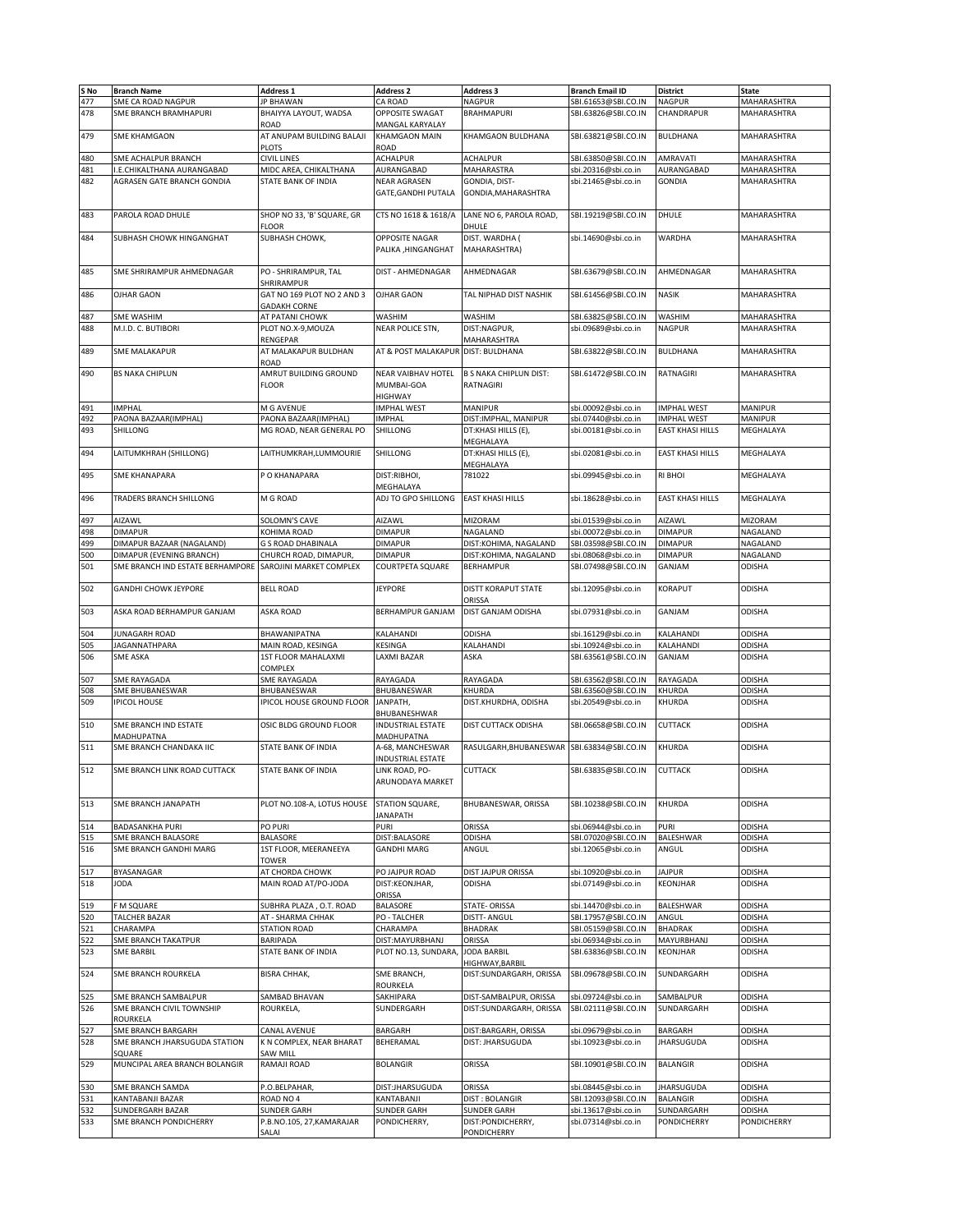| S No | <b>Branch Name</b>                   | Address 1                                        | <b>Address 2</b>                      | <b>Address 3</b>         | <b>Branch Email ID</b> | <b>District</b>        | <b>State</b> |
|------|--------------------------------------|--------------------------------------------------|---------------------------------------|--------------------------|------------------------|------------------------|--------------|
| 534  | <b>SME Patran</b>                    | <b>JAKHAL ROAD</b>                               | NEAR ANAJ MANDI                       | PATRAN, PATIALA          | sbi.11912@sbi.co.in    | PATIALA                | PUNJAB       |
|      |                                      |                                                  |                                       |                          |                        |                        |              |
| 535  | College Road Pathankot               | PATHANKOT                                        | PATHANKOT; DISTT                      | PUNJAB                   | SBI.50294@SBI.CO.IN    | PATHANKOT              | PUNJAB       |
|      |                                      |                                                  | <b>GURDAS PUR</b>                     |                          |                        |                        |              |
| 536  | <b>RCB Ropar</b>                     | RED CROSS BUILDING                               | DISTT.ROPAR                           | PUNJAB                   | sbi.50419@sbi.co.in    | RUPNAGAR               | PUNJAB       |
| 537  | SME Derabassi                        | <b>SSI BRANCH</b>                                | DERABASSI                             | DISTT-MOHALI             | sbi.50654@sbi.co.in    | SAHIBZADA AJIT         | PUNJAB       |
|      |                                      |                                                  |                                       |                          |                        | SINGH NAGAR            |              |
| 538  | Kanak Mandi Hoshiarpur               | KANAKMANDI                                       | DISTT: HOSHIARPUR                     | PUNJAB                   | sbi.50207@sbi.co.in    | HOSHIARPUR             | PUNJAB       |
|      |                                      |                                                  | AMBEDKAR CHOWK                        | PUNJAB                   |                        |                        | PUNJAB       |
| 539  | SAMANA                               | TEHS-SAMANA                                      |                                       |                          | sbi.50017@sbi.co.in    | PATIALA                |              |
| 540  | <b>SME MOHALI</b>                    | S.C.O.147-149, INDUSTIAL AREA                    | SAS NAGAR, MOHALI,                    | DIST:ROPAR, PUNJAB       | sbi.07884@sbi.co.in    | SAHIBZADA AJIT         | PUNJAB       |
|      |                                      | PHASE VII                                        |                                       |                          |                        | SINGH NAGAR            |              |
| 541  | <b>SME PATIALA</b>                   | SCO 10-11, SAI MARKET OPPO.                      | PATIALA                               | PATIALA                  | sbi.51529@sbi.co.in    | PATIALA                | PUNJAB       |
|      |                                      | POLO GROUND                                      |                                       |                          |                        |                        |              |
| 542  | SME MANDIGOBINDGARH                  | G. T. ROAD                                       | MANDI GOBINDGARH                      | DIST:FATEHGARH SAHIB,    | SBI.09530@SBI.CO.IN    | <b>FATEHGARH SAHIB</b> | PUNJAB       |
|      |                                      |                                                  |                                       |                          |                        |                        |              |
|      |                                      |                                                  |                                       | PUNJAB                   |                        |                        |              |
| 543  | SME Ranjit Avenue, Amritsar          | SCO-5 DISTRICT SHOPPING                          | TEHSIL AMRITSAR                       | DISTRICT AMRITSAR PUNJAB | sbi.04074@sbi.co.in    | AMRITSAR               | PUNJAB       |
|      |                                      | COMPLEX B-BLOC                                   |                                       |                          |                        |                        |              |
| 544  | SME Focal Point, Ludhiana            | NEAR DHANDHARI KALAN POST                        | LUDHIANA                              | G T ROAD, LUDHIANA       | sbi.04112@sbi.co.in    | LUDHIANA               | PUNJAB       |
|      |                                      | OFFICE                                           |                                       | (PUNJAB)                 |                        |                        |              |
| 545  | SME Jalandhar                        | CIVIL LINES, JALANDHAR,                          | DIST:JALANDHAR,                       | PUNJAB                   | sbi.04044@sbi.co.in    | <b>JALANDHAR</b>       | PUNJAB       |
|      |                                      |                                                  |                                       |                          |                        |                        |              |
| 546  | <b>SCB Ludhiana</b>                  | OPPOSITE POLICE LINE,                            | NEAR ARYA COLLEGE                     | DIST:LUDHIANA, PUNJAB    | sbi.04045@sbi.co.in    | LUDHIANA               | PUNJAB       |
|      |                                      |                                                  | FOR BOYS, CIVIL LINES                 |                          |                        |                        |              |
|      |                                      |                                                  |                                       |                          |                        |                        |              |
| 547  | <b>SME Ludhiana</b>                  | G.T.ROAD, DHOLEWAL CHOWK,                        | B XXI-14627                           | DIST:LUDHIANA, PUNJAB    | sbi.06265@sbi.co.in    | LUDHIANA               | PUNJAB       |
|      |                                      |                                                  |                                       |                          |                        |                        |              |
|      |                                      |                                                  |                                       |                          |                        |                        |              |
| 548  | Court Road, Ferozepur                | <b>BAZAR NO.2</b>                                | FEROZEPORE CANTT.                     | PUNJAB                   | sbi.50627@sbi.co.in    | <b>FIROZEPUR</b>       | PUNJAB       |
| 549  | <b>NGM Sangrur</b>                   | RAILWAY ROAD, NEAR LIC                           | SANGRUR                               | PUNJAB                   | sbi.50456@sbi.co.in    | SANGRUR                | PUNJAB       |
|      |                                      | <b>BUILDING</b>                                  |                                       |                          |                        |                        |              |
| 550  | G T Road, Moga                       | MOGA                                             | DIST:MOGA, PUNJAB                     | 142001                   | sbi.01775@sbi.co.in    | MOGA                   | PUNJAB       |
| 551  | Barnala                              | COLLEGE ROAD                                     | BARNALA                               | DIST: BARNALA (PUNJAB)   | sbi.06341@sbi.co.in    | BARNALA                | PUNJAB       |
|      |                                      |                                                  |                                       |                          |                        |                        |              |
| 552  | <b>SME BATHINDA</b>                  | <b>INDUSTRIAL AREA</b>                           | <b>BHATINDA</b>                       | PUNJAB                   | sbi.50144@sbi.co.in    | BATHINDA               | PUNJAB       |
| 553  | Abohar                               | MANDI NO.4, ABOHAR                               | DIST:FEROZEPUR,                       | PUNJAB                   | sbi.00600@sbi.co.in    | FAZILKA                | PUNJAB       |
| 554  | Jalalabad West                       | JALALABAD(WEST)                                  | DIST:FEROZEPUR,                       | PUNJAB                   | sbi.01756@sbi.co.in    | FAZILKA                | PUNJAB       |
| 555  | <b>NAWA</b>                          | P.O. KUCHAMAN ROAD.                              | <b>NAWA</b>                           | DISTT.NAGAUR             | sbi.31119@sbi.co.in    | NAGAUR                 | RAJASTHAN    |
| 556  | ALWAR K.U.M.                         | DISTT. ALWAR                                     | DISTT. ALWAR                          | DISTT.ALWAR              | sbi.31764@sbi.co.in    | ALWAR                  | RAJASTHAN    |
|      |                                      |                                                  |                                       |                          |                        |                        |              |
| 557  | JAI SHIV CHOWK MAKRANA               | P.B.NO. 24                                       | MAKRANA                               | DISTT.NAGAUR             | sbi.31113@sbi.co.in    | NAGAUR                 | RAJASTHAN    |
| 558  | NAGAUR K.U.M.                        | KRISHI UPAJ MANDI SAMITI                         | NAGAUR                                | DISTT.NAGAUR             | sbi.31528@sbi.co.in    | <b>NAGAUR</b>          | RAJASTHAN    |
| 559  | BHARATPUR NEW MANDI                  | PLOT NO. 2, STATION ROAD                         | NAI MANDI                             | <b>BHARATPUR</b>         | sbi.32297@sbi.co.in    | BHARATPUR              | RAJASTHAN    |
| 560  | RIICO MOD IND. AREA SIKAR            | INDUSTRIAL AREA                                  | SIKAR                                 | DISTT.SIKAR              | sbi.31534@sbi.co.in    | SIKAR                  | RAJASTHAN    |
| 561  | SME ARYA NAGAR BRANCH                | ROAD NO <sub>2</sub>                             | ALWAR                                 | ALWAR                    | SBI.63678@SBI.CO.IN    | ALWAR                  | RAJASTHAN    |
|      |                                      |                                                  |                                       |                          |                        |                        |              |
| 562  | BHIWADI IND.ESTATE                   | IND.ESTATE                                       | BHIWADI                               | DISTT.ALWAR              | sbi.31465@sbi.co.in    | ALWAR                  | RAJASTHAN    |
| 563  | CHOMU KUM                            | KRISHI UPAJ MANDI                                | CHOMU                                 | <b>DIST-JAIPUR</b>       | sbi.32024@sbi.co.in    | <b>JAIPUR</b>          | RAJASTHAN    |
| 564  | JAIPUR JHOTWARA                      | <b>INDUSTRIAL AREA</b>                           | <b>JHOTWARA</b>                       | DISTT.JAIPUR             | sbi.31028@sbi.co.in    | <b>JAIPUR</b>          | RAJASTHAN    |
| 565  | SME SPL BR SITAPURA IND. AREA JAIPUR | SITAPURA IND, AREA                               | <b>JAIPUR</b>                         | DISTT.JAIPUR             | sbi.31792@sbi.co.in    | <b>JAIPUR</b>          | RAJASTHAN    |
|      |                                      |                                                  |                                       |                          |                        |                        |              |
|      |                                      |                                                  |                                       |                          |                        |                        |              |
| 566  | JAIPUR I.B.B.                        | TRIMURTY CIRCLE                                  | J.L.N. MARG                           | <b>JAIPUR</b>            | sbi.31552@sbi.co.in    | <b>JAIPUR</b>          | RAJASTHAN    |
| 567  | <b>VKIE JAIPUR</b>                   | VISHWAKARMA                                      | INDUSTRIAL ESTATE                     | DISTT.JAIPUR             | bi.31365@sbi.co.in     | <b>JAIPUR</b>          | RAJASTHAN    |
| 568  | SME BRANCH JAIPUR SOUTH              | 22 GODAM INDUSTRAL AREA                          | JAIPUR                                | RAJASTHAN                | sbi.00744@sbi.co.in    | <b>JAIPUR</b>          | RAJASTHAN    |
|      |                                      |                                                  |                                       |                          |                        |                        |              |
| 569  | SME BRANCH CHURCH RD JAIPUR          | II FLOOR, ANUKAMPA TOWER                         | JAIPUR,                               | RAJASTHAN                | sbi.04080@sbi.co.in    | <b>JAIPUR</b>          | RAJASTHAN    |
|      |                                      |                                                  |                                       |                          |                        |                        |              |
|      |                                      | CHURCH ROAD                                      |                                       |                          |                        |                        |              |
| 570  | AJMER STATION ROAD                   | <b>STATION ROAD</b>                              | KESARGANJ                             | DISTT.AJMER              | sbi.31104@sbi.co.in    | AJMER                  | RAJASTHAN    |
| 571  | ANANT PURA KOTA KUM                  | SAMITI COMPLEX ANANTPURA                         | SAMITICOMPLEX                         | DISTT.KOTA               | sbi.31802@sbi.co.in    | KOTA                   | RAJASTHAN    |
|      |                                      |                                                  | ANANTPURA                             |                          |                        |                        |              |
| 572  | <b>Station Road Beawar</b>           | HOTEL VINOD                                      | BEAWAR DISTT.AJMER                    | RAJASTHAN                | sbi.31106@sbi.co.in    | AJMER                  | RAJASTHAN    |
|      |                                      | COMPLEX, STATION ROAD                            |                                       |                          |                        |                        |              |
|      |                                      |                                                  |                                       |                          |                        |                        |              |
| 573  | KEKRI                                | SADAR BAZAR                                      | KEKRI                                 | DISTT.AJMER              | sbi.31108@sbi.co.in    | <b>AJMER</b>           | RAJASTHAN    |
| 574  | HOSPITAL ROAD BARAN                  | BHIMGANJ BAZAR                                   | <b>BARAN</b>                          | DISTT.BARAN              | sbi.31257@sbi.co.in    | BARAN                  | RAJASTHAN    |
| 575  | AJMER MAKHUPURA IND. ESTATE          | OPP.MAKHUPURA                                    | INDUSTRIAL AREA                       | DISTT.AJMER              | sbi.31105@sbi.co.in    | AJMER                  | RAJASTHAN    |
| 576  | NEWAI INDUSTRIAL AREA                | NEWAI INDUSTRIAL AREA                            | TONK,                                 | RAJASTHAN                | sbi.07259@sbi.co.in    | TONK                   | RAJASTHAN    |
|      |                                      | <b>JHILAI ROAD</b>                               |                                       |                          |                        |                        |              |
|      |                                      |                                                  |                                       |                          |                        |                        |              |
| 577  | <b>BUNDI</b>                         | GURU NANAK COLONY                                | <b>BUNDI</b>                          | DIST:BUNDI, RAJASTHAN    | sbi.05705@sbi.co.in    | <b>BUNDI</b>           | RAJASTHAN    |
| 578  | MADAN GANJ KISHANGARH                | PUSHPLATA BHAWAN JAIPUR                          | AJMER                                 | RAJASTHAN                | sbi.06851@sbi.co.in    | AJMER                  | RAJASTHAN    |
|      |                                      | ROAD                                             |                                       |                          |                        |                        |              |
| 579  | SME BRNCH JHALAWAR ROAD KOTA         | 602 DADABARI EXT.                                | OPP MODI COLLEGE                      | KOTA RAJASTHAN           | sbi.30192@sbi.co.in    | KOTA                   | RAJASTHAN    |
| 580  | MAKRANA ROAD KISHANGARH              | KISHANGARH IND. ESTATE                           | MAKRANA ROAD, NEAR DISTT.AJMER        |                          | sbi.31746@sbi.co.in    | AJMER                  | RAJASTHAN    |
|      |                                      |                                                  | R K MARBLES P LTD.                    |                          |                        |                        |              |
|      |                                      |                                                  |                                       |                          |                        |                        |              |
|      |                                      |                                                  |                                       |                          |                        |                        |              |
| 581  | KOTAH INDUSTRIAL ESTATE              | INDUSTRIAL ESTATE                                | КОТАН                                 | DISTT.KOTA               | sbi.31476@sbi.co.in    | KOTA                   | RAJASTHAN    |
| 582  | KANKROLI                             | KANKROLI                                         | DISTT. RAJSAMAND                      | DISTT.RAJSAMAND          | sbi.31211@sbi.co.in    | RAJSAMAND              | RAJASTHAN    |
| 583  | SME BRANCH CHITTORGARH               | MEERA MARKET                                     | <b>NEAR BUS STAND</b>                 | CHITTORGARH              | SBI.63803@SBI.CO.IN    | CHITTORGARH            | RAJASTHAN    |
| 584  | SPECIALIZED SME BRANCH UDAIPUR       | C 23 SECOND FLOOR                                | MADHUBAN                              | <b>UDAIPUR</b>           | SBI.63052@SBI.CO.IN    | <b>UDAIPUR</b>         | RAJASTHAN    |
| 585  | BHILWARA BILIYA I.A.                 | BILIYA INDUSTRIAL AREA                           | BHILWARA                              | DISTT.BHILWARA           | sbi.31525@sbi.co.in    | BHILWARA               | RAJASTHAN    |
|      | SME BRANCH UDAIPUR                   | 4-C, RIDHI SIDHI COMPLEX                         | <b>UDAIPUR</b>                        |                          |                        |                        |              |
| 586  |                                      |                                                  |                                       | RAJASTHAN                | sbi.04082@sbi.co.in    | UDAIPUR                | RAJASTHAN    |
| 587  | IND.ESTATE BHILWARA                  | BEHIND INDUSTRIAL ESTATE                         | BHILWARA                              | DISTT.BHILWARA           | sbi.31093@sbi.co.in    | BHILWARA               | RAJASTHAN    |
| 588  | BIKANER JASSUSAR GATE                | JASSUSAR GATE                                    | BIKANER                               | DISTT.BIKANER            | sbi.31312@sbi.co.in    | BIKANER                | RAJASTHAN    |
| 589  | <b>BIKANER PUBLIC PARK</b>           | <b>GANGA NIWAS</b>                               | PUBLIC PARK PB.NO.1                   | DISTT.BIKANER            | sbi.31162@sbi.co.in    | BIKANER                | RAJASTHAN    |
|      |                                      |                                                  |                                       |                          |                        |                        |              |
| 590  | BIKANER K.U.M.                       | BIKANER                                          | K.U.M.                                | DISTT.BIKANER            | sbi.31590@sbi.co.in    | BIKANER                | RAJASTHAN    |
|      |                                      |                                                  |                                       |                          |                        |                        |              |
| 591  | PILIBANGAN                           | WARD NO. 15                                      | DISTT.HANUMAN GARH RAJASTHAN          |                          | sbi.50673@sbi.co.in    | HANUMANGARH            | RAJASTHAN    |
|      |                                      |                                                  |                                       |                          |                        |                        |              |
| 592  | SRI GANGANAGAR MANDI AREA            | OPP.SUBZI MANDI                                  | NAI DHAND MANDI                       | DISTT.SRI GANGANAGAR     | sbi.31356@sbi.co.in    | GANGANAGAR             | RAJASTHAN    |
| 593  | BIKANER IND.AREA                     | INDUSTRIAL                                       | ESTATE                                | DISTT.BIKANER            | sbi.31516@sbi.co.in    | BIKANER                | RAJASTHAN    |
| 594  | Hanumangarh Town                     | 27;NEW GRAIN MARKET                              | HANUMANGARH                           | SRIGANGANAGAR (RAJ.)     | sbi.50614@sbi.co.in    | HANUMANGARH            | RAJASTHAN    |
|      |                                      |                                                  |                                       |                          |                        |                        |              |
| 595  | NOKHA K.U.M.                         | NOKHA                                            | NOKHA                                 | DISTT.BIKANER            | sbi.31735@sbi.co.in    | BIKANER                | RAJASTHAN    |
| 596  | SME SRI GANGANAGAR                   | 26 E-BLOCK                                       | SHEETLA MATA VATIKA                   | SRI GANGANAGAR           | SBI.63770@SBI.CO.IN    | GANGANAGAR             | RAJASTHAN    |
|      |                                      |                                                  | <b>KE SAMNE</b>                       |                          |                        |                        |              |
| 597  | MCB BICHWAL INDUSTRIAL AREA          | 71, RIICO RESIDENTIAL COLONY, BICHHAWAL IND.AREA |                                       | <b>BIKANER</b>           | sbi.31929@sbi.co.in    | BIKANER                | RAJASTHAN    |
|      |                                      |                                                  |                                       |                          |                        |                        |              |
|      |                                      |                                                  |                                       |                          |                        |                        |              |
| 598  | JAISALMER                            | LIC BUILDING JAISALMER                           | JAISALMER,                            | RAJSTHAN                 | sbi.03877@sbi.co.in    | JAISALMER              | RAJASTHAN    |
|      |                                      | DIST:JAISALMER                                   |                                       |                          |                        |                        |              |
| 599  | <b>JODHPUR</b>                       | 35;STADIUM SHOPPING                              | NEAR DARPAN CINEMA JODHPUR, RAJASTHAN |                          | sbi.50696@sbi.co.in    | <b>JODHPUR</b>         | RAJASTHAN    |
|      |                                      | CENTRE                                           |                                       |                          |                        |                        |              |
|      |                                      |                                                  |                                       |                          |                        |                        |              |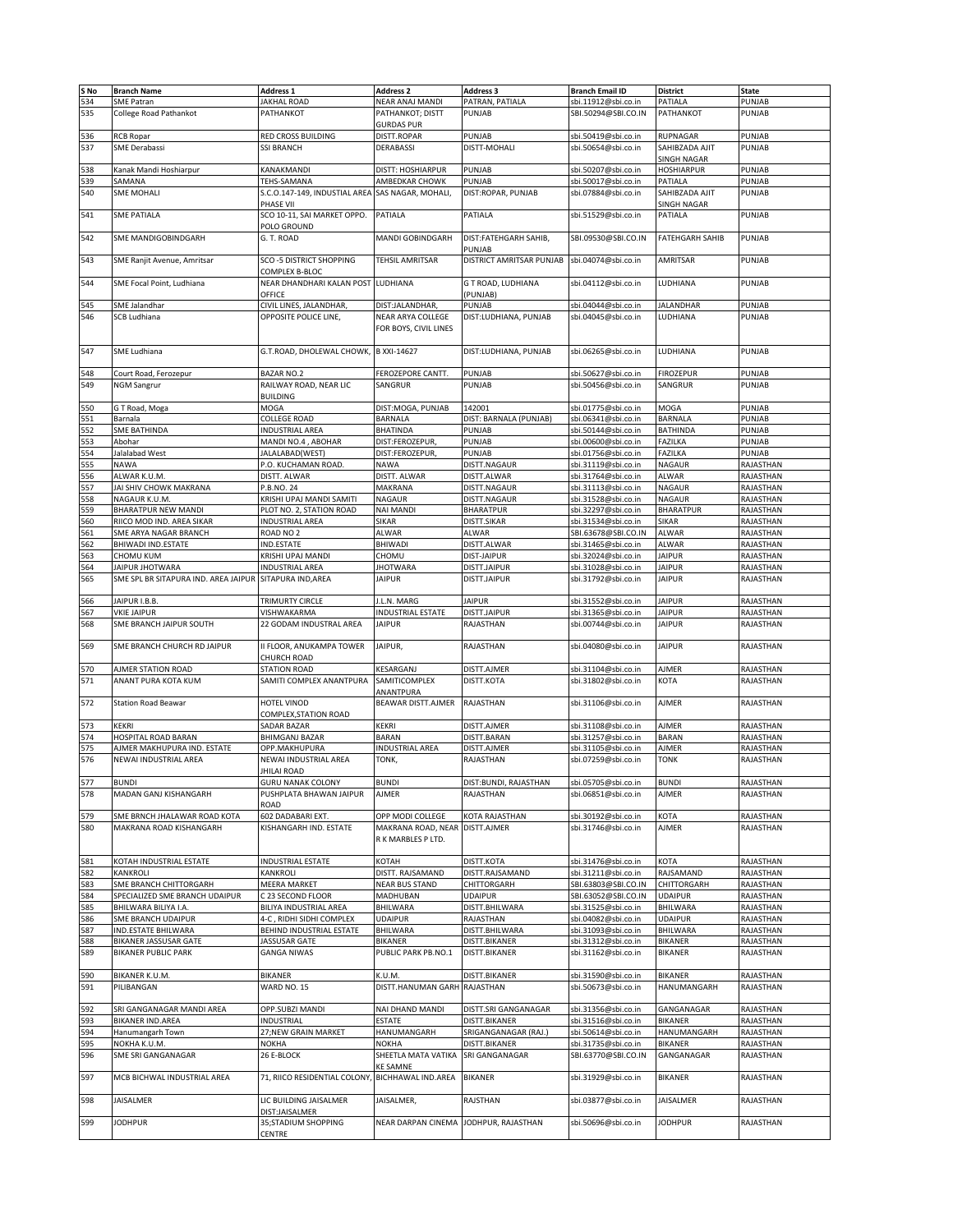| S No<br>600 |                                              |                                        |                              |                                    |                                               |                                   |                           |
|-------------|----------------------------------------------|----------------------------------------|------------------------------|------------------------------------|-----------------------------------------------|-----------------------------------|---------------------------|
|             | <b>Branch Name</b><br>JHAWAR PHANTA BORANADA | Address 1<br>E-69, BORANADA INDUSTRIAL | Address 2<br>PHASE-I, BARMER | <b>Address 3</b><br><b>JODHPUR</b> | <b>Branch Email ID</b><br>sbi.31913@sbi.co.in | <b>District</b><br><b>JODHPUR</b> | <b>State</b><br>RAJASTHAN |
|             |                                              | AREA                                   | ROAD                         |                                    |                                               |                                   |                           |
| 601         | <b>BALOTRA IND ESTATE</b>                    | <b>BALOTRA</b>                         | DISTT.BARMER                 | DISTT.BARMER                       | sbi.31482@sbi.co.in                           | <b>BARMER</b>                     | RAJASTHAN                 |
| 602         | PALI IND. AREA                               | IST PHASE'INDUSTRIAL AREA              | RAJASTHAN                    | DISTT.PALI                         | sbi.31532@sbi.co.in                           | PALI                              | RAJASTHAN                 |
|             |                                              | PALI                                   |                              |                                    |                                               |                                   |                           |
| 603         | BHAGAT KI KOTHI JODHPUR                      | KRISHI UPAJ MANDI                      | <b>BHAGAT KI KOTHI</b>       | <b>JODHPUR</b>                     | sbi.31375@sbi.co.in                           | <b>JODHPUR</b>                    | RAJASTHAN                 |
| 604         | SME BRANCH JODHPUR                           | H-1, SECTOR E-4, SHASTRI               | JODHPUR,                     | RAJASTHAN                          | sbi.04081@sbi.co.in                           | <b>JODHPUR</b>                    | RAJASTHAN                 |
|             |                                              | <b>NAGAR SHASTRI</b>                   |                              |                                    |                                               |                                   |                           |
| 605         | <b>SME BRANCH GANGTOK</b>                    | 2ND FLOOR SBI GANGTOK                  | M G MARG, GANGTOK            | SIKKIM                             | SBI.63793@SBI.CO.IN                           | <b>EAST SIKKIM</b>                | <b>SIKKIM</b>             |
|             |                                              | <b>BRANCH</b>                          |                              |                                    |                                               |                                   |                           |
| 606         | SME BRANCH CHENNAI                           | 6TH FLOOR, PRASANTH GOLD               | 39, NORTH USMAN              | TAMILNADU 600 017                  | sbi.13241@sbi.co.in                           | CHENNAI                           | TAMILNADU                 |
|             |                                              | TOWER                                  | RD,T.NAGAR                   |                                    |                                               |                                   |                           |
| 607         | SPECIALISED COMMERCIAL BRANCH                | <b>VEERAPAN COMPLEX</b>                | 24, STANES ROAD, 4TH         | DIST:TIRUPUR, TAMILNADU            | SBI.04201@SBI.CO.IN                           | <b>TIRUPPUR</b>                   | TAMILNADU                 |
|             | <b>TIRUPUR</b>                               |                                        | STREET,                      |                                    |                                               |                                   |                           |
| 608         | SME SIRUTHOZHIL BRANCH VELLORE               | NEW KATPADI ROAD,                      | <b>VELLORE</b>               | TAMILNADU                          | sbi.07274@sbi.co.in                           | VELLORE                           | TAMILNADU                 |
| 609         | SME BRANCH DINDIGUL                          | 100&101 1ST FLOOR                      | MUNCIPAL COLONY,             | <b>DINDIGUL</b>                    | sbi.12758@sbi.co.in                           | <b>DINDIGUL</b>                   | TAMILNADU                 |
|             |                                              |                                        | NEHRUJINAGAR                 |                                    |                                               |                                   |                           |
| 610         | SME BRANCH AMBATTUR                          | 86 A AND B. II MAIN ROAD               | AMBATTUR                     | CHENNAI                            | sbi.14376@sbi.co.in                           | THIRUVALLUR                       | TAMILNADU                 |
|             |                                              |                                        | INDUSTRIAL ESTATE            |                                    |                                               |                                   |                           |
| 611         | SME BRANCH TIRUCHIRAPALLI                    | DUKES COMPLEX,                         | 6, BHARATHIAR SALAI,         | DIST:TIRUCHIRAPALLI,               | sbi.04060@sbi.co.in                           | TIRUCHIRAPALLI                    | TAMILNADU                 |
|             |                                              |                                        | <b>TIRUCHI</b>               | TAMILNADU                          |                                               |                                   |                           |
| 612         | SME BRANCH COIMBATORE                        | 687/2-4, TRICHY ROAD, NEAR             | RAMANATHAPURAM,              | COIMBATORE DISTRICT,               | sbi.12776@sbi.co.in                           | COIMBATORE                        | TAMILNADU                 |
|             |                                              | AMBAL AUTO                             | COIMBATORE, 641 045          | <b>TAMIL NADU</b>                  |                                               |                                   |                           |
|             |                                              |                                        |                              |                                    |                                               |                                   |                           |
| 613         | <b>SME BRANCH TIRUPUR</b>                    | 6,7, MUNSIF SRINIVASAPURAM             | UTHUKULI ROAD,               | DIST:COIMBATORE,                   | sbi.07023@sbi.co.in                           | <b>TIRUPPUR</b>                   | TAMILNADU                 |
|             |                                              |                                        | TIRUPUR,                     | TAMILNADU                          |                                               |                                   |                           |
| 614         | SME SIRUTHOZHIL BRANCH CHENNAI               | 1 HARRINGTON ROAD                      | 5TH FLOOR, KRM               | CHETPET, CHENNAI                   | sbi.06616@sbi.co.in                           | CHENNAI                           | TAMILNADU                 |
|             |                                              |                                        | <b>TOWERS</b>                |                                    |                                               |                                   |                           |
| 615         | SME BRANCH WALAJAPET                         | MBT ROAD, PALAR TOWER,                 | WALAJAPET                    | TAMILNADU                          | sbi.04035@sbi.co.in                           | RANIPET                           | TAMILNADU                 |
| 616         | COMMERCIAL BRANCH MADURAI                    | 7A, WEST VELI STREET,                  | P.B.162 MADURAI              | DIST: MADURAI, TAMILNADU           | sbi.04034@sbi.co.in                           | <b>MADURAI</b>                    | TAMILNADU                 |
|             |                                              | MADURAI,                               |                              |                                    |                                               |                                   |                           |
| 617         | SIRUTHOZHIL BRANCH KARUR                     | 9 D 3 RAMAKRISHNAPURAM                 | KARUR                        | KARUR                              | sbi.07771@sbi.co.in                           | <b>KARUR</b>                      | TAMILNADU                 |
| 618         | SME BRANCH GUINDY CHENNAI                    | 1/65-A, G.S.T.ROAD                     | GUINDY                       | CHENNAI                            | sbi.04327@sbi.co.in                           | CHENNAI                           | TAMILNADU                 |
| 619         | SME BRANCH MADURAI                           | 169 A-E, FIRST FLOOR                   | KAMARAJAR SALAI              | MADURAI,, TAMILNADU                | sbi.00988@sbi.co.in                           | <b>MADURAI</b>                    | TAMILNADU                 |
| 620         | <b>SME SIVAKASI</b>                          | NO.11 VELAUTHAM ROAD                   | SIVAKASI,                    | TAMILNADU                          | SBI.18316@SBI.CO.IN                           | VIRUDHUNAGAR                      | TAMILNADU                 |
|             |                                              |                                        | VIRUDHUNAGAR DIST            |                                    |                                               |                                   |                           |
|             |                                              |                                        |                              |                                    |                                               |                                   |                           |
| 621         | COMMERCIAL BRANCH SALEM                      | <b>NO.68 CHERRY ROAD</b>               | SALEM                        | DIST:SALEM, TAMILNADU              | sbi.07201@sbi.co.in                           | SALEM                             | TAMILNADU                 |
| 622         | SME BRANCH P N ROAD TIRUPUR                  | PB NO. 116, 54, FIRST FLOOR,           | UTHUKULI ROAD,               | <b>TIRUPPUR</b>                    | sbi.12512@sbi.co.in                           | <b>TIRUPPUR</b>                   | TAMILNADU                 |
|             |                                              |                                        | TIRUPUR                      |                                    |                                               |                                   |                           |
| 623         | SIRUTHOZHIL THENI                            | SIRUTHOZHIL THENI, POST BOX            | GROUND FLOOR, 285-           | THENI                              | SBI.18326@SBI.CO.IN                           | THENI                             | TAMILNADU                 |
|             |                                              | NO <sub>4</sub>                        | PERIYAKULAM ROAD             |                                    |                                               |                                   |                           |
| 624         | SME BRANCH THANJAVUR                         | COMMERCIAL COMPLEX,                    | ARCADE,                      | THANJAVUR                          | sbi.12806@sbi.co.in                           | THANJAVUR                         | TAMILNADU                 |
|             |                                              | KAMLA SUBRAMANIAN                      | TIRUCHIRAPALLI ROAD,         |                                    |                                               |                                   |                           |
|             |                                              |                                        |                              |                                    |                                               |                                   |                           |
| 625         | LEATHER AND INTERNATIONAL BRANCH             | 157 FIRST FLOOR                        | ANNA SALAI                   | CHENNAI, TAMILNADU                 | sbi.07024@sbi.co.in                           | CHENNAI                           | TAMILNADU                 |
|             |                                              |                                        |                              |                                    |                                               |                                   |                           |
| 626         | SME BRANCH ERODE                             | STATE BANK BUILDINGS, FIRST            | NO.4, STATE BANK             | ERODE                              | sbi.12777@sbi.co.in                           | <b>ERODE</b>                      | TAMILNADU                 |
|             |                                              | <b>FLOOR</b>                           | ROAD                         |                                    |                                               |                                   |                           |
|             |                                              |                                        |                              |                                    |                                               |                                   |                           |
|             |                                              |                                        |                              |                                    |                                               |                                   |                           |
| 627         | SME BRANCH KURICHI COIMBATORE                | KURICHI, COIMBATORE,                   | DIST:COIMBATORE              | TAMILNADU                          | sbi.03595@sbi.co.in                           | COIMBATORE                        | TAMILNADU                 |
| 628         | SIRUTHOZHIL BRANCH TUTICORIN                 | 306 BEACH ROAD,                        | <b>NEAR SUB COLLECTOR</b>    | <b>TUTICORIN</b>                   | SBI.61071@SBI.CO.IN                           | <b>TOOTHUKUDI</b>                 | TAMILNADU                 |
|             |                                              |                                        | OFFICE,                      |                                    |                                               |                                   |                           |
| 629         | SME BRANCH EKKADUTHANGAL                     | N-5, JAWAHARLAL NEHRU                  | EKKADUTHANGAL,               | CHENNAI, TAMILNADU                 | sbi.04033@sbi.co.in                           | CHENNAI                           | TAMILNADU                 |
|             | CHENNAI                                      | ROAD                                   |                              |                                    |                                               |                                   |                           |
| 630         | <b>SME HOSUR</b>                             | 310, SIPCOT STAFF HOUSING              | MOOKANDAPALLI                | <b>HOSUR</b>                       | sbi.61304@sbi.co.in                           | Krishnagiri                       | TAMILNADU                 |
|             |                                              | COLONY,                                |                              |                                    |                                               |                                   |                           |
| 631         | <b>SME BRANCH ADYAR</b>                      | 2ND FLOOR, 5 FIRST CROSS               | KASTURBA NAGAR               | ADYAR, CHENNAI-20                  | sbi.13361@sbi.co.in                           | CHENNAI                           | TAMILNADU                 |
|             |                                              | STREET                                 | PALLIPALAYAM                 |                                    |                                               |                                   | TAMILNADU                 |
| 632         | SME BRANCH PALLIPALAYAM                      | 12A POST BAG NO.4, BYE PASS            |                              | ERODE, DIST:SALEM,                 | sbi.03358@sbi.co.in                           | NAMAKKAL                          |                           |
|             |                                              | ROAD                                   |                              | TAMILNADU                          |                                               |                                   |                           |
| 633         | SME RAJAJI SALAI<br><b>SME GANAPATHY</b>     | ANCHOR GATE BUILDING                   | RAJAJI SALAI                 | CHENNAI                            | sbi.18529@sbi.co.in                           | CHENNAI<br><b>COIMBATORE</b>      | TAMILNADU<br>TAMILNADU    |
| 634         |                                              | 41, SHRISTI MAHAL, 8TH STREET TATABAD  |                              | COIMBATORE                         | SBI.61798@SBI.CO.IN                           |                                   |                           |
|             | SME BRANCH THUVAKUDI                         | D P ESTATE SIDCO IND ESTATE            |                              |                                    |                                               | TIRUCHIRAPALLI                    | TAMILNADU                 |
| 635         |                                              |                                        | TANJORE ROAD,                | TIRUCHIRAPALLI,                    | sbi.03081@sbi.co.in                           |                                   |                           |
| 636         | SIRUTHOZHIL BRANCH ARUPUKKOTAI               | PB NO:1, 185 MADURAI RAOD,             | VIRUDHUNAGAR TALUK           | TAMILNADU<br>ARUPUKKOTAI           | sbi.61171@sbi.co.in                           | VIRUDHUNAGAR                      | TAMILNADU                 |
|             |                                              |                                        |                              |                                    |                                               |                                   |                           |
|             |                                              |                                        |                              | TIRUPUR (TAMILNADU)                |                                               |                                   |                           |
| 637         | PUDUR PIRUVU TIRU                            | PUDUR PIRIVU                           | DHARAMPURAM, MAIN<br>ROAD    |                                    | sbi.50783@sbi.co.in                           | <b>TIRUPPUR</b>                   | TAMILNADU                 |
| 638         | NAMAKKAL TOWN                                | D NO 609 B SALEM ROAD                  | NAMAKKAL PINCODE             | NAMAKKAL DISTRICT                  | sbi.11056@sbi.co.in                           | NAMAKKAL                          | TAMILNADU                 |
|             |                                              |                                        | 637001                       | TAMILNADU                          |                                               |                                   |                           |
| 639         | COMMERCIAL BRANCH RAJAPALAYAM                | 381A, SINGARAJAKOTTAI                  | SANKARANKOIL ROAD            | RAJAPALAYAM                        | sbi.04059@sbi.co.in                           | VIRUDHUNAGAR                      | TAMILNADU                 |
|             |                                              | <b>STREET</b>                          |                              |                                    |                                               |                                   |                           |
| 640         | SME ANNA SALAI                               | JEEVAN ANAND                           | 556 ANNA SALAI               | <b>TEYNAMPET CHENN</b>             | sbi.70644@sbi.co.in                           | CHENNAI                           | TAMILNADU                 |
| 641         | <b>SME BRANCH BHAVANI</b>                    | 17/32, FIRST FLOOR, BHJAJANAI          | <b>BHAVANI, ERODE</b>        | BHAVANI,, TAMILNADU                | sbi.07271@sbi.co.in                           | ERODE                             | TAMILNADU                 |
|             |                                              | KOIL ST                                | <b>DISTRICT</b>              |                                    |                                               |                                   |                           |
| 642         | VOC PARK BRANCH COIMBATORE                   | 1028, UNITED INDIA BUILDING            | AVANASHI ROAD                | COIMBATORE                         | sbi.20430@sbi.co.in                           | COIMBATORE                        | TAMILNADU                 |
|             |                                              |                                        |                              |                                    |                                               |                                   |                           |
| 643         | SME BRANCH VIRUDHUNAGAR                      | D.NO.79, SATTUR ROAD                   | VIRUDHUNAGAR                 | <b>VIRUDHUNAGAR DISTRICT</b>       | sbi.13362@sbi.co.in                           | VIRUDHUNAGAR                      | TAMILNADU                 |
| 644         | SIRUTHOZHIL NAGERCOIL                        | P.B.NO.45                              | 149-JAWAHAR                  | <b>BALAMORE ROAD</b>               | sbi.70011@sbi.co.in                           | KANYAKUMARI                       | TAMILNADU                 |
|             |                                              |                                        | <b>BUILDINGS</b>             |                                    |                                               |                                   |                           |
| 645         | SIRUTHOZHIL BRANCH KOVILPATTI                | PB NO:8, CATHOLI CCENTRE,              | KOVILPATTI MAIN              | KOVILPATTI                         | sbi.61170@sbi.co.in                           | <b>TOOTHUKUDI</b>                 | TAMILNADU                 |
|             |                                              |                                        | ROAD,                        |                                    |                                               |                                   |                           |
| 646         | KANGEYAM                                     | PB NO.1, NO.70(NEW NO.158),            | CHENNIMALAI                  | ERODE DISTRIC , TAMILNADU          | sbi.02221@sbi.co.in                           | TIRUPPUR                          | TAMILNADU                 |
|             |                                              |                                        | ROAD, KANGEYAM, 638          |                                    |                                               |                                   |                           |
|             |                                              |                                        | 701                          |                                    |                                               |                                   |                           |
| 647         | SME BRANCH KUMBAKONAM                        | NO.10 (FIRST FLOOR)                    | SOMESSWARAR                  | THANJAVUR ROAD,                    | sbi.12805@sbi.co.in                           | THANJAVUR                         | TAMILNADU                 |
|             |                                              |                                        | SANNADHI                     |                                    |                                               |                                   |                           |
| 648         | SME BRANCH VILLUPURAM                        | 1ST FLOOR, SRI SUSWANI                 | NO. 595-597, NEHRU JI        | KUMBAKONAM<br>VILLUPURAM           | sbi.16562@sbi.co.in                           | Villupuram                        | TAMILNADU                 |
|             |                                              | TOWERS,                                | ROAD<br>SIVANMALAI           |                                    |                                               |                                   |                           |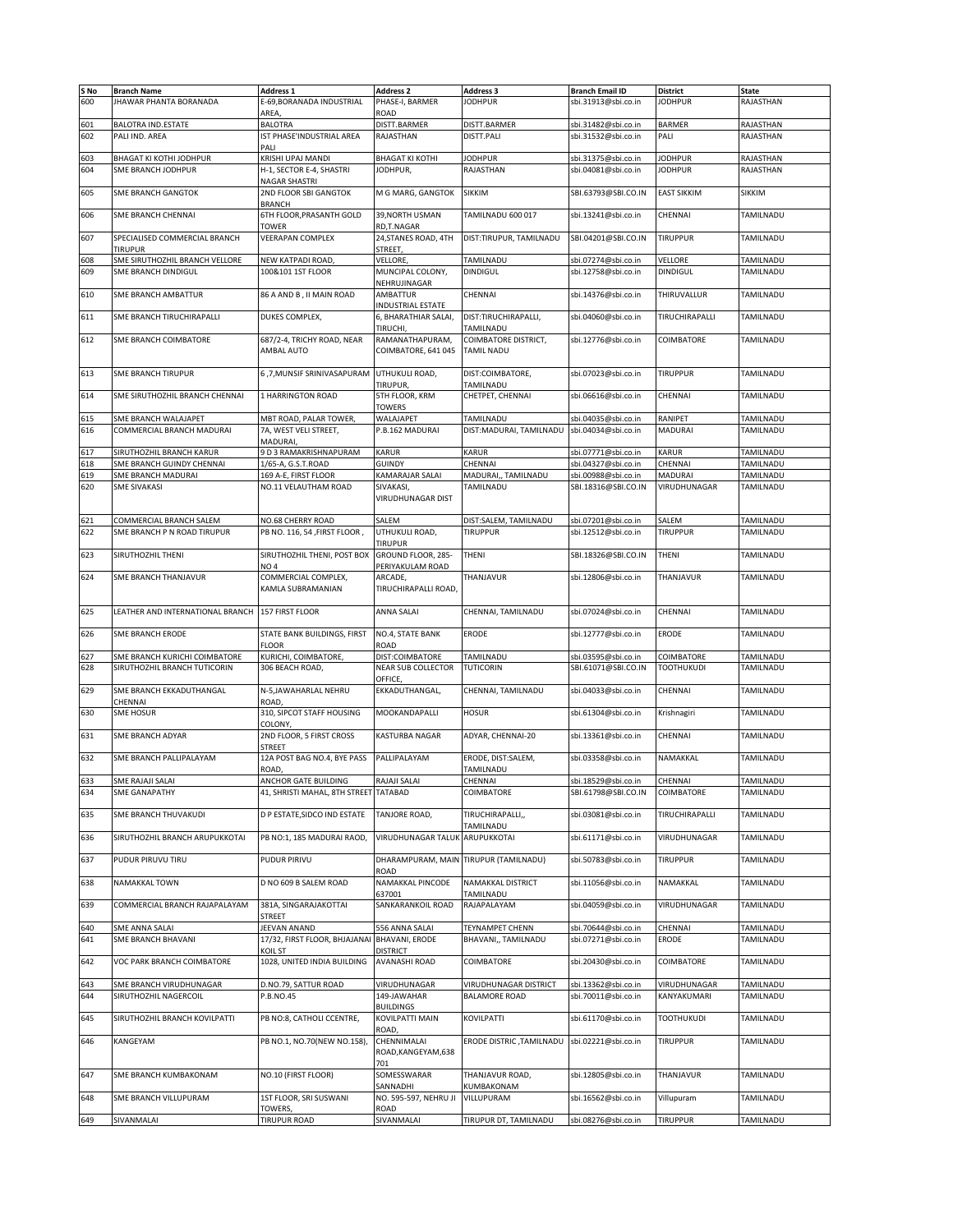| S No<br>650 | <b>Branch Name</b><br>SME TIRUVANNAMALAI              | <b>Address 1</b><br>NO. 1572-A, INDIRA NAGAR           | <b>Address 2</b><br>VENGIKKAL                        | <b>Address 3</b><br>TIRUVANNAMALAI         | <b>Branch Email ID</b><br>sbi.16849@sbi.co.in | <b>District</b><br>THIRUVANNAMALAI | State<br>TAMILNADU |
|-------------|-------------------------------------------------------|--------------------------------------------------------|------------------------------------------------------|--------------------------------------------|-----------------------------------------------|------------------------------------|--------------------|
|             |                                                       | (EAST)                                                 |                                                      |                                            |                                               |                                    |                    |
| 651         | <b>SME KARAIKUDI</b>                                  | 1ST FLOOR, NO<br>5, SUBRAMANIAPURAM 1ST<br><b>STRE</b> | KARAIKUDI                                            | SIVAGANGA                                  | SBI.63816@SBI.CO.IN                           | SIVAGANGA                          | TAMILNADU          |
| 652         | <b>SME PUDUKOTTAI</b>                                 | TS NO 9962, MADURAI ROAD                               | SRI VENKATESWARA<br>COMPLEX. NEAR OLD<br><b>BUS</b>  | STAND, PUDUKOTTAI DIST;<br>TAMILNADU       | sbi.16320@sbi.co.in                           | PUDUKKOTTAI                        | TAMILNADU          |
| 653         | SME THIRUMUDIVAKKAM                                   | CMP NO 1                                               | SIDCO INDUSTRIAL<br>ESTATE                           | THIRUMUDIVAKKAM<br>CHENNAI                 | sbi.12931@sbi.co.in                           | KANCHIPURAM                        | TAMILNADU          |
| 654         | SME BRANCH KANCHEEPURAM                               | <b>NO35A</b>                                           | EKAMBARANATHAR<br>SANNATI STREET                     | KANCHIPURAM                                | sbi.70780@sbi.co.in                           | KANCHIPURAM                        | TAMILNADU          |
| 655         | SME PALANI                                            | NO 12, POST OFFICE ROAD                                | PALANI                                               | <b>DINDIGUL</b>                            | SBI.63817@SBI.CO.IN                           | <b>DINDIGUL</b>                    | TAMILNADU          |
| 656         | SME MARAIMALAINAGAR                                   | PLOT NO 20, ARIGNAR ANNA                               | SINGARAVELAR STREET.                                 | KANCHEEPURAM DISTRICT                      | sbi.11933@sbi.co.in                           | CHENGALPATTU                       | TAMILNADU          |
|             |                                                       | <b>STREET</b>                                          | MARAIMALAINAGAR                                      | PIN 603209                                 |                                               |                                    |                    |
| 657         | <b>SME TIRUVALLUR</b>                                 | NO.5, J N ROAD,                                        | TIRUVALLUR                                           | TIRUVALLUR                                 | SBI.63718@SBI.CO.IN                           | THIRUVALLUR                        | TAMILNADU          |
| 658         | <b>SME TIRUNELVELI</b>                                | P.B.NO.33                                              | 78/182E                                              | <b>S.N.HIGH ROAD</b>                       | sbi.70303@sbi.co.in                           | TIRUNELVELI                        | TAMILNADU          |
| 659         | SME BRANCH PERUNGUDI                                  | NO. 107, THIRUMALAI NAGAR<br>ANNEX,                    | NEAR PERUNGUDI BUS<br>STOP, RAJI GANDHI SA           | CHENNAI                                    | SBI.63722@SBI.CO.IN                           | CHENNAI                            | TAMILNADU          |
| 660         | COIMBATORE                                            | BANK ROAD, POST BOX<br>NO.3860                         | COIMBATORE,                                          | DIST:COIMBATORE,<br>TAMILNADU              | SBI.00827@SBI.CO.IN                           | COIMBATORE                         | TAMILNADU          |
| 661         | SME BRANCH PERAMBALUR                                 | NO.10, VENKATESAPURAM,                                 | TRICHY MAIN ROAD                                     | PERAMBALUR                                 | SBI.63724@SBI.CO.IN                           | Perambalur                         | TAMILNADU          |
| 662         | JAYANKONDACHOLAPURAM                                  | 34, SANNATHI STREET                                    | JAYANKONDAM<br><b>UDAYARPALAYAM</b><br>TALUK, 621 80 | PERAMBALUR DISTRICT,<br>TAMIL NADU         | sbi.00998@sbi.co.in                           | Ariyalur                           | TAMILNADU          |
| 663         | SME BRANCH TIRUPAPPULIYUR                             | NO.7.B.IMPERIAL ROAD                                   | CUDDALORE                                            | CUDDALORE                                  | SBI.63723@SBI.CO.IN                           | CUDDALORE                          | TAMILNADU          |
| 664         | <b>SME NAGAPATTINAM</b>                               | JAMUROOTH COMPLEX, 226<br>PUBLIC OFFICE RD             | VELIPPALAYAM                                         | NAGAPATTINAM                               | sbi.15825@sbi.co.in                           | NAGAPATTINAM                       | TAMILNADU          |
| 665         | <b>SME CHINGLEPUT</b>                                 | PB NO.9 VARADHA REDDY<br>STREET VEDACHALA              | <b>NEAR NEW BUS STAND</b>                            | CHINGLEPUT                                 | SBI.63721@SBI.CO.IN                           | CHENGALPATTU                       | TAMILNADU          |
| 666         | <b>SME PONNERI</b>                                    | 60 NEW CAR STREET,                                     | <b>PONNERI</b>                                       | <b>PONNERI</b>                             | SBI.63719@SBI.CO.IN                           | THIRUVALLUR                        | TAMILNADU          |
| 667         | <b>SME BRANCH KALPAKKAM</b>                           | 8TH AVENUE, DAE TOWNSHIP                               | KALPAKKAM                                            | THIRUKALUKUNDRAM TALUK SBI.63720@SBI.CO.IN |                                               | CHENGALPATTU                       | TAMILNADU          |
| 668         | <b>SME SANKARANKOVIL</b>                              | GROUND FLOOR, ABHI'S<br>TOWER,                         | RAJAPALAYAM MAIN<br>ROAD,                            | TIRUNELVELI, TAMIL NADU                    | sbi.71235@sbi.co.in                           | <b>TENKASI</b>                     | TAMILNADU          |
| 669         | <b>SME ARNI</b>                                       | KAR TOWERS, 118/1                                      | SANKARANKOVIL<br>NEAR RAJA RICE MILL                 | DIST-TIRUVANNAMALAI                        | sbi.70831@sbi.co.in                           | THIRUVANNAMALAI                    | TAMILNADU          |
| 670         | <b>SME TIRUTTANI</b>                                  | SATHYAMURTHY ROAD                                      | <b>ARNI</b><br>TIRUTTANI                             | ,TAMILNADU<br>TIRUTTANI                    | SBI.63717@SBI.CO.IN                           | THIRUVALLUR                        | TAMILNADU          |
| 671         | <b>PATANCHERU (ICRISAT)</b>                           | 357 M P S SALAI,<br>A-17, INDUSTRIAL ESTATE            | PATANCHERU                                           | PATANCHERU MEDAK DT                        | sbi.20106@sbi.co.in                           | SANGAREDDY                         | TELANGANA          |
| 672         | <b>INDUSTRIAL ESTATE BRANCH,</b>                      | 7 2 C 47 A, SANATHNAGAR                                | <b>INDUSTRIAL ESTATE</b>                             | RANGA REDDY DIST                           | SBI.20076@SBI.CO.IN                           | HYDERABAD                          | TELANGANA          |
|             | SANATHNAGAR BRANCH,<br><b>HYDERABAD</b>               |                                                        |                                                      |                                            |                                               |                                    |                    |
| 673         | SHAPURNAGAR - HYDERABAD                               | $2 - 133,$                                             | IDA JEEDIMETLA                                       | HYDERABAD                                  | SBI.20400@sbi.co.in                           | MEDCHAL-<br>MALKAJGIRI             | TELANGANA          |
| 674         | NARSAPUR X ROAD BRANCH,<br><b>BALANAGAR HYDERABAD</b> | NARSAPUR X ROADS                                       | BALANAGAR                                            | HYDERABAD                                  | SBI.20085@sbi.co.in                           | MEDCHAL-<br>MALKAJGIRI             | TELANGANA          |
| 675         | <b>SME SOMAJIGUDA</b>                                 | 6 3 652, NEAR MEDINOVA<br>HOSPITAL                     | KAUTILYA,<br>SOMAJIGUDA                              | HYDERABAD                                  | sbi.20684@sbi.co.in                           | HYDERABAD                          | TELANGANA          |
| 676         | <b>SME BR BALKAMPET</b>                               | 7-1-397/3 & 4, ROYAL ARCADIA                           | BALAKAMPET ROAD,<br>SANJEEVA REDDY<br>NAGAR          | BALKAMPET, HYDERABAD                       | SBI.63783@SBI.CO.IN                           | HYDERABAD                          | TELANGANA          |
| 677         | <b>CITY CENTER</b>                                    | 8-2-626/3, ROAD NO-1, BANJARA HYDERABAD<br>HILLS, HYDE |                                                      | TELANGANA                                  | sbi.13270@sbi.co.in                           | HYDERABAD                          | TELANGANA          |
| 678         | <b>KATTEDAN SME BRANCH</b>                            | <b>INDUSTRIAL ESTATE</b><br>AREA, KATTEDAN, HYDERA     | RANGAREDDY, DIST                                     | TELANGANA                                  | sbi.05328@sbi.co.in                           | <b>HYDERABAD</b>                   | TELANGANA          |
| 679         | <b>HYDERABAD</b><br><b>SME KUSHAIGUDA</b>             | A-3-4/A, ELECTRONIC COMPLEX KUSHAIGUDA,                |                                                      | HYDERABAD                                  | SBI.21495@sbi.co.in                           | MEDCHAL-                           | TELANGANA          |
| 680         | <b>SME BRANCH NACHARAM</b>                            | OPP NTR HORT CINI STUDIO,                              | HYDERABAD,                                           | TELANGANA                                  | sbi.03098@sbi.co.in                           | MALKAJGIRI<br>MEDCHAL-             | TELANGANA          |
| 681         | <b>HYDERABAD</b><br><b>SIDDIPET</b>                   | <b>NACHARAM</b><br>BEHIND COURT, MANGAMMA              | RANGAREDDY<br>SIDDIPET, SIDDIPET DIST                | TELANGANA                                  | sbi.04723@sbi.co.in                           | MALKAJGIRI<br>SIDDIPET             | TELANGANA          |
| 682         | OLD NH7 ROAD BRANCH,                                  | THOTA<br>STATE BANK OF INDIA                           | 16-52 TO 16-64, NH-7                                 | RAMAYANPET, MEDAK DIST.                    | sbi.20504@sbi.co.in                           | MEDAK                              | TELANGANA          |
| 683         | RAMAYAMPET<br><b>SME BR YELLAREDDYGUDA</b>            | 8-3-961/B, 1ST FLOOR,                                  | ROAD, MAIN ROAD,<br><b>MAIN ROAD</b>                 | YELLAREDDYGUDA,                            | SBI.63784@SBI.CO.IN                           | HYDERABAD                          | TELANGANA          |
|             |                                                       | SRINAGAR COLONY<br>HACA BHAVAN, SAIFABAD,              |                                                      | HYDERABD                                   |                                               |                                    |                    |
| 684         | SME BRANCH SAIFABAD HYDERBAD                          | ASSEMBL HYDERABA                                       | DIST;HYDERABAD                                       | TELANGANA                                  | sbi.07315@sbi.co.in                           | HYDERABAD                          | TELANGANA          |
| 685         | <b>WANAPARTHY</b>                                     | STATE BANK OF INDIA                                    | VALLABH NAGAR, NEAR<br>RAJIV CHOWK                   | WANAPARTHY, DIST<br>MAHABUBNAGAR           | sbi.20187@sbi.co.in                           | WANAPARTHY                         | TELANGANA          |
| 686         | <b>SIB KHAMMAM</b>                                    | SRINIVASA PLAZA                                        | OPP KINNERA HOSPITAL                                 | KHAMMAM                                    | SBI.20925@sbi.co.in                           | KHAMMAM                            | TELANGANA          |
| 687         | <b>KHAMMAM</b>                                        | 11-4-25/2, WYRA ROAD                                   | DIST:KHAMMAM                                         | TELANGANA                                  | sbi.05817@sbi.co.in                           | KHAMMAM                            | TELANGANA          |
| 688         | <b>MAHBUBNAGAR</b>                                    | D NO1-6-84/A KRISHNA TALKIES<br>ROAD                   | MAHABOOBNAGAR<br>dist                                | TELANGANA                                  | SBI.03484@SBI.CO.IN                           | MAHBUBNAGAR                        | TELANGANA          |
| 689         | <b>SIB MIRYALGUDA</b>                                 | 19-811&812, SRI<br>RAGHAVENDRASWAMY<br>COMPLE          | SAGAR ROAD, ADJ TO<br>MORE SUPER MARKET              | MIRYALAGUDA                                | sbi.20932@sbi.co.in                           | NALGONDA                           | TELANGANA          |
| 690         | <b>NALGONDA</b>                                       | RAMAGIRI ROAD, NEAR CLOCK<br><b>TOWER</b>              | NALGONDA                                             | TELANGANA                                  | sbi.06293@sbi.co.in                           | NALGONDA                           | TELANGANA          |
| 691         | MIRYALAGUDA                                           | SAGAR ROAD, MIRYALAGUDA<br>VSNR COMPLEX,               | DIST NALGONDA                                        | TELANGANA                                  | sbi.06317@sbi.co.in                           | NALGONDA                           | TELANGANA          |
| 692         | OLD BUS STAND ROAD BRANCH,                            | OPP. HEAD POST OFFICE                                  | SURYAPET                                             | DIST.NALGONDA                              | SBI.20176@SBI.CO.IN                           | SURYAPET                           | TELANGANA          |
| 693         | <b>SURYAPET</b><br>GP COMPLEX BRANCH, KODAD           | STATE BANK OF INDIA                                    | MUNCIPAL COMPLEX,                                    | SURYAPET DIST.                             | sbi.20181@sbi.co.in                           | SURYAPET                           | TELANGANA          |
| 694         | <b>BUDHWARPET - NIRMAL</b>                            | STATE BANK OF INDIA                                    | KODAD<br>GROUND FLOOR,                               | DOCTOR'S LANE, NH-7,                       | SBI.20973@sbi.co.in                           | NIRMAL                             | TELANGANA          |
|             |                                                       |                                                        | APPALA NARSAIAH<br>COMPLEX                           | BUDHWARPET, NIRMAL                         |                                               |                                    |                    |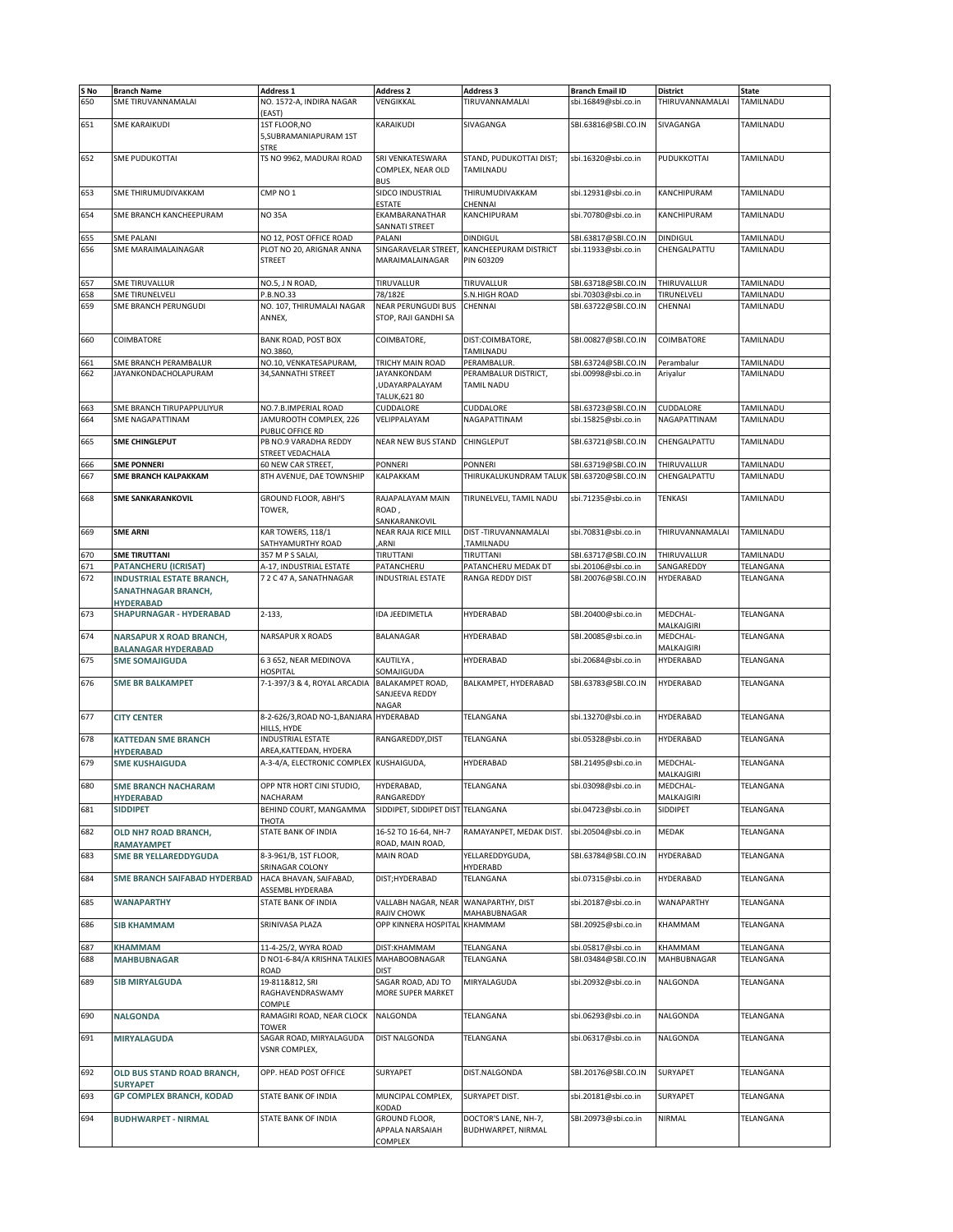| S No | <b>Branch Name</b>                  | Address 1                    | <b>Address 2</b>         | <b>Address 3</b>           | <b>Branch Email ID</b> | District             | State                |
|------|-------------------------------------|------------------------------|--------------------------|----------------------------|------------------------|----------------------|----------------------|
| 695  | <b>BHAINSA</b>                      | H. NO 4-3-61/3C/24,SBI       | BHAINSA, ADILABAD        | TELANGANA STATE            | sbi.11084@sbi.co.in    | NIRMAL               | TELANGANA            |
|      |                                     | BHAVAN, MAIN ROAD            | <b>DISTRICT</b>          |                            |                        |                      |                      |
| 696  | <b>ADILABAD TOWN ADILABAD</b>       | D NO 9-327, IMAM BUILDING,   | TEACHER'S COLONY,        | <b>TELANGANA STATE</b>     | sbi.11987@sbi.co.in    | ADILABAD             | TELANGANA            |
|      |                                     | RAJEEV NAGAR,                | ADILABAD DISTRICT        |                            |                        |                      |                      |
| 697  | <b>BUS STAND BRANCH, SULTANABAD</b> | 2-114, MAIN ROAD             | SULTANABAD,              | TELANGANA                  | sbi.20146@sbi.co.in    | PEDDAPALLI           | TELANGANA            |
|      |                                     |                              | PEDDAPALLY DIST          |                            |                        |                      |                      |
| 698  | Jhenda road branch Peddapalli       | STATE BANK OF INDIA          | D.NO:4-6-172, KAMAN      | OPP.POLICE STATION.        | sbi.20138@sbi.co.in    | PEDDAPALLI           | TELANGANA            |
|      |                                     |                              | ROAD, MAIN BR            | PEDDAPALLI                 |                        |                      |                      |
|      |                                     |                              |                          |                            |                        |                      |                      |
| 699  | KARGIL CHOWK BRANCH, KORATLA        | 2-2-76,77, MAIN ROAD         | KUMMARIWADA, NEAR        | DIST.KARIMNAGAR,           | sbi.20137@sbi.co.in    | <b>JAGTIAL</b>       | TELANGANA            |
|      |                                     |                              |                          |                            |                        |                      |                      |
|      |                                     |                              | M.C.KORATLA,             | TELANGANA                  |                        |                      |                      |
| 700  | <b>KAMAREDDY</b>                    | 5-3-53, NH-7 ROAD,           | NIZAMABAD DISTRICT       | <b>TELANGANA STATE</b>     | sbi.05073@sbi.co.in    | KAMAREDDY            | TELANGANA            |
|      |                                     | KAMAREDDY                    |                          |                            |                        |                      |                      |
| 701  | <b>SIB MANCHERIAL</b>               | H.NO.8-401, MAIN ROAD        | MANCHERIAL TOWN          | DIST.ADILABAD              | sbi.20917@sbi.co.in    | MANCHERIAL           | TELANGANA            |
| 702  | <b>SME BR NIZAMABAD</b>             | 7-9-129, K.N.R.ESTATES,      | GODOWN ROAD,             | NIZAMABAD                  | SBI.20108@SBI.CO.IN    | NIZAMABAD            | TELANGANA            |
| 703  | <b>RAKASIPET - BODHAN</b>           | PLOT NO:74,                  | NEAR POST OFFICE,        | NIZAMABAD DIST,            | sbi.21884@sbi.co.in    | NIZAMABAD            | TELANGANA            |
|      |                                     |                              | RAKASIPET,               | TELANGANA                  |                        |                      |                      |
| 704  | <b>SME DILSUKHNAGAR</b>             | VAISHNAVI 54,55,56,          | HYDERABAD                | TELANGANA                  | sbi.16443@sbi.co.in    | RANGAREDDI           | TELANGANA            |
|      |                                     | KOTHAPETA,SAROORNAG          |                          |                            |                        |                      |                      |
| 705  | <b>VIKARABAD</b>                    | STATE BANK OF INDIA          | H.NO.4-2-1096,           | DIST RANGA REDDY           | SBI.20094@SBI.CO.IN    | VIKARABAD            | TELANGANA            |
|      |                                     |                              | VIKARABAD                |                            |                        |                      |                      |
| 706  |                                     | TSIDC BUILDING               | BASHEERBAGH              | HYDERABAD                  | SBI.63776@SBI.CO.IN    | HYDERABAD            | TELANGANA            |
|      | <b>SME BR PARISHRAM BHAVAN</b>      |                              |                          |                            |                        |                      |                      |
| 707  | <b>SME BR R P ROAD</b>              | KAYJEE MANSION, 2ND FLOOR    | RANIGUNJ                 | SECUNDERABAD               | SBI.63791@SBI.CO.IN    | HYDERABAD            | TELANGANA            |
|      |                                     |                              |                          |                            |                        |                      |                      |
| 708  | <b>COMMERCIAL BRANCH S.P.ROAD</b>   | BLOCK NO :11-16-20, SURYA    | S P ROAD                 | SECUNDARABAD               | sbi.20828@sbi.co.in    | HYDERABAD            | TELANGANA            |
|      | <b>SECUNDERABAD</b>                 | TOWERS,                      |                          |                            |                        |                      |                      |
| 709  | <b>SME BRANCH HYDERABAD</b>         | H NO. 302, #3-6-199, ABOVE   | HIMAYATNAGAR MAIN        | TELANGANA                  | sbi.10104@sbi.co.in    | HYDERABAD            | TELANGANA            |
|      |                                     | WEST SIDE,                   | ROAD, HYDERABAD          |                            |                        |                      |                      |
|      |                                     |                              |                          |                            |                        |                      |                      |
| 710  | <b>BALANAGAR SME BRANCH</b>         | S-10, TECHNOCRATS            | BALANAGAR,               | TELANGANA                  | sbi.06854@sbi.co.in    | MEDCHAL-             | <b>TELANGANA</b>     |
|      | <b>HYDERABD</b>                     | INDUSTRIAL ESTATES           | HYDERABAD                |                            |                        | MALKAJGIRI           |                      |
|      |                                     |                              |                          |                            |                        |                      | TELANGANA            |
| 711  | <b>SIRICILLA</b>                    | H NO.6 6 79, GROUND          | KARIMNAGAR DISTRICT      | <b>TELANGANA STATE</b>     | SBI.12903@SBI.CO.IN    | RAJANNA(SIRCILLA)    |                      |
|      |                                     | FLOOR, TOWN CLUB             |                          |                            |                        |                      |                      |
| 712  | <b>PARKAL</b>                       | 3-484, MAIN ROAD, PARKAL     | <b>WARANGAL DIST</b>     | TELANGANA                  | sbi.20159@sbi.co.in    | WARANGAL RURAL       | <b>TELANGANA</b>     |
| 713  | <b>SME BR KARIMNAGAR</b>            | H NO.2-8-242, IST FLOOR,     | CAPT. V RAGHUNAND        | KARIMNAGAR                 | SBI.63785@SBI.CO.IN    | KARIMNAGAR           | TELANGANA            |
|      |                                     | MARUTHI COMPLE               | ROAD,                    |                            |                        |                      |                      |
| 714  | <b>SME BR HUZURABAD</b>             | H NO12-3-90, NEAR DCMS       | HUZURABAD                | <b>KARIMNAGAR DISTRICT</b> | SBI.63786@SBI.CO.IN    | KARIMNAGAR           | TELANGANA            |
|      |                                     | COMPLEX                      |                          |                            |                        |                      |                      |
| 715  | <b>SIB RAMPUR - KARIMNAGAR</b>      | D.NO.8-7-296/1               | KOTHI RAMPUR             | KARIMNAGAR                 | sbi.20887@sbi.co.in    | KARIMNAGAR           | TELANGANA            |
| 716  | M.G.ROAD BRANCH, KOTHAGUDEM         | 5-1-79, COOLIE LANE          | KOTHAGUDEM               | DIST.KHAMMAM,              | sbi.20160@sbi.co.in    | BHADRADRI            | TELANGANA            |
|      |                                     |                              |                          | TELANGANA                  |                        | KOTHAGUDEM           |                      |
| 717  |                                     | STATE BANK OF INDIA          |                          | DIST. WARANGAL.            |                        | WARANGAL RURAL       | TELANGANA            |
|      | <b>NARSAMPET</b>                    |                              | MAIN ROAD,               |                            | sbi.20158@sbi.co.in    |                      |                      |
|      |                                     |                              | NARSAMPET,               |                            |                        |                      |                      |
| 718  | <b>BUS STAND ROAD BRANCH,</b>       | 2-9-42, BUS STAND ROAD       | <b>JANGAON</b>           | DIST.                      | sbi.20151@sbi.co.in    | <b>JANGAON</b>       | TELANGANA            |
|      | <b>JANAGAON</b>                     |                              |                          | WARANGAL, TELANGANA        |                        |                      |                      |
| 719  | <b>SIB WARANGAL</b>                 | STATE BANK OF INDIA 6-4-424, | UNDER BRIDGE ROAD,       | DIST. WARANGAL,            | SBI.20777@SBI.CO.IN    | WARANGAL             | TELANGANA            |
|      |                                     |                              | SHIVANAGAR,              | TELANGANA                  |                        |                      |                      |
|      |                                     |                              | WARANGAL                 |                            |                        |                      |                      |
| 720  | <b>KAZIPET</b>                      | H NO 24-7-29, IST            | FATHIMA NAGAR,           | <b>TELANGANA STATE</b>     | sbi.18171@sbi.co.in    | WARANGAL             | TELANGANA            |
|      |                                     | FLOOR, FATHIMA COMPLEX,      | <b>WARANGAL DISTRICT</b> |                            |                        |                      |                      |
| 721  | <b>AGARTALA</b>                     | MELARMATH                    | HARI GANGA BASAK         | <b>AGARTALA</b>            | sbi.00002@sbi.co.in    | WEST TRIPURA         | TRIPURA              |
|      |                                     |                              | ROAD                     |                            |                        |                      |                      |
| 722  | SME AGARTALA BAZAR BRANCH           | <b>SURYA ROAD</b>            | AGARTALA BAZAR,          | DIST:TRIPURA (W), TRIPURA  | sbi.04527@sbi.co.in    | WEST TRIPURA         | <b>TRIPURA</b>       |
|      |                                     |                              |                          |                            |                        |                      |                      |
|      |                                     |                              | AGARTALA                 |                            |                        | <b>WEST TRIPURA</b>  |                      |
| 723  | TLA HOUSE AGARTALA                  | COLONEL CHOWMUHANI           | <b>AGARTALA</b>          | DIST:TRIPURA (W), TRIPURA  | sbi.05559@sbi.co.in    |                      | TRIPURA              |
|      |                                     |                              |                          |                            |                        |                      |                      |
| 724  | SME BRANCH NUNHAI                   | INDUSTRIAL ESTATE NUNHAI     | AGRA                     | UTTAR PRADESH              | sbi.01126@sbi.co.in    | AGRA                 | UTTAR PRADESH        |
|      |                                     |                              |                          |                            |                        |                      |                      |
| 725  | SME BRANCH SANJAY PLACE AGRA        | SME BRANCH AGRA SANJAY       | AGRA                     | UTTAR PRADESH              | sbi.07278@sbi.co.in    | AGRA                 | UTTAR PRADESH        |
|      |                                     | PALACE                       |                          |                            |                        |                      |                      |
| 726  | INDUSTRIAL ESTATE MATHURA           | <b>GAUR UDYOG KENDRA</b>     | MATHURA DELHI BY-        | MATHURA                    | SBI.17039@SBI.CO.IN    | MATHURA              | UTTAR PRADESH        |
|      |                                     |                              | PASS ROAD                |                            |                        |                      |                      |
| 727  | KASGANJ ROAD ETAH                   | GROUND FLOOR NEAR GUEST      | KASGANJ ROAD ETAH        | UTTAR PRADESH              | SBI.63054@SBI.CO.IN    | ETAH                 | UTTAR PRADESH        |
|      |                                     | <b>HOUSE</b>                 |                          |                            |                        |                      |                      |
| 728  | SME FIROZABAD                       | <b>INDUSTRIAL AREA</b>       | KHASRA 468, MAUZA        | FIROZABAD UP               | SBI.63855@SBI.CO.IN    | FIROZABAD            | UTTAR PRADESH        |
|      |                                     |                              | DHOLPURA                 |                            |                        |                      |                      |
| 729  | IND AREA BULANDSHAHR ROAD           | INDUSTRAL ESTATE,            | GHAZIABAD                | <b>UTTAR PRADESH</b>       | sbi.03111@sbi.co.in    | GHAZIABAD            | UTTAR PRADESH        |
|      | GHAZIABAD                           | BULANDSHAHAR ROA,            |                          |                            |                        |                      |                      |
|      |                                     |                              | <b>GAUTAM BUDDHA</b>     |                            |                        |                      | <b>UTTAR PRADESH</b> |
| 730  | SME BRANCH SECTOR 18 NOIDA          | SECTOR-18, NOIDA             |                          | <b>UTTAR PRADESH</b>       | SBI.04077@SBI.CO.IN    | <b>GAUTAM BUDDHA</b> |                      |
|      |                                     |                              | NAGAR                    |                            |                        | NAGAR                |                      |
| 731  | SME BRANCH ALIGARH                  | SAMAD ROAD NEAR CLOCK        | ALIGARH                  | UTTAR PRADESH              | sbi.04184@sbi.co.in    | ALIGARH              | UTTAR PRADESH        |
|      |                                     | TOWER                        |                          |                            |                        |                      |                      |
| 732  | SME SIB BRANCH GHAZIABAD            | NAVYUG MARKET, GHAZIABAD,    | GHAZIABAD                | UTTAR PRADESH              | sbi.09298@sbi.co.in    | GHAZIABAD            | UTTAR PRADESH        |
|      |                                     |                              |                          |                            |                        |                      |                      |
| 733  | SME NOIDA EXP PROC ZONE NOIDA       | NEPZ, ADMINISTRATIVE BLK     | <b>GAUTAM BUDH</b>       | UTTAR PRADESH              | sbi.09837@sbi.co.in    | <b>GAUTAM BUDDHA</b> | UTTAR PRADESH        |
|      |                                     | NOIDA                        | NAGAR,                   |                            |                        | NAGAR                |                      |
| 734  | SME GREATER NOIDA                   | PLOT NO. 40, KNOWLEDGE       | OPP. ALPHA-1,            | <b>GAUTAM BUDH NAGAR</b>   | SBI.61195@SBI.CO.IN    | <b>GAUTAM BUDDHA</b> | UTTAR PRADESH        |
|      |                                     | PARK-I,                      | GREATER NOIDA,           |                            |                        | NAGAR                |                      |
| 735  | SME RAILWAY ROAD SAHARANPUR         | RAILWAY ROAD (SAHARANPUR)    | SAHARANPUR               | UTTAR PRADESH              | SBI.01361@SBI.CO.IN    | SAHARANPUR           | UTTAR PRADESH        |
|      |                                     |                              |                          |                            |                        |                      |                      |
| 736  | <b>E PARTAPUR</b>                   | DELHI ROAD                   | MEERUT                   | UTTAR PRADESH              | sbi.01876@sbi.co.in    | MEERUT               | UTTAR PRADESH        |
| 737  | SME COMMERCIAL BRANCH MEERUT        | FIRST FLOOR GANGA PLAZA      | BEGUM BRIDGE ROAD        | UTTAR PRADESH              | sbi.04183@sbi.co.in    | MEERUT               | UTTAR PRADESH        |
|      |                                     |                              | MEERUT                   |                            |                        |                      |                      |
|      |                                     | SHOPPING COMPLE              |                          | UP                         |                        |                      |                      |
| 738  | SME MUZAFFARNAGAR                   | KHASRA NO 90/4 ALMASPUR      | MUZAFFARNAGAR            |                            | SBI.61196@SBI.CO.IN    | MUZAFFARNAGAR        | UTTAR PRADESH        |
|      |                                     | JANSATH ROAD                 |                          |                            |                        |                      |                      |
| 739  | SME ASSAM ROAD PURANPUR             | KOTWALI ROAD PURANPUR        | PURANPUR                 | PILBHIT                    | sbi.17186@sbi.co.in    | PILIBHIT             | UTTAR PRADESH        |
| 740  | <b>SME BAHERI</b>                   | STATE BANK OF INDIA          | NAINITAL BYPASS          | <b>BAHERI, BAREILLY</b>    | SBI.63743@SBI.CO.IN    | BAREILLY             | UTTAR PRADESH        |
| 741  | SME Br. BUDAUN                      | <b>BUDAUN</b>                | <b>BUDAUN</b>            | <b>BUDAUN</b>              | SBI.63744@SBI.CO.IN    | <b>BUDAUN</b>        | UTTAR PRADESH        |
| 742  | NAWADA INDIPUR                      | <b>BLOCK DADRAUL</b>         | <b>TEHSIL SADAR</b>      | DISTT: SHAHJAHANPUR        | SBI.18568@SBI.CO.IN    | SHAHJAHANPUR         | UTTAR PRADESH        |
| 743  | SME Br. FARRUKHABAD                 | NEAR I.T.I.CHAURAHA          | <b>THANDI SARAK</b>      | <b>FARRUKHABAD</b>         | SBI.61801@SBI.CO.IN    | <b>FARRUKHABAD</b>   | UTTAR PRADESH        |
| 744  | SME BR., BILASPUR (RAMPUR)          | DIST:RAMPUR                  | <b>UTTAR PRADESH</b>     | 244921                     | sbi.01068@sbi.co.in    | RAMPUR               | UTTAR PRADESH        |
| 745  | RAMPUR (SME RAMPUR 63745)           | RAMPUR                       | RAMPUR                   | RAMPUR                     | SBI.63745@SBI.CO.IN    | RAMPUR               | UTTAR PRADESH        |
|      |                                     |                              |                          |                            |                        |                      |                      |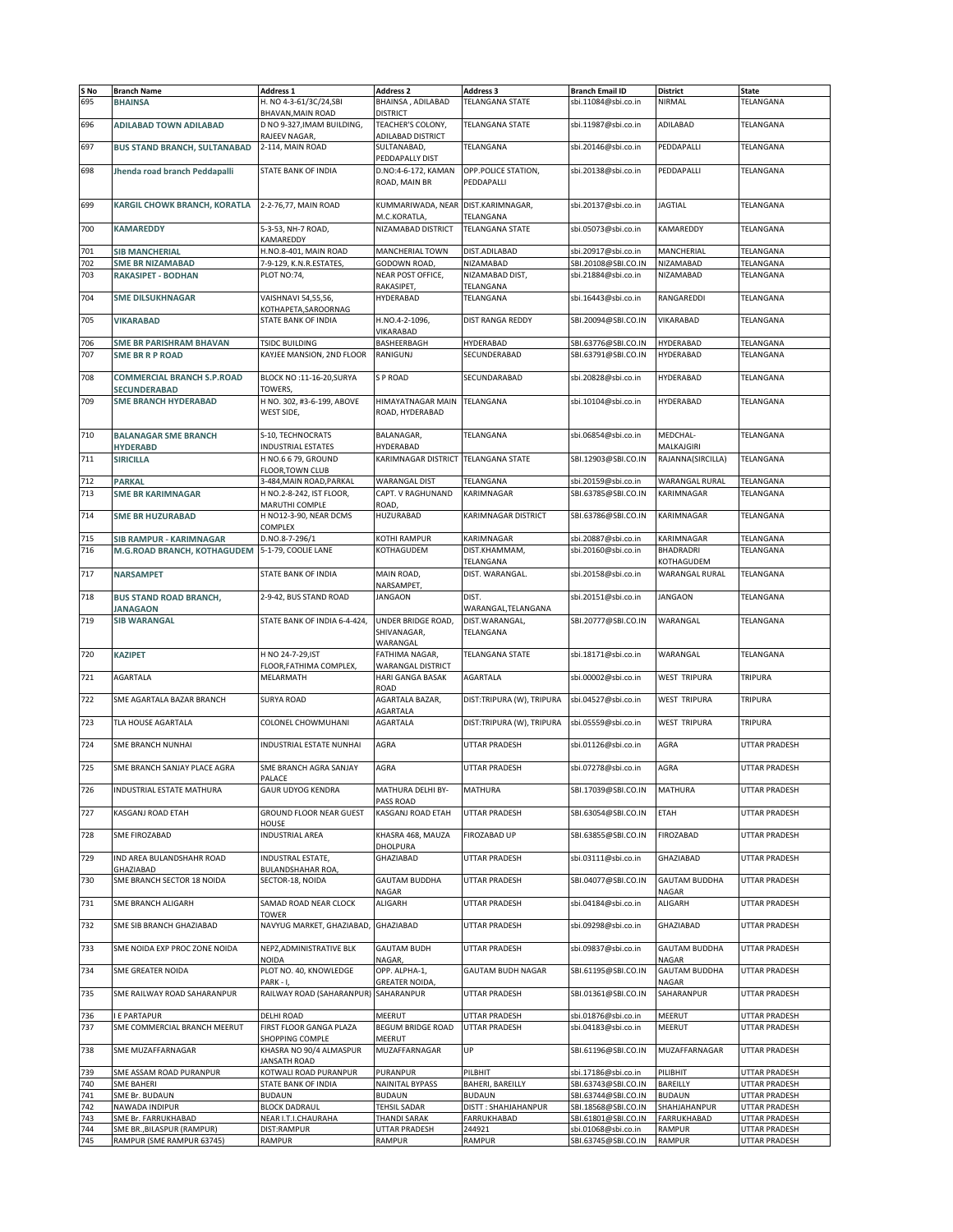| S No<br>746 | <b>Branch Name</b><br>SME MORADABAD, (PRAKASH NAGAR) | Address 1<br>PRAKASH NAGAR                        | <b>Address 2</b><br><b>NEAR MAJHOLI</b>                    | Address 3<br>MORADABAD                        | <b>Branch Email ID</b><br>sbi.17580@sbi.co.in | District<br>MORADABAD            | <b>State</b><br>UTTAR PRADESH       |
|-------------|------------------------------------------------------|---------------------------------------------------|------------------------------------------------------------|-----------------------------------------------|-----------------------------------------------|----------------------------------|-------------------------------------|
| 747         | SPL. COMM. BR. MORADABAD                             | CIVIL LINES, MORADABAD,                           | <b>NEAR DISTT COURT</b>                                    | DIST:MORADABAD, UTTAR                         | sbi.04113@sbi.co.in                           | MORADABAD                        | <b>UTTAR PRADESH</b>                |
|             |                                                      |                                                   |                                                            | PRADESH                                       |                                               |                                  |                                     |
| 748         | SPL. COMM. BR. BAREILLY                              | 148 CIVIL LINES SBI<br>ADMINISTRATIVE OFFI        | SBI ADMINISTRATIVE<br>OFFICE, GROUND<br><b>FLOOR</b>       | BAREILLY                                      | sbi.17644@sbi.co.in                           | BAREILLY                         | UTTAR PRADESH                       |
| 749         | SME BR., TRNSPORT NAGAR, LKO                         | <b>TRANSPORT NAGAR</b>                            | <b>KANPUR ROAD</b>                                         | LUCKNOW                                       | SBI.61638@SBI.CO.IN                           | LUCKNOW                          | UTTAR PRADESH                       |
| 750         | SME Br. LAKHIMPUR KHERI                              | LAKHIMPUR                                         | LAKHIMPUR                                                  | LAKHIMPUR                                     | SBI.63739@SBI.CO.IN                           | KHERI                            | UTTAR PRADESH                       |
| 751         | <b>SME SITAPUR</b>                                   | <b>SME SITAPUR</b>                                | <b>NEAR BUS STAND</b>                                      | <b>SITAPUR</b>                                | SBI.63746@SBI.CO.IN                           | <b>SITAPUR</b>                   | UTTAR PRADESH                       |
|             |                                                      |                                                   |                                                            |                                               |                                               |                                  |                                     |
| 752         | SME FAIZABAD                                         | STATE BANK OF INDIA                               | <b>CIVIL LINES</b>                                         | FAIZABAD                                      | sbi.61630@sbi.co.in                           | AYODHYA                          | UTTAR PRADESH                       |
| 753         | <b>SME GONDA</b>                                     | RAILWAY STATION ROAD                              | <b>NEAR BADGAON</b><br>CROSSING                            | GONDA                                         | SBI.63725@SBI.CO.IN                           | GONDA                            | UTTAR PRADESH                       |
| 754         | DIGHIA TIRAHA                                        | STATE BANK OF INDIA                               | <b>DIGIHA TIRAHA</b><br><b>BRANCH</b>                      | BAHRAICH (UTTAR PRADESH) sbi.18930@sbi.co.in  |                                               | <b>BAHRAICH</b>                  | UTTAR PRADESH                       |
| 755         | <b>SME BR BARABANKI</b>                              | STATE BANK OF INDIA                               | CIVIL LINES,<br>NAWABGANJ                                  | <b>BARABANKI</b>                              | sbi.61764@sbi.co.in                           | BARABANKI                        | UTTAR PRADESH                       |
| 756         | COMMERCIAL BRANCH LUCKNOW                            | 6A, WAY ROAD,                                     | <b>GOKHLE MARG</b>                                         | LUCKNOW, UTTAR PRADESH                        | sbi.04166@sbi.co.in                           | LUCKNOW                          | UTTAR PRADESH                       |
| 757         | SME MOTI MAHAL LUCKNOW                               | TARAWALI KOTHI                                    | MOTI MAHAL MARG,                                           | LUCKNOW                                       | SBI.61802@SBI.CO.IN                           | LUCKNOW                          | UTTAR PRADESH                       |
| 758         | SME BR.CIVIL LINES, ALL.                             | MAHATMA GANDHI MARG                               | HAZRATGANJ<br>ALLAHABAD                                    | DIST: ALLAHABAD, UTTAR                        | sbi.03126@sbi.co.in                           | PRAYAGRAJ                        | UTTAR PRADESH                       |
| 759         | SME FAETHPUR)                                        | STATE BANK OF INDIA                               | CIVIL LINES,                                               | PRADESH<br>FATEHPUR, UP                       | SBI.63733@SBI.CO.IN                           | <b>FATEHPUR</b>                  | UTTAR PRADESH                       |
|             |                                                      |                                                   | PATHARKATA CHOWK                                           |                                               |                                               |                                  |                                     |
| 760         | <b>SME SULTANPUR</b>                                 | <b>CIVIL LINES</b>                                | 1ST FLOOR, SBI<br>SULTANPUR BRANCH<br><b>BUILDIN</b>       | SULTANPUR                                     | SBI.63726@SBI.CO.IN                           | SULTANPUR                        | UTTAR PRADESH                       |
| 761         | <b>SME PRATAPGARH</b>                                | 14-15 FIRST FLOOR                                 | RAMESHWAR MARKET<br>BABAGANJ                               | SADAR PRATAPGARH                              | SBI.63740@SBI.CO.IN                           | PRATAPGARH                       | UTTAR PRADESH                       |
| 762         | <b>SME MAHOBA CITY</b>                               | 508, CHHAJMANPURA,                                | <b>ISHAWARI NIKERAN</b>                                    | UTTAR PRADESH                                 | sbi.16836@sbi.co.in                           | <b>MAHOBA</b>                    | UTTAR PRADESH                       |
| 763         | <b>SME RATH</b>                                      | SBI MAIN BRANCH RATH                              | МАНОВА<br>1ST FLOOR, NEAR                                  | RATH                                          | SBI.63728@SBI.CO.IN                           | <b>HAMIRPUR</b>                  | UTTAR PRADESH                       |
| 764         | SME BR., IND EST., KNP                               | <b>BUILDING</b><br>64-D, INDUSTRIAL ESTATE        | RAMLEELA GROUND<br>KALPI ROAD,                             | KANPUR UTTAR PRADESH                          | sbi.00219@sbi.co.in                           | <b>KANPUR NAGAR</b>              | UTTAR PRADESH                       |
| 765         | SME BR., ASHOK NG., KNP                              | 111/85, 1ST FLOOR, ASHOK                          | FAZALGANJ<br><b>KANPUR.</b>                                | UTTAR PRADESH                                 | sbi.06218@sbi.co.in                           | <b>KANPUR NAGAR</b>              | UTTAR PRADESH                       |
| 766         | KANPUR MAIN BRANCH                                   | NAGAR,<br>16/101, THE MALL                        | MAHATMA GANDHI                                             | KANPUR UTTAR PRADESH                          | SBI.00107@SBI.CO.IN                           | <b>KANPUR NAGAR</b>              | UTTAR PRADESH                       |
| 767         | SME BR., JAJMAU                                      | 246/268, JAJMAU                                   | MARG<br>DIST:KANPUR                                        | UTTAR PRADESH                                 | SBI.00220@SBI.CO.IN                           | <b>KANPUR NAGAR</b>              | UTTAR PRADESH                       |
| 768         | SME PRIYADARSHINI NAGAR                              | HOUSE NO, 986, ADARSH                             | <b>GADAN KHERA,</b>                                        | <b>UNNAO</b>                                  | SBI.61758@SBI.CO.IN                           | <b>UNNAO</b>                     | UTTAR PRADESH                       |
|             |                                                      |                                                   |                                                            |                                               |                                               |                                  |                                     |
| 769         | SME BR AKBARPUR, RAMABAI NAGAR                       | NAGAR<br>AKBARPUR, RAMABAI NAGAR                  | RAEBARELI ROAD<br>AKBARPUR, RAMABAI                        | UTTAR PRADESH                                 | SBI.63741@SBI.CO.IN                           | <b>KANPUR DEHAT</b>              | UTTAR PRADESH                       |
|             |                                                      |                                                   | NAGAR                                                      |                                               |                                               |                                  |                                     |
| 770         | <b>ETAWAH CITY</b>                                   | SARAIYA CHUNGI                                    | KACHAURA ROAD, POST-ETAWAH<br>SARANGPURA                   |                                               | SBI.18847@SBI.CO.IN                           | <b>ETAWAH</b>                    | UTTAR PRADESH                       |
| 771         | <b>SME LALITPUR CITY</b>                             | STATE BANK OF INDIA                               | AZAD CHOWK,<br>LAXMIPURA                                   | LALITPUR                                      | sbi.15125@sbi.co.in                           | LALITPUR                         | UTTAR PRADESH                       |
| 772         | <b>SME JHANSI</b>                                    | OPPOSITE DHYANCHAND<br>STADIUM                    | <b>JHANSI</b>                                              | <b>JHANSI</b>                                 | SBI.63727@SBI.CO.IN                           | <b>JHANSI</b>                    | UTTAR PRADESH                       |
| 773         | SME Br. GURSHAIGANJ                                  | GURUSAHAIGANJ                                     | KANNAUJ                                                    | KANNAUJ                                       | SBI.63738@SBI.CO.IN                           | KANNAUJ                          | UTTAR PRADESH                       |
| 774         | SME Br. HARDOI                                       | <b>HARDOI</b>                                     | <b>HARDOI</b>                                              | <b>HARDOI</b>                                 | SBI.63742@SBI.CO.IN                           | <b>HARDOI</b>                    | UTTAR PRADESH                       |
| 775         | SME BR., COP. IN. EST., KNP                          | KANPUR                                            | <b>KANPUR</b>                                              | UTTAR PRADESH                                 | sbi.01080@sbi.co.in                           | <b>KANPUR NAGAR</b>              | UTTAR PRADESH                       |
| 776         | SME BR.,SARVODAY NG., KNP                            | B-13, SARVODAYA NAGAR                             | DIST:KANPUR,                                               | <b>UTTAR PRADESH</b>                          | sbi.08971@sbi.co.in                           | <b>KANPUR NAGAR</b>              | UTTAR PRADESH                       |
|             |                                                      |                                                   | KANPUR - 208 001 U.P.                                      |                                               |                                               |                                  |                                     |
| 777         | SME BR., BIRHANA RD KNP                              | 24-90, BIRHANA ROAD,                              |                                                            | KANPUR - 208 001 U.P.                         | sbi.30246@sbi.co.in                           | <b>KANPUR NAGAR</b>              | UTTAR PRADESH                       |
|             |                                                      |                                                   |                                                            |                                               |                                               |                                  |                                     |
| 778         | PADRAUNA CITY                                        | DHARAMSALA ROAD                                   | PADRAUNA                                                   | DIST: KUSHI NAGAR                             | sbi.11828@sbi.co.in                           | <b>KUSHI NAGAR</b>               | UTTAR PRADESH                       |
| 779         | <b>SME DEORIA</b>                                    | STATE BANK OF INDIA                               | <b>DEORIA BRANCH</b><br>BUILDING, RAGHAV<br>NAGAR          | DEORIA                                        | SBI.63732@SBI.CO.IN                           | DEORIA                           | UTTAR PRADESH                       |
| 780         | SME MAHARAJGANJ                                      | STATE BANK OF INDIA                               | <b>GORAKHPUR</b><br>MAHARAJGANJ ROAD                       | SADBHARIYA MAHARAJGANJ SBI.63735@SBI.CO.IN    |                                               | MAHARAJGANJ                      | <b>UTTAR PRADESH</b>                |
| 781         | <b>SME BASTI</b>                                     | STATE BANK OF INDIA                               | <b>GANDHI NAGAR BASTI</b>                                  | <b>BASTI</b>                                  | SBI.63731@SBI.CO.IN                           | BASTI                            | UTTAR PRADESH                       |
| 782         | <b>SME AKBARPUR</b>                                  | STATE BANK OF INDIA                               | AKBARPUR BRANCH                                            | AMBEDKAR NAGAR                                | SBI.63729@SBI.CO.IN                           | AMBEDKAR NAGAR                   | UTTAR PRADESH                       |
| 783         | SPL. COMM. BR. GORAKHPUR                             | FF OF M B TOWER'S                                 | <b>BUILDING</b><br><b>NEAR KHAJANCHI</b>                   | <b>GORAKHPUR</b>                              | sbi.17640@sbi.co.in                           | GORAKHPUR                        | UTTAR PRADESH                       |
|             |                                                      |                                                   | <b>CROSSING POST:</b><br>CHARGANWA                         |                                               |                                               |                                  |                                     |
| 784         | SME BR., BHADOHI                                     | <b>STATION ROAD</b>                               | <b>BESIDES NIRYAT</b><br><b>BHAWAN</b>                     | <b>BHADOHI DIST:SANT</b><br>RAVIDASNAGAR, U.P | sbi.04214@sbi.co.in                           | SANT RAVIDAS NAGAR UTTAR PRADESH |                                     |
| 785         | <b>SME GHAZIPUR</b>                                  | STATE BANK OF INDIA                               | <b>GHAZIPUR BRANCH</b><br><b>BUILDING, NEAR</b><br>KOTWALI | <b>GHAZIPUR</b>                               | SBI.63734@SBI.CO.IN                           | GHAZIPUR                         | UTTAR PRADESH                       |
| 786         | SME AZAMGARH                                         | STATE BANK OF INDIA                               | AZAMGARH BRANCH<br><b>BUILDING, RAIDOPUR</b>               | AZAMGARH                                      | SBI.63730@SBI.CO.IN                           | <b>AZAMGARH</b>                  | <b>UTTAR PRADESH</b>                |
| 787         | <b>SME JAUNPUR</b>                                   | SBI MAIN BRANCH                                   | CIVIL LINE, COURT<br>ROAD                                  | <b>JAUNPUR</b>                                | SBI.63737@SBI.CO.IN                           | JAUNPUR                          | UTTAR PRADESH                       |
| 788         | SME BRANCH MIRZAPUR                                  | SBI MAIN BRANCH 1ST FLOOR                         | DUNKEENGANJ                                                | MIRZAPUR                                      | SBI.63736@SBI.CO.IN                           | MIRZAPUR                         | UTTAR PRADESH                       |
| 789         | SME BR., CLUB RD., VNS                               | SBI MAIN BRANCH CAMPUS                            | <b>OPPOSITE KACHAHARI</b>                                  | VARANASI                                      | sbi.09252@sbi.co.in                           | VARANASI                         | UTTAR PRADESH                       |
|             |                                                      |                                                   |                                                            |                                               |                                               |                                  |                                     |
| 790<br>791  | SME NIRALA NAGAR<br><b>SME BRANCH RANIPUR</b>        | 498 KA, FAIZABAD ROAD<br>BHARAT HEAVY ELECTRICALS | <b>NEAR IT CROSSING</b><br><b>HARIDWAR</b>                 | BABUGANJ<br>UTTRAKHAND                        | SBI.63814@SBI.CO.IN<br>sbi.00586@sbi.co.in    | LUCKNOW<br>HARIDWAR              | <b>JTTAR PRADESH</b><br>UTTARAKHAND |
|             |                                                      | <b>TOWNSHIP</b>                                   |                                                            |                                               |                                               |                                  |                                     |
| 792         | LAXMAN JHOOLA ROAD RISHIKESH                         | P. BAG NO.6 RISHIKESH LJ<br>ROAD RISHIKES         | DEHRADUN                                                   | UTTARAKHAND                                   | sbi.01285@sbi.co.in                           | DEHRADUN                         | UTTARAKHAND                         |
| 793         | SME BRANCH RAJPUR ROAD DEHRADUN                      | KRISHNA TOWER 69 RAJPUR<br>ROAD,                  | DEHRADUN                                                   | UTTARAKHAND                                   | sbi.04186@sbi.co.in                           | DEHRADUN                         | UTTARAKHAND                         |